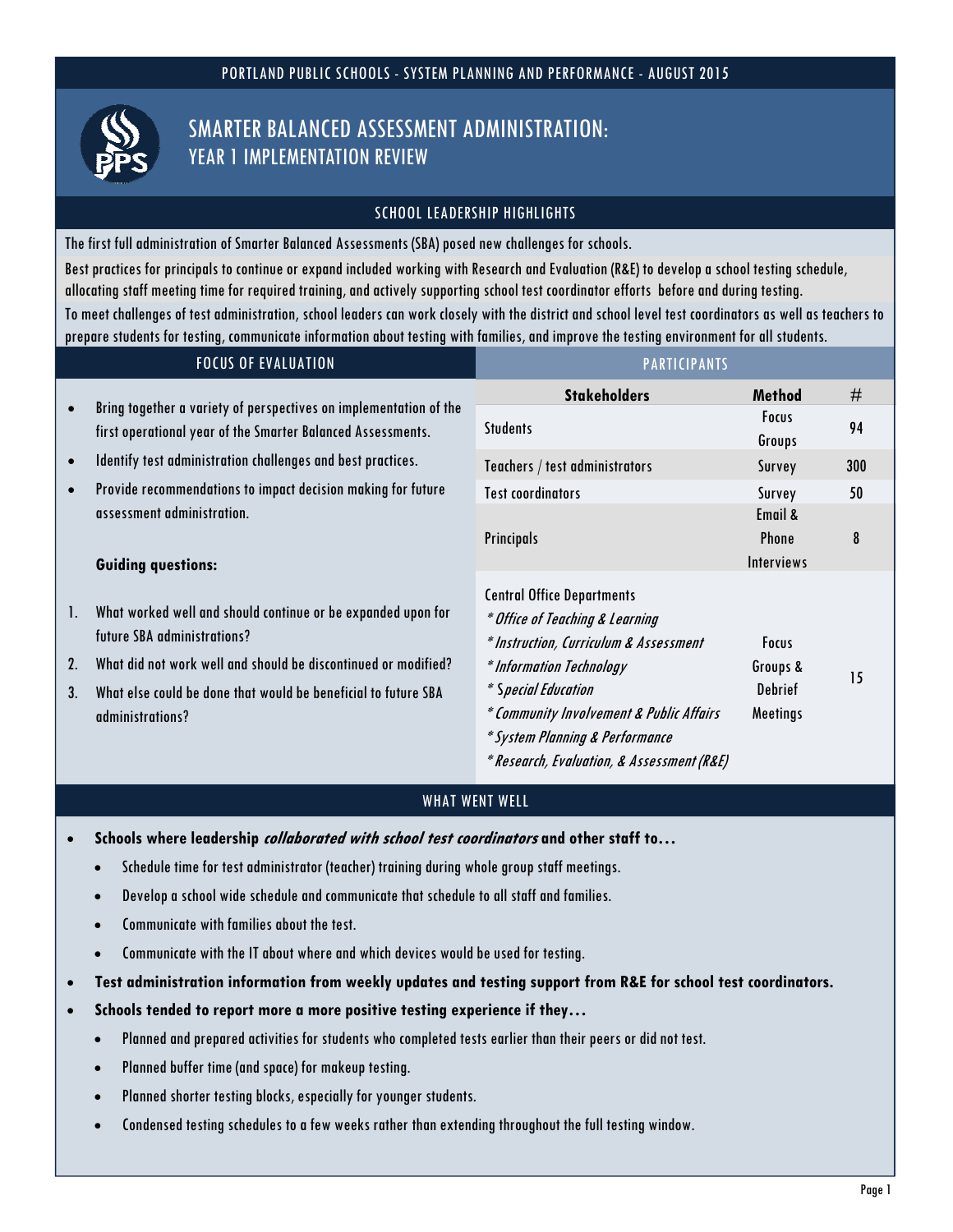

# CHALLENGES IDENTIFIED BY STAKEHOLDERS

### **Staff and Building Preparedness**

- Reports of staff lacking adequate training raised concerns about test coordinator and administrator preparedness.
- Additional training and staff assistance was needed to implement accessibilities, particularly those not embedded in the testing interface.
- Many schools struggled to create schedules that met the needs of all students.
- Obsolete devices were sometimes not identified to be refurbished by IT, resulting in testing difficulties.
- At some schools, appropriate peripherals were needed, such as mice or comfortable headphones.

#### **Instruction and Communication**

- Teachers and students reported that they felt curriculum did not always align to the test, causing frustration.
- Students need explicit instruction in how to use the testing interface and essential computer skills, such as typing.
- The limited devices highlighted a need to balance computer use for testing with computer-based instruction.
- Smarter Balanced Assessments included many changes to state test administration, creating the need to clearly communicate information about the new tests to school leaders, teachers, students, and families.

## RECOMMENDATIONS FOR SCHOOL LEADERSHIP

#### **Preparing Staff and Space**

- Work with school test coordinator to allocate time for in-person test administrator trainings, such as during staff meetings.
- Collaborate on a school testing schedule and in communications with teachers, students, and families. Improved test administration resources are currently being developed to keep school leaders and test coordinators up-to-date on testing news and information.
- With the school test coordinator, make a plan for which rooms and computers will be used for testing and make sure all potential testing devices are identified for evaluation and refurbishment by central office IT.
- With assistance from R&E, work with school test coordinator and teachers to develop a comprehensive plan for creating optimal environments for students leading up to, during, and after testing.
- With school test coordinator and R&E, work to develop a customized schedule and school wide assessment calendar based on your school's unique needs and resources.

#### **Preparing and Communicating with Students and Families**

- Develop a plan with teachers to provide direct instruction for 21st Century skills such as how to type, use a mouse, and read and navigate digital text.
- With support from ICA, continue professional development for teachers to align instruction to the Common Core State Standards.
- Direct families to appropriate resources about the Smarter Balanced Assessments, including the forthcoming Assessment section of the PPS website, ODE, R&E, and ICA.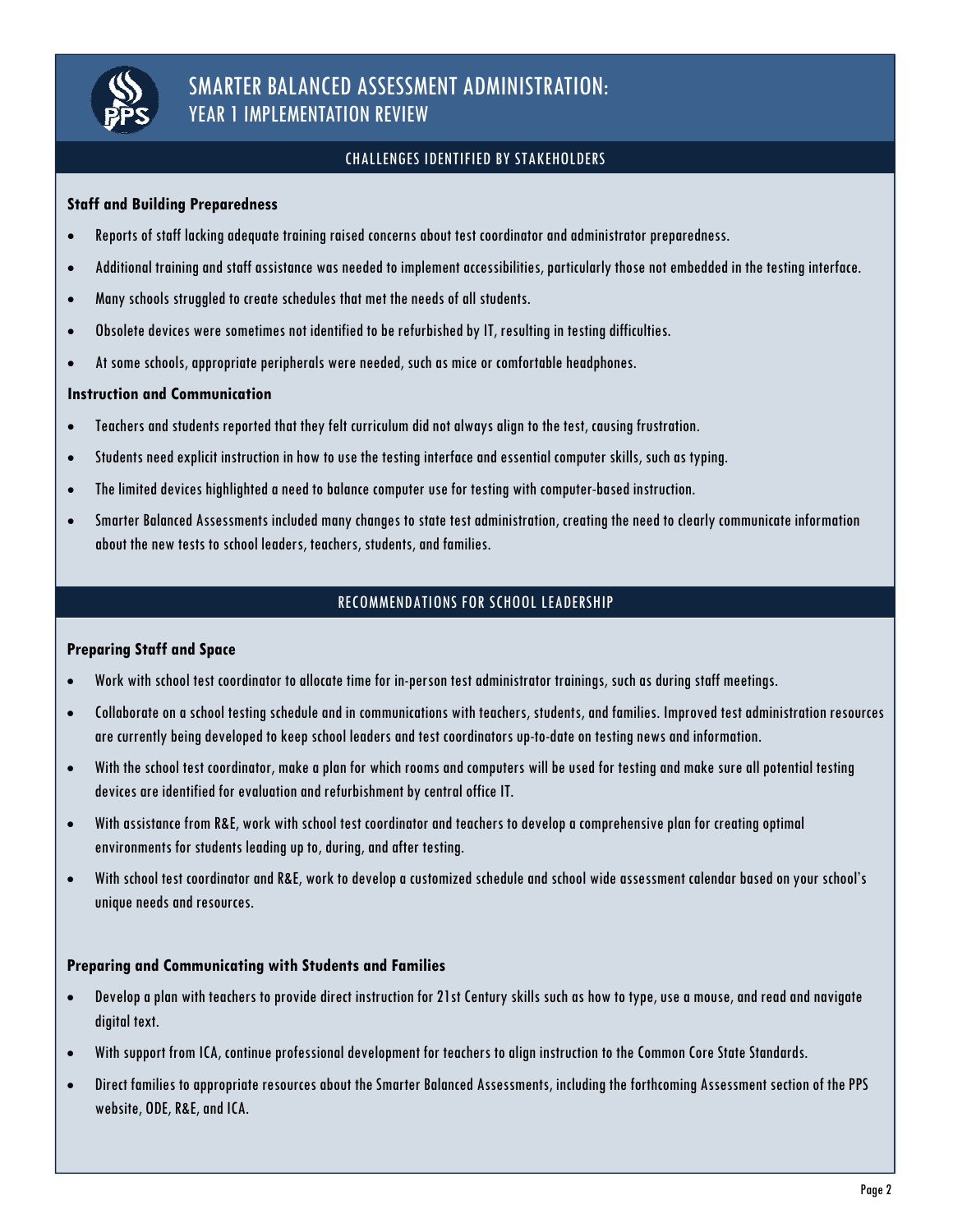

Evaluation | September 2015

In 2010, the Oregon Department of Education (ODE) adopted the Common Core State Standards for Mat and English Language Arts (ELA) & Literacy. Following this adoption, ODE selected the Smarter Balanced Assessment Consortium (SBAC) to develop an assessment system based on the new Common Core State Assessment Consortium (SBAC) to develop an assessment system based on the new Common Core State<br>Standards to be used in Oregon. The new assessments developed by SBAC in mathematics and ELA were piloted across multiple states in spring of 2014 and ready for implementation in spring of 2015. Upon completion of the first year of Smarter Balanced Assessment (SBA) implementation, Systems Planning and Performance conducted a review of the test implementation in Portland Public Schools and gathered a variety of perspectives from which to base preparation for assessment administration for the 2015-16 academic year. The first administration of a newly operational assessment was expected to pose new and varied challenges. This report summarizes both the challenges and best practices that emerged from this evaluation.

# **EVALUA ATION REP ORT**

## **Report Purpose and Intended Outcomes**

The purpose of this evaluation was to bring together a variety of perspectives on implementation of the first year of complete SBA administration into a single comprehensive report. This report provides test administration preparation and implementation information from the various stakeholders, culminating in actionable recommendations for future assessment administration efforts within Portland Public Schools.

It should be noted that the scope of this study is limited to administration of the SBA tests. The recommendations included in this study are intended to impact decision making and efforts relating to future assessment administration. The topics as they are presented in the analysis of results section of this report were derived from common topics that crossed stakeholder groups. Each topic is introduced with some description of relevant events or information regarding that aspect of SBA administration.

While criticism of the test content, format, policies, and state imposed rules and regulations was included in the summary of input from stakeholder groups, these topics are not the primary focus of this report.

### **Report Audience**

The stakeholder groups that contributed to the findings of this report included students, teachers, school administrators, as well as central office leadership and staff. This report is intended to be read by any of the contributing stakeholder groups in its entirety, with supplemental summaries geared toward specific audiences. These audiences are central office personnel, school personnel, and families and community members.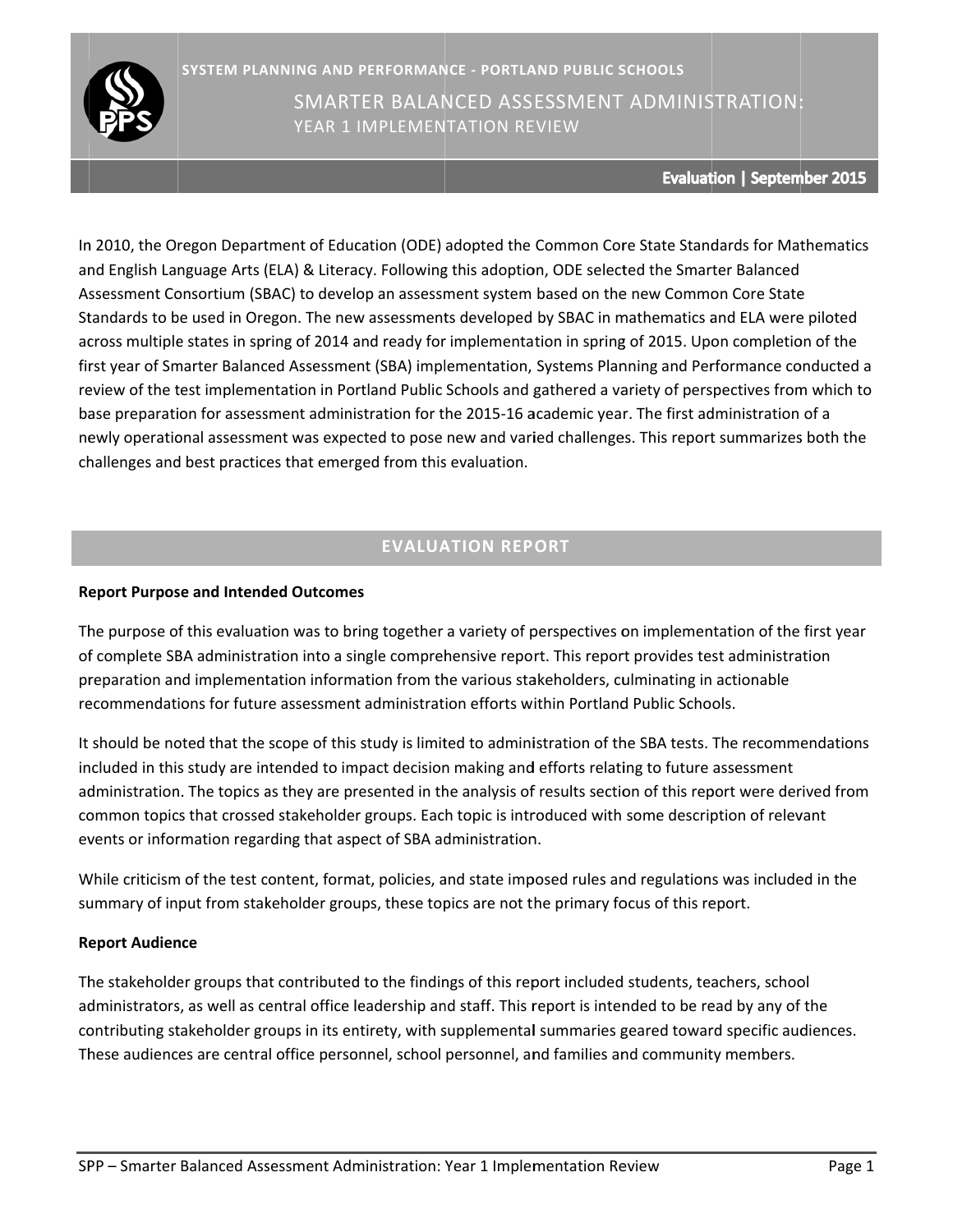# **FOCUS OF EVALUATION**

Owing to the intention of producing action‐oriented recommendations for future assessment administration efforts, an implementation evaluation model was used as a basis for all questions presented to each stakeholder group. Stakeholders were asked variations of the following three questions:

- 1. What worked well and should continue or expanded upon for future SBA administrations?
- 2. What did not work well and should be discontinued or modified for future SBA administrations?
- 3. What else could be done that would be beneficial to future SBA administrations?

# **OVERVIEW OF EVALUATION PLAN AND PROCEDURES**

Several methods were used to gather information from stakeholder groups. For individuals within the central office personnel, questions were administered to small focus groups and debrief meetings. Due to the nature of state testing, some of the topics in this series of meetings also applied to tests beyond Smarter Balanced. Focus groups were also held with leaders and personnel from other departments including Communications, Information Technology (IT), Special Education (SPED), and Instruction, Curriculum, and Assessment (ICA).

School personnel were reached according to their role during testing. Principals provided feedback directly via email. The large numbers of School Test Coordinators (TCs) and teachers who were Test Administrators (TAs) were surveyed. The TC and TA questionnaires were distributed via email directly to each individual who held current OAKS Portal TC or TA accounts, ensuring all had an opportunity to respond to the role‐specific questions. Categories of topics in the questionnaires included test security training, planning and preparation for testing, test administration and support, as well as technology used for testing. Within each of these categories, open‐ended questions were included and many direct quotes from these responses are found throughout this report. TAs and TCs from every grade level tested were represented in the responses. A complete summary of results from these two surveys can be found in Appendices F and G.

Student focus groups were conducted during the summer months at 7 schools hosting Schools Uniting Neighborhoods (SUN) Summer Programs. Although there was an attempt to arrange focus groups that represented a variety of grade levels as well as geographic areas, actual participants were limited to schools hosting SUN Summer programs and attending students. These focus groups were comprised of 94 students spanning grades 3 through 11, representing 13 different schools. A breakdown of student focus group participants by grade level and school can be found in Appendix B.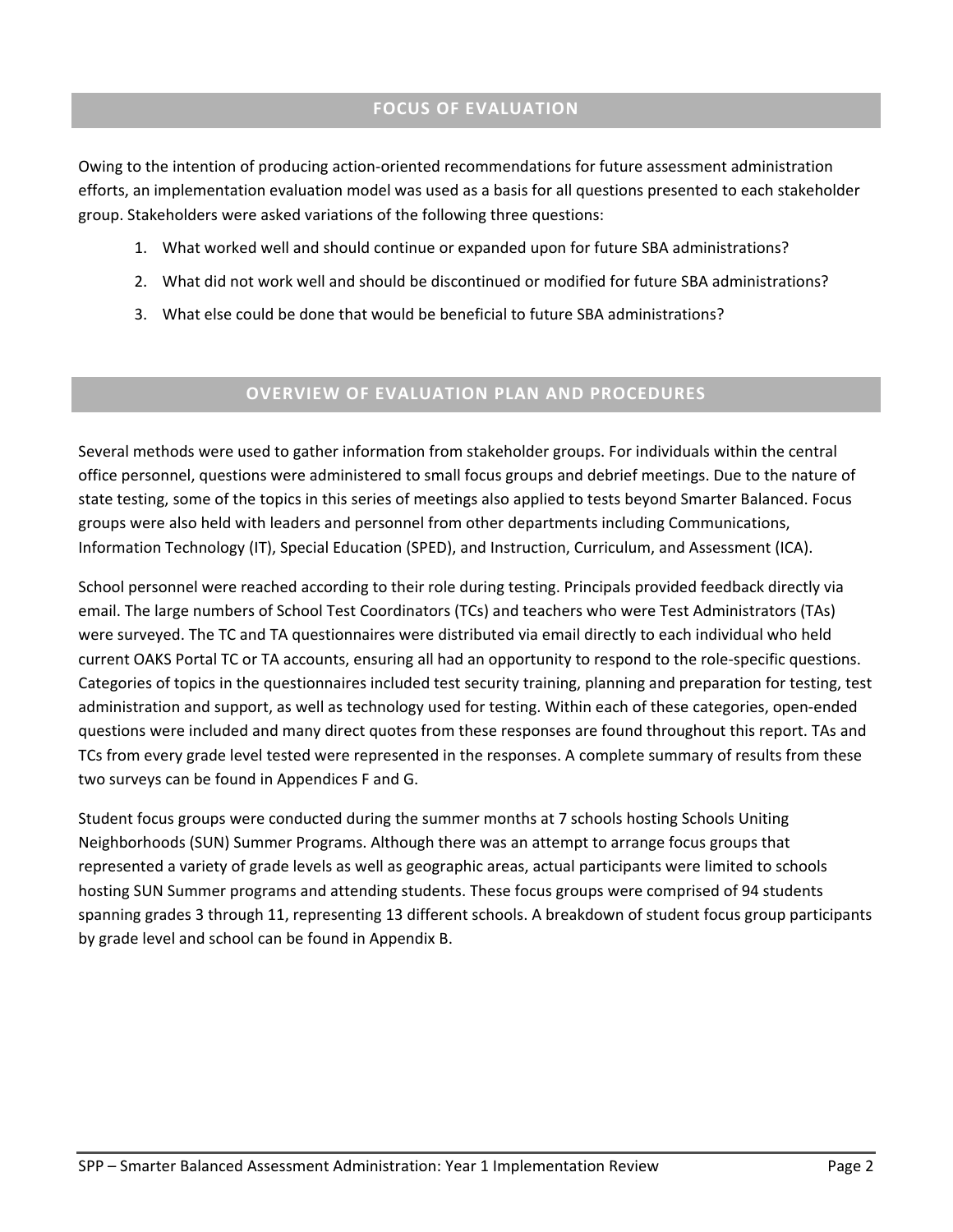# **Summary of Feedback Collected**

| <b>STAKEHOLDERS</b>                                                                                                                                                                                                                                                                                       | <b>METHOD</b>                                                | <b>NUMBER</b>                                                |
|-----------------------------------------------------------------------------------------------------------------------------------------------------------------------------------------------------------------------------------------------------------------------------------------------------------|--------------------------------------------------------------|--------------------------------------------------------------|
| <b>STUDENTS</b>                                                                                                                                                                                                                                                                                           | Focus groups                                                 | 94 students representing<br>13 schools and grades 3-7,<br>11 |
| <b>TEACHERS / TEST ADMINISTRATORS</b>                                                                                                                                                                                                                                                                     | Survey                                                       | 300                                                          |
| <b>TEST COORDINATORS</b>                                                                                                                                                                                                                                                                                  | Survey                                                       | 50                                                           |
| <b>PRINCIPALS</b>                                                                                                                                                                                                                                                                                         | <b>Email/Phone Conversations</b><br>Focus groups and debrief | 8                                                            |
| Office Of Teaching & Learning /<br>Instruction, Curriculum & Assessment<br>Van Truong, Executive Director<br>Ewan Brawley, Senior Director<br><b>Information Technology</b><br>Josh Klein, Chief Information Officer<br>Ryan Morales, Director of Technical<br>Operations                                 | meetings                                                     |                                                              |
| Marita Ingalsbe, Director Of Client Services<br>Candi Malone, Senior Project Manager<br><b>Special Education</b>                                                                                                                                                                                          |                                                              |                                                              |
| Suzy Harris, Special Education Counsel                                                                                                                                                                                                                                                                    |                                                              |                                                              |
| Community Involvement & Public Affairs<br>Jon Isaacs, Chief<br>Erin Barnett, Senior Communications<br>Manager<br>System Planning & Performance<br>Sarah Singer, Senior Director<br>Joseph Suggs, Director<br>Mary Anderson, District Test Coordinator<br>Britt Collyer, Clerk<br>Jennifer Miller, Analyst |                                                              |                                                              |
| Mike Shadder, Analyst                                                                                                                                                                                                                                                                                     |                                                              |                                                              |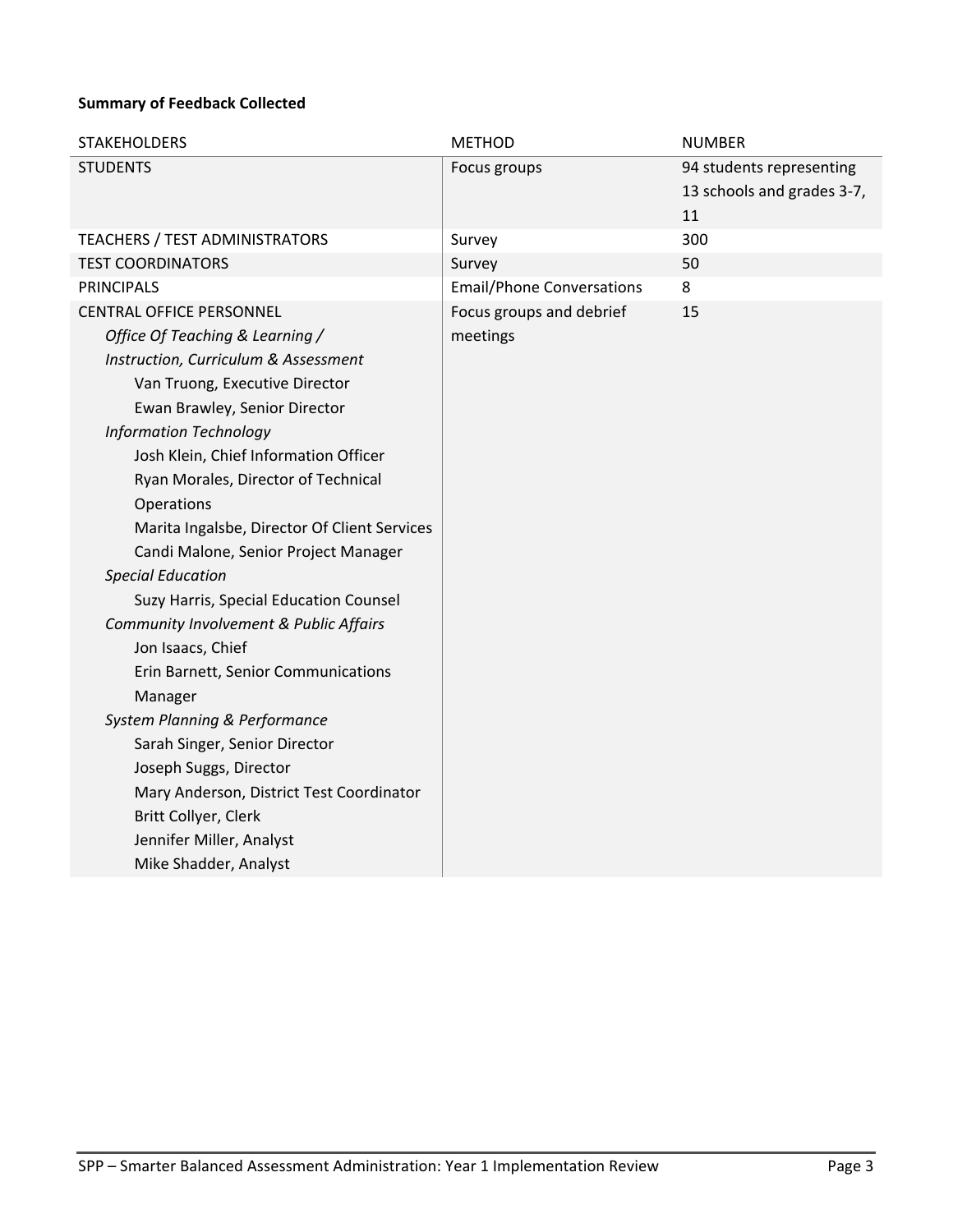## **STAKEHOLDER SUMMARIES**

Key themes emerged among each stakeholder group. These themes are summarized below along with representative quotes for each theme.

### **STUDENTS**

#### **What worked well? What did you like?**

- Testing on computers. *"In third grade we usually don't do typing, but we got to do typing and mess with the computer." "I liked that there was typing."*
- Varied types of questions and difficulty. *"I liked how the reading varied and included listening…I liked* that it had different kinds of questions." "I liked that it was challenging." "You could think about stuff in your brain." "I liked that it started easy and got harder." "It was creative. You got to do different things *like hear the story."*
- Quiet spaces with minimal distracts and ample support from staff. *"I liked the music annex because it was quiet and it was better to concentrate."*

#### **What did not work well? What did you not like?**

- Length of the testing process. *"It took so long to test." "It was boring. We had to sit down and we couldn't talk." "It had too many parts."*
- Difficulty of the test. *"It was a bit difficult compared to the OAKS."*
- For younger students, typing. *"I don't like typing…I'm kind of slow. I have to look at the keyboard."*
- Assessment administration platform (OAKS Portal) issues. *"My computer would freeze up for too long, then I would have to start all over again."*
- Headphone type, particularly ear buds. *"I don't like the headphones." "Because I have small ears, the earphones didn't really feel comfortable on me so I took them off."*
- Distracting test environments. *"There was just a lot of noise. The big kids were doing stuff around the hallways. It was loud."*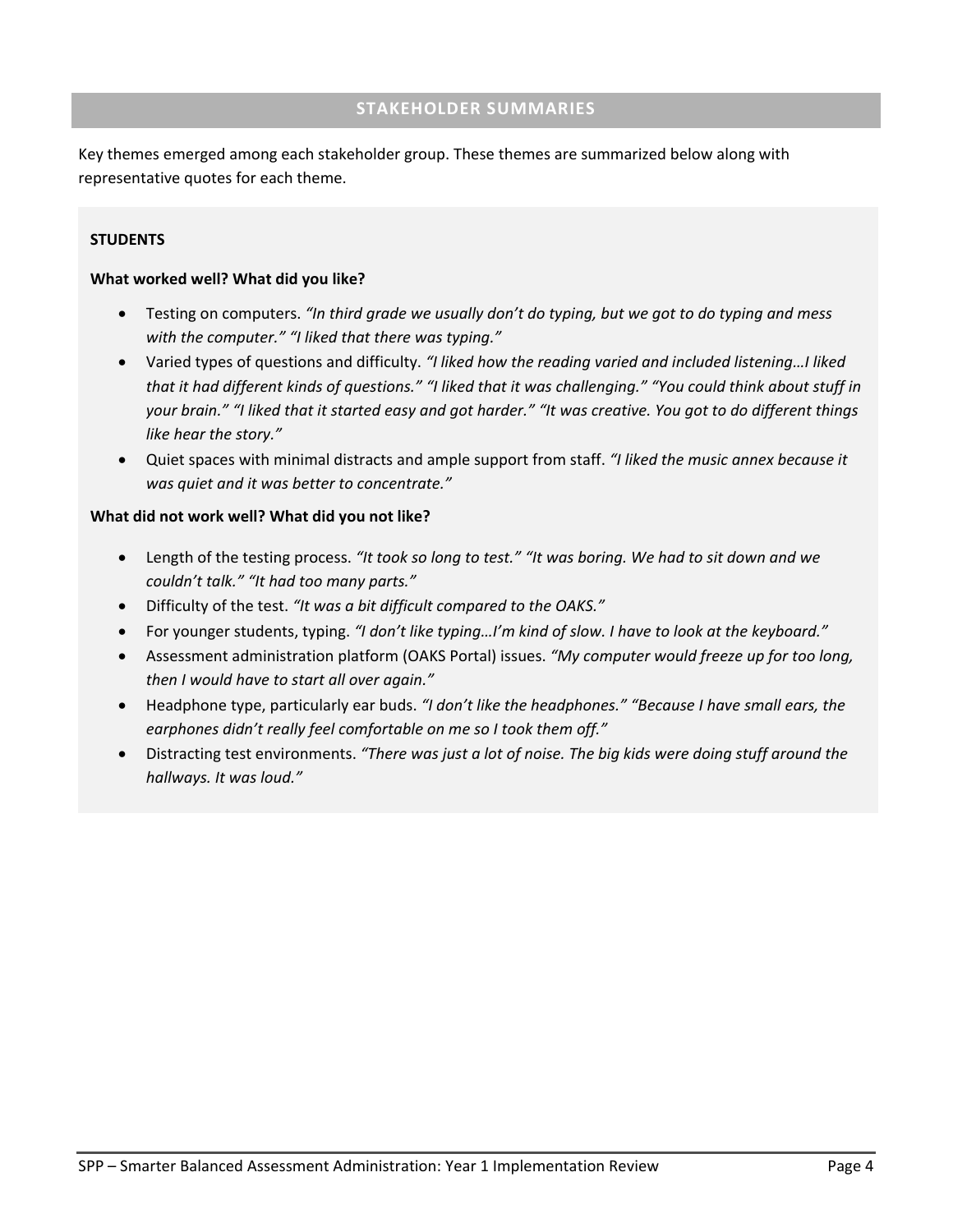# **TEACHERS / TEST ADMINISTRATORS**

#### **What worked well?**

 Some TAs viewed the difficulty of tests as a positive: *"I think difficult tests are great for public school students."*

### **What did not work well?**

- Amount of time spent on tests. *"I also am resentful that I lost 10 class periods to a test that was so completely flawed‐ that's 10 hours of time." "Waste of time."*
- Difficulty level of tests. *"The directions, computer interactions and time required to take these tests was developmentally inappropriate for third grade." "Academically successful students were frustrated and puzzled by many of the test questions."*
- Curriculum not preparing students for the tests. *"It seemed like the content of the Math test does not align well with the Bridges curriculum." "We should be administering tests that align with our district curriculum!"*
- Need for instruction of computer skills, such as typing. *"They should be getting typing instruction at a very early age, before they learn sloppy hunt and peck habits."*
- Respondents were split in the survey results, with about 50% reporting that the testing went as expected or better and 50% reporting that testing went worse than expected:



# SPP – Smarter Balanced Assessment Administration: Year 1 Implementation Review Page 5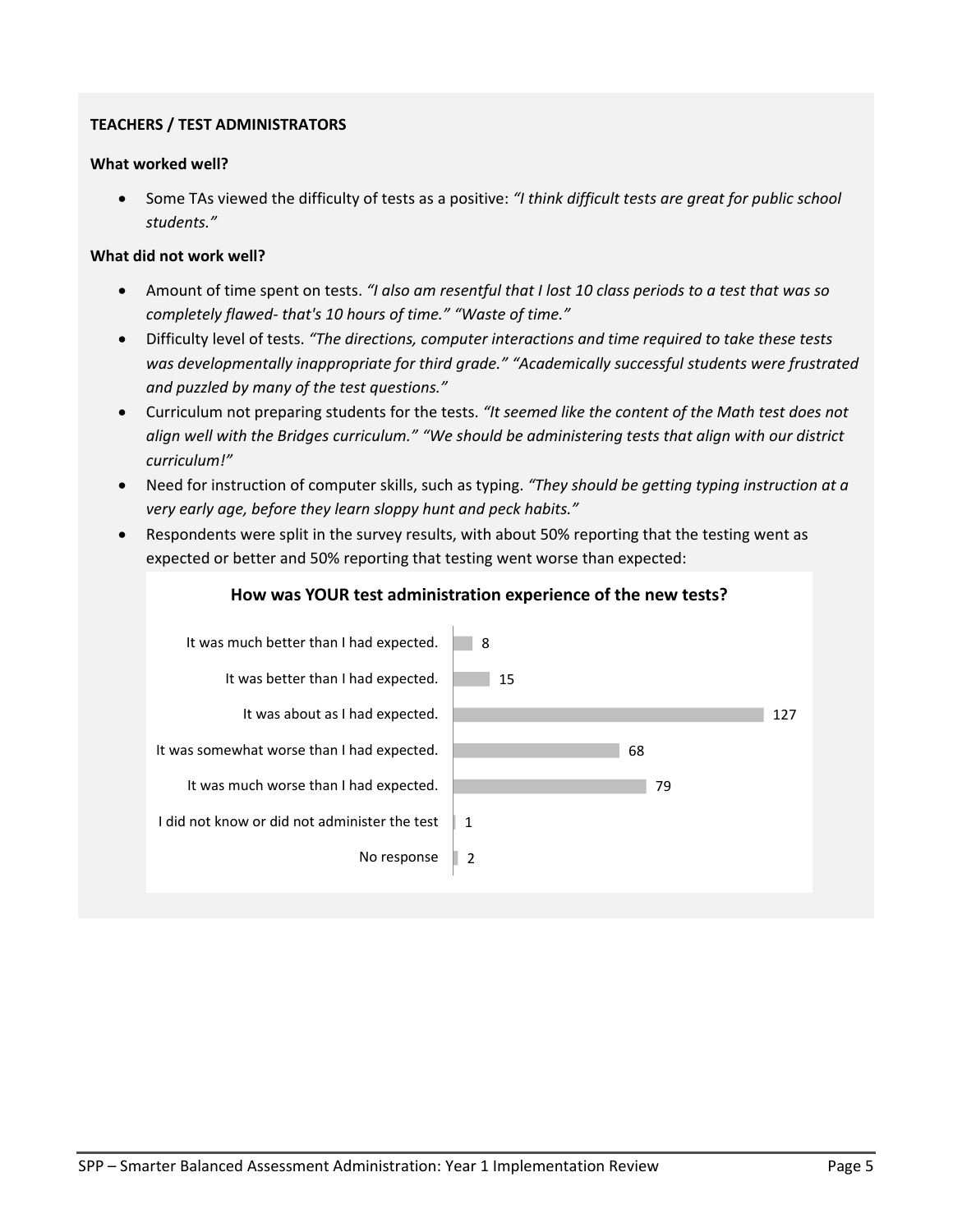### **TEST COORDINATORS**

#### **What worked well?**

- Communication of central office assessment administration support. *"[The District Test Coordinator] was extremely responsive and helped along the way." "Weekly emails with updates and information were very helpful."*
- Scheduling support. *"I loved being able to sit down with [the District Test Coordinator] and make a schedule."*
- Having additional devices. *"It was extremely helpful to get the cart of Chromebooks, especially when our teachers also needed to complete spring benchmark assessments."*

#### **What did not work well?**

- Need for modified version of ODE created informational resources. *"Translate the accessibility manual. Make some quick reference charts." "A scripted outline in order to train the TAs."*
- Need for additional computers, peripherals, and technical support*. "Tech couldn't solve most of the* problems and I was left to deal with them myself." "Schools should be sure they have mice. Especially in *elementary."*
- TCs were in a difficult position due to political situation*. "It sometimes felt like we were the 'bad guys' because we were sharing info that was not readily accepted or appreciated." "Teachers and parents who were philosophically/politically opposed to testing made the whole season pretty unbearable."*

#### **PRINCPALS**

#### **What worked well?**

 Communication of central office assessment administration support. *"[The District Test Coordinator] did an excellent job this year of communicating the necessary information and we found the SBAC process to be not much more challenging than OAKS." "Thank you for [the District Test Coordinator's] guidance and support with launching SB here."*

#### **What did not work well?**

- Need for instruction of computer skills, such as typing. *"I think one huge disadvantage for students in* terms of typing out their essay on the computer was the time taken up from actually doing the typing *particularly for our 3rd grade students."*
- Time spent documenting and managing non‐testing students. *"The process which is probably not very* changeable is how to manage the Opt-out numbers. Because I had to sign off on each one, it came to me to be the funnel for collecting and then sending [forms] off to [the central office]: very time *consuming." "Scheduling/supervision [was an] issue of what to do with almost 100 kids who weren't testing."*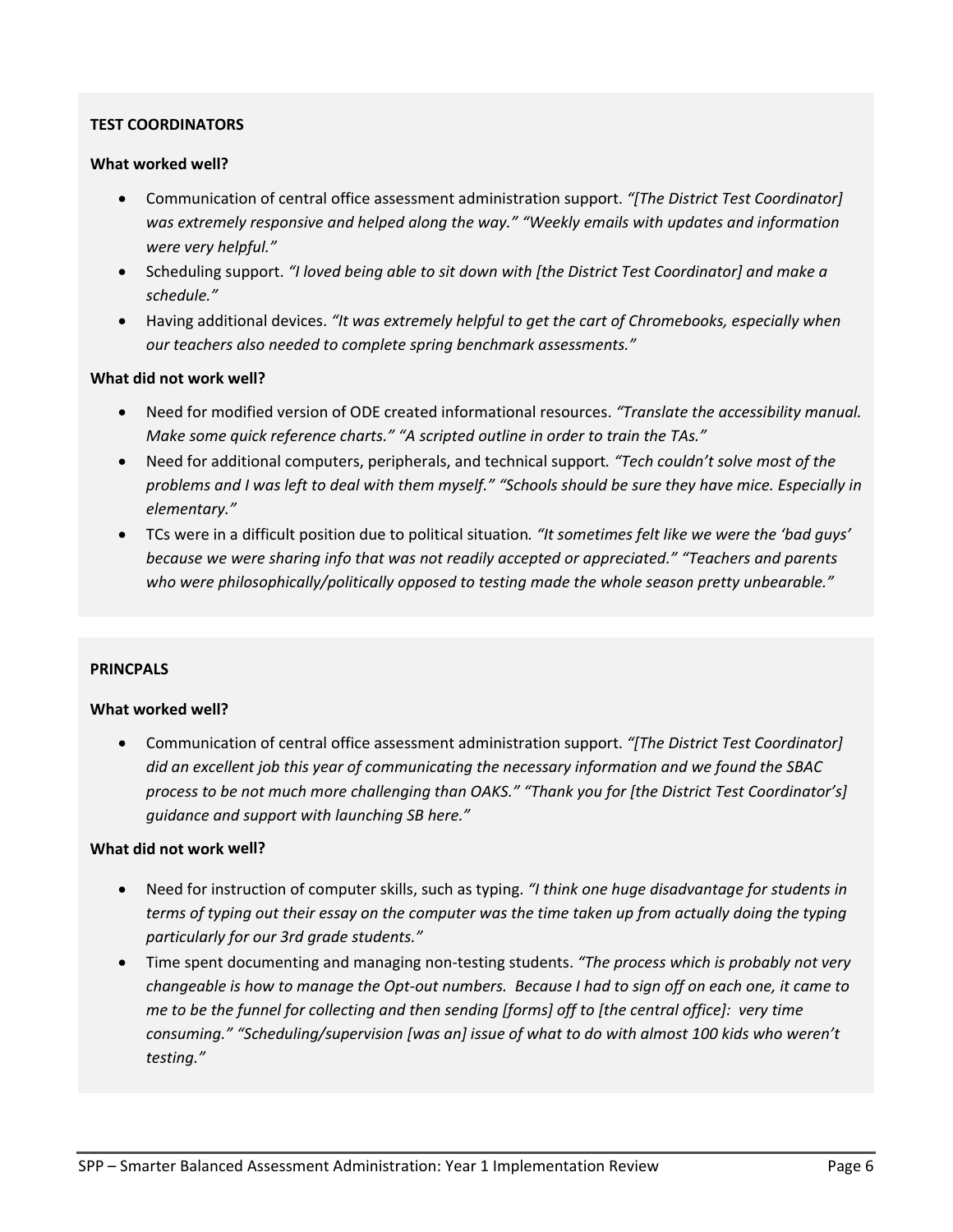#### **CENTRAL OFFICE PERSONNEL**

### **What worked well?**

- Testing implementation proceeded despite significant challenges, such as learning curve with new test, and the number of families opting their student out of testing.
- Leadership from central office assessment administration support, specifically the District Test Coordinator.
- SBA as part of process changes, such as IT device inventory and working with Special Education to standardize language for IEPs.

# **What did not work well?**

- Timelines for implementing the new test were short, requiring quick turnaround; more planning time would have been beneficial.
- On a highly charged topic, central office personnel need more clarity about the messaging that is expected by district leadership.
- Data entry was a significant burden, such as entering accessibilities into the Test Information and
- Distribution Engine (TIDE) and parent request for exemption (opt out) forms.

# **TEST ADMINISTRATION TRAINING & RESOURCES**

Administration of all state mandated testing is formally described by the annually released Oregon Test Administration Manual (TAM) developed by the ODE Office of Learning. The TAM outlines policies and procedures for all Oregon statewide assessments, as well as some nationally administered assessments. This manual is intended to ensure both test reliability and validity by promoting standardized test administration across the state so that testing environments are similar for all students. This manual, in conjunction with the Oregon Accessibilities Manual (OAM) which describes the regulations for supports to students during testing, are the two primary resources for policy and procedures for all statewide assessments. These two manuals are also the basis for all required trainings for those coordinating and administering state tests.

As in previous years of testing, state testing administration and security training requirements included reading both the TAM and OAM. Starting in the 2014‐15 academic year, training requirements included viewing specific ODE‐created modules and participating in a facilitated question and answer session. Owing to this change toward specific required training modules, as well as internal PPS changes, TCs and TAs were expected to access the ODE modules directly from the ODE website. These expectations and materials addressed all state testing, in addition to the SBA tests. Test Coordinators were provided a question and answer session with the District Test Coordinator (DTC). In turn, TAs were to participate in a question and answer session facilitated by their school Test Coordinators after reviewing the manuals and modules. Upon completion, the Assurance of Test Security form was to be signed and submitted to the Research, Evaluation, and Assessment Department (R&E) as proof of training completion and for OAKS Portal accounts to be created.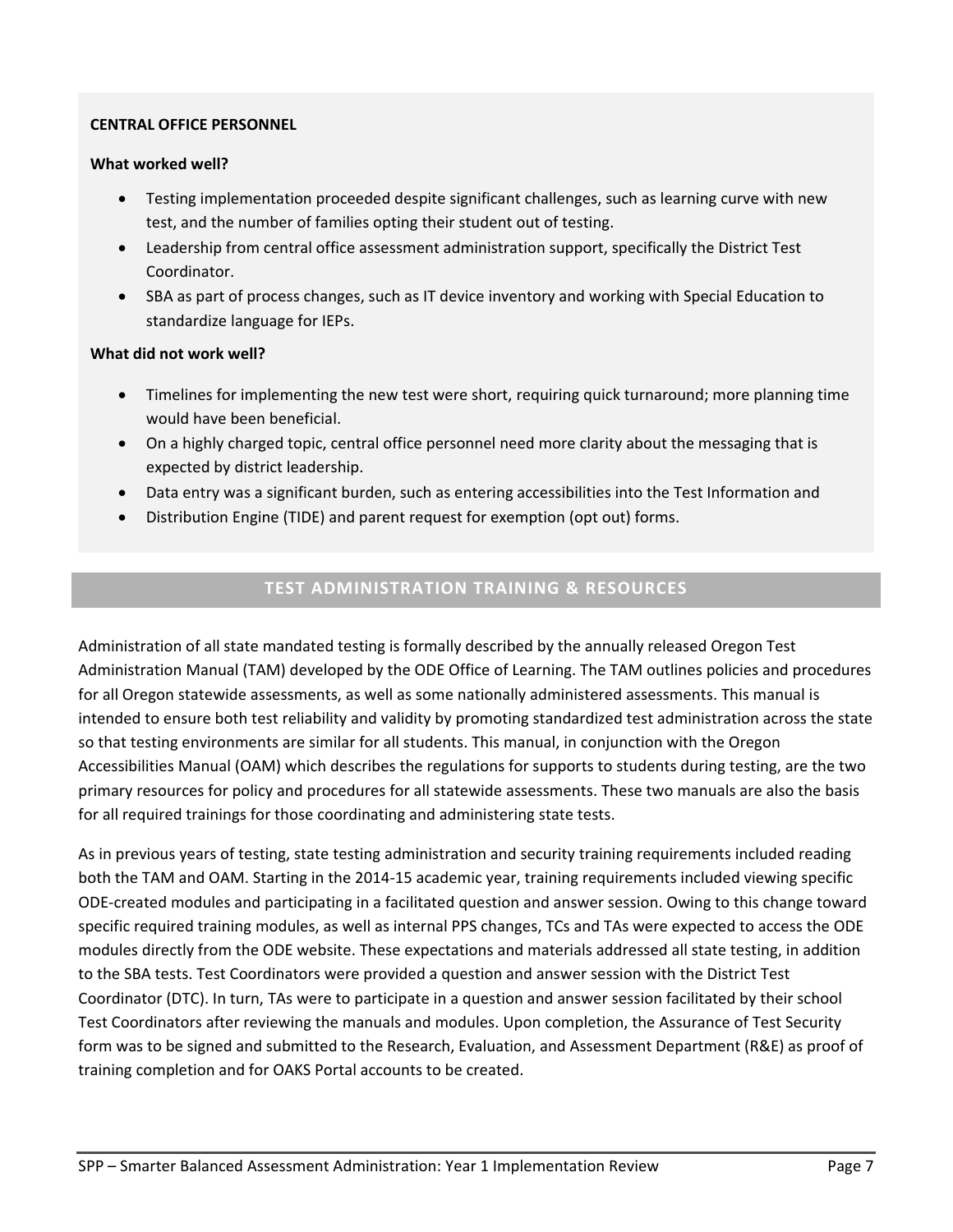Test administration and security training expectations were communicated directly to TCs during their in‐person TC trainings. The Office of Teaching and Learning also communicated to principals specifying the need to set aside staff meeting time to complete the training requirements with teachers. These training requirements covered all state assessments, not only the SBA tests. Additional information was presented to all school leaders specific to the SBA tests but was not considered a required training for test administration.

## **CHALLENGES FOR TEST COORDINATORS**

Test coordinators identified the long, difficult‐to‐understand ODE manuals and lack of awareness about existing resources as key issues.

**ODE‐created resources and manuals must be easy to use and provide depth for specific questions.** 

Striking a balance between detail and user‐friendly informational materials is difficult and may necessitate the creation of supplemental materials in order to clarify official manuals.

Many TCs viewed existing training manuals as long and unclear. The following are representative of statements made by many TCs in the questionnaire responses:

*"The extensive size of the training manuals made troubleshooting difficult to navigate."*

*"Translate the accessibility manual. Make some quick reference charts."*

*"Please make the manual easier to read, especially a simpler manual for the TAs (teachers) who don't have much time to read them."*

Specific issues and questions arose during testing that required detailed information that could only be obtained by consulting manuals. The availability of "quick guides" may be needed to provide answers to common questions, as well as to direct TCs to the appropriate places in ODE‐provided materials for the information they need.

**TC use of offered supports varied.**

Not all TCs were aware of the resources available for testing, such as test login cards (pre‐printed cards with student specific login information), until after they were no longer useful, as illustrated by comments from one TC: "I had already prepared cards by the time the district cards came. I would have liked to know *they were coming earlier and saved myself the trouble."*

#### **CHALLENGES FOR TEST ADMINISTRATORS**

From TC and TA feedback, training materials and tracking of participation emerged as a major concern.

**Implementation of required test security training varied by school.**

In order to implement the tests smoothly and according to ODE test security requirements, TAs were required to view ODE created online training modules as well as participate in a question and answer session. Multiple TCs reported concerns about tracking participation and completion of these training requirements when TAs viewed the training modules in their own time, as opposed to as a group during staff meetings.

 **TAs reported that ODE online training materials were not engaging, which may have limited the training module effectiveness.**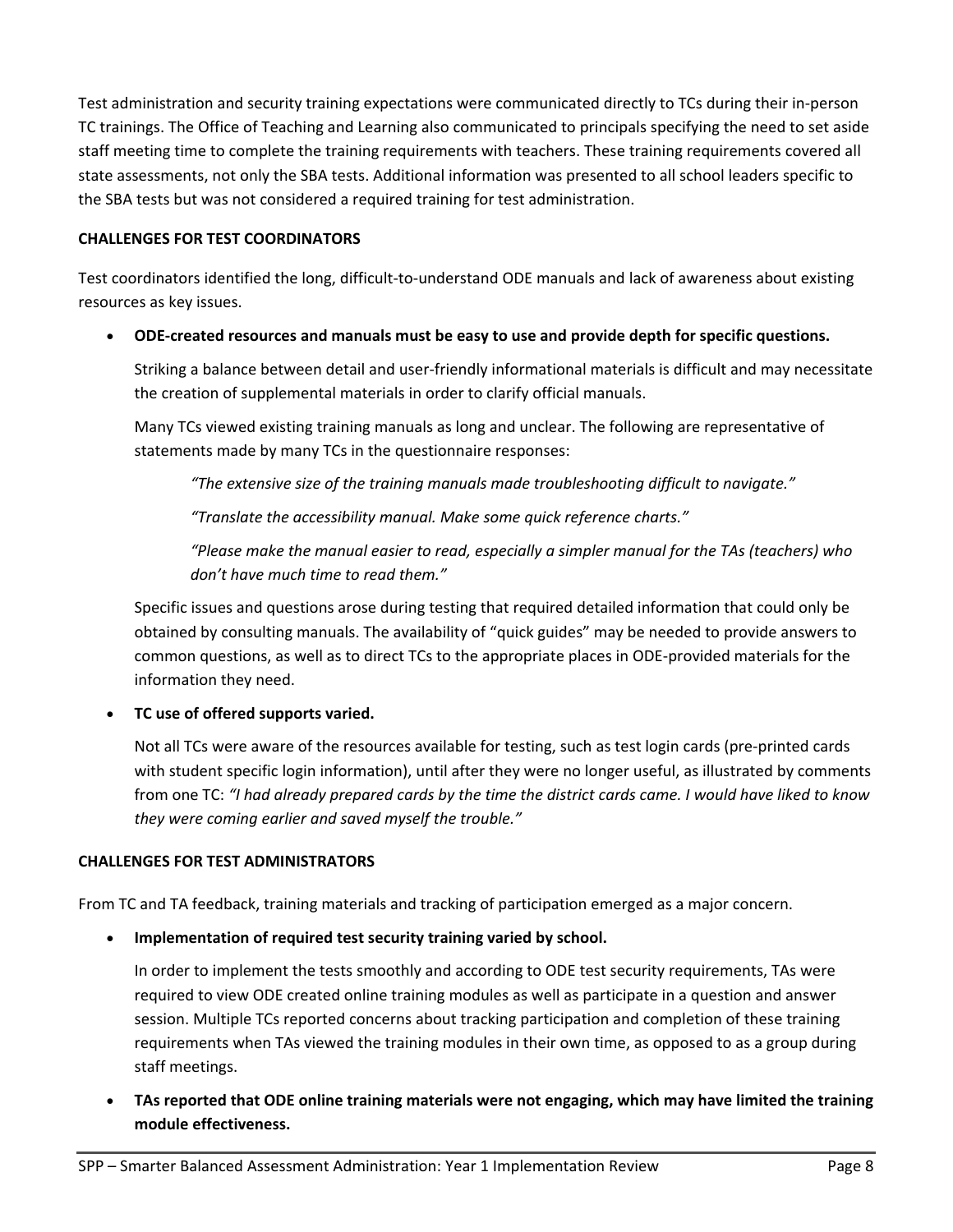#### **WHAT WENT WELL**

 **Repeat the recommendation to principals that time be set aside during whole group staff meetings for required training components.**

Many TCs indicated that allocating staff meeting time for in‐person question and answer sessions, as well as follow up informational sessions, was viewed as a helpful practice for preparing TAs. Other principals released staff meetings to allow TAs to complete the review of training materials individually, but this practice was viewed as less productive and less supportive by both TCs and TAs.

#### **OPPORTUNITIES FOR IMPROVEMENT**

Three suggestions emerged from TC feedback for improving both TC and TA training:

 **Group TC trainings by grade level configuration to share most relevant best practices and scheduling suggestions.**

Multiple TCs suggested grouping in‐person TC trainings by grade level/school type (e.g., K5, K8, middle school, high school) to facilitate the sharing of best practices and grade‐specific information:

*"I would break up the training into grade level groups as the different levels have different concerns and challenges."*

"If the trainings could be separated by grade level (K-5, K-8/Middle, High) then possibly the *question/answer time would be more meaningful for all."*

**Consider options for monitoring or tracking TA completion of required training.**

Satisfaction with the ODE modules for TAs varied. TCs across the district both praised and criticized the fact that TA trainings were available from ODE online. Those TCs who disliked the modules cited a lack of accountability as their primary concern. For example, one TC stated that *"expecting [TAs] to read the manual on their own with really no accountability."* This lack of accountability may have meant that some TAs were not adequately prepared to administer the tests. Several TCs suggested that TA modules could be hosted on the Learning Campus, the PPS online professional learning site, which would allow more reliable tracking of module completion.

#### **RECOMMENDATIONS**

As a result of the findings of the focus groups and surveys, a number of recommended practices emerged that address the identified challenges or are suggestions for improvements to test administration training and resources:

- Provide additional quick guides, informational materials, and training resources for TCs relating to all essential information.
- Provide TC in-person trainings or work sessions by grade level configuration (e.g., K5, K8, middle school, high school) to share most relevant best practices and scheduling suggestions.
- Explore whether TA training materials can be integrated into the Learning Campus to improve accessibility and completion tracking capabilities.
- Continue to recommend that principals allocate staff meeting time to fulfill the training requirements.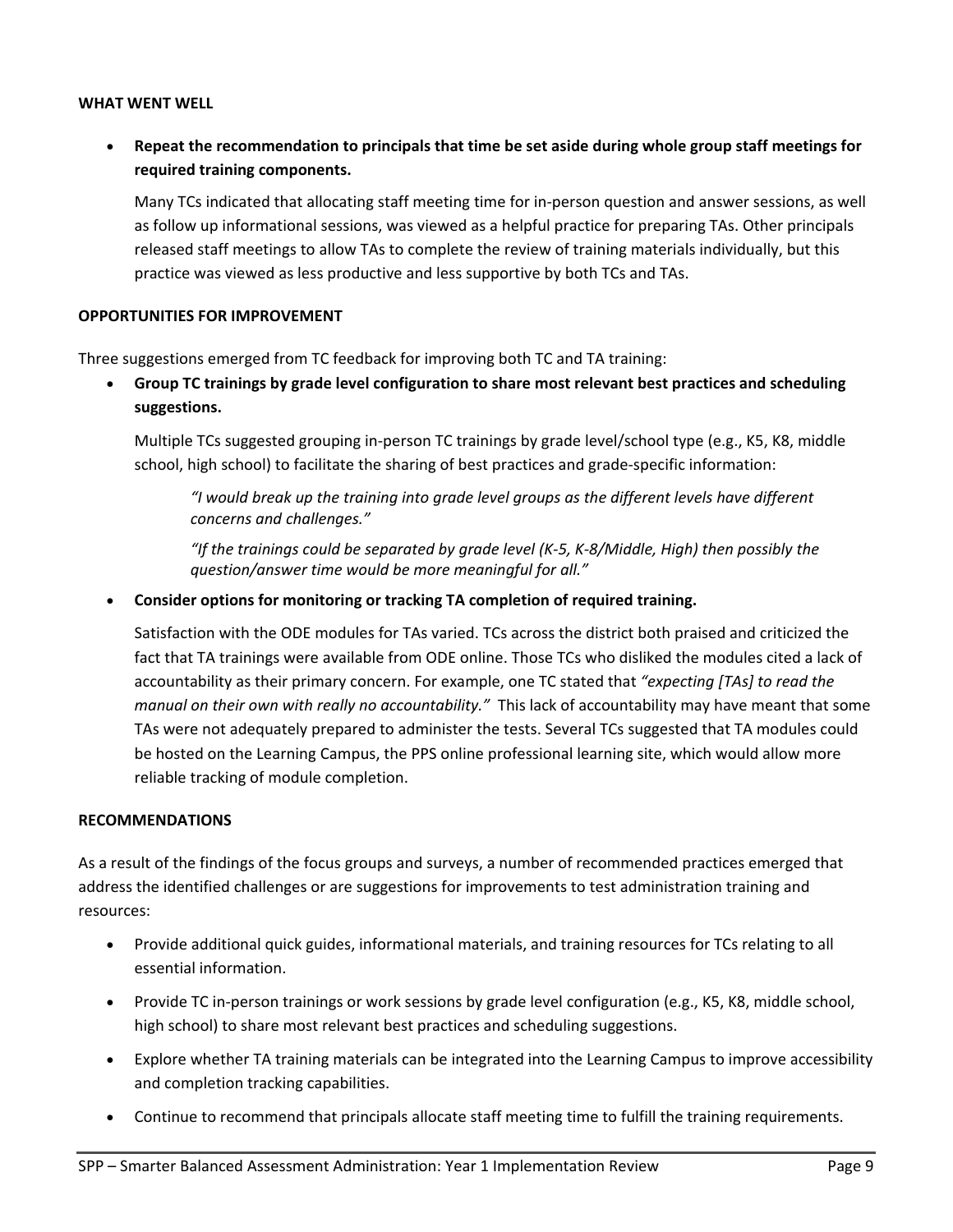## **PREPARING STUDENTS FOR TESTING**

Schools were directed through principal and TC communications to ensure that every student had an opportunity to explore the SBA testing interface through the online practice tests. Student time in the practice tests were not tracked, nor were responses scored. The expressed purpose of having students experience the practice test was to build familiarity with the testing interface, capabilities of computer enhanced items, and how to manipulate embedded tools and accessibility supports.

#### **CHALLENGES**

From student focus groups and TA and TC surveys, the following areas emerged as having room for growth: familiarizing students with the testing interface, providing instruction of computer skills, and the alignment of classroom curriculum to the Common Core State Standards.

**Students were not familiar with the testing interface.**

The previous Oregon state standardized tests, OAKS, were also computer‐based, so most students had some familiarity with taking tests online, computer-based tests. However, most students were not familiar with the new testing interface or the new items types included on the Smarter Balanced tests.

For example, students may have known how to use a word processor, but had to learn how to use the word processor in the testing interface. One third grade TA noted that *"several students had major difficulties using the interface….This was especially frustrating when students wanted to format the essay portion of their test in a specific way and were unable to figure out the controls."*

 **Students, especially in the lower grade levels, need explicit instruction in computer skills, particularly typing.**

Several TCs and TAs noted that students, especially younger students, struggled with essential computer skills such as typing and using a mouse.

A 3rd grade TA reported that *"these kids are painfully slow typists. Yet they are asked to type essays with* several paragraphs. They forget what they want to say by the time they find the letter. Or, they cut short *what they want to say to avoid typing it."*

"My 4th graders can't type. They can hunt and peck, but they can't really type with any fluency. I watched a student type 3 sentences and it took her 45 minutes. She's not going to pass because eventually she got *tired of how long it was taking and just stopped caring about the quality of her essay."*

In focus groups, some students also disliked that they were slow at typing. For example, one 4th grade student said, *"I'm kind of slow. I have to look at the keyboard,"* and another student demonstrated that he knew how to hunt‐and‐peck type.

#### **Students and teachers questioned alignment of curricula and the new tests.**

In focus groups, some students reported that they felt they had been tested on material not yet covered in class. Some teachers similarly felt that the tests did not align to current curricula. One teacher, for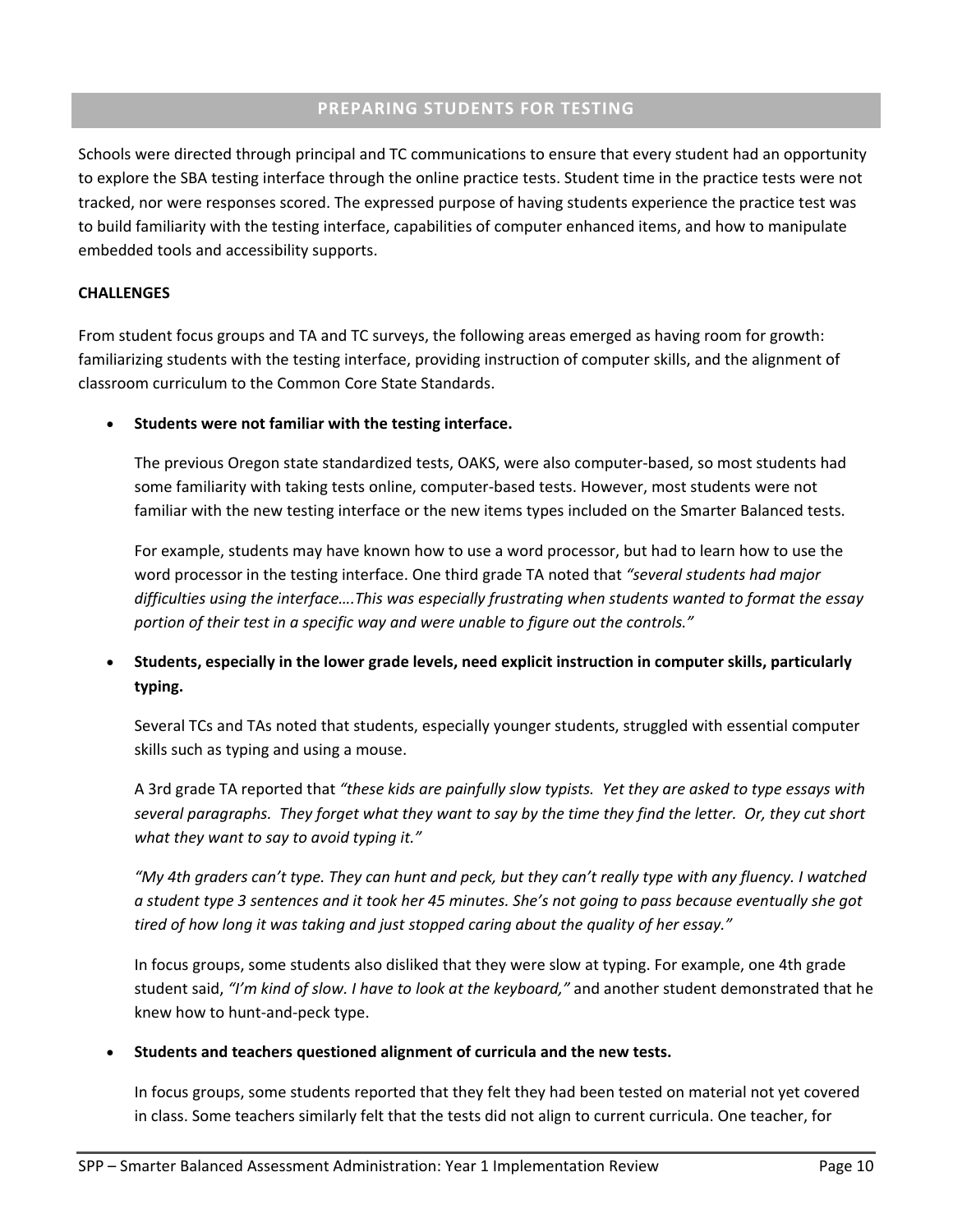example, reported that *"it seemed like the content of the Math test does not align well with the Bridges curriculum, e.g., there was too much algebra but little geometry."*

A 4th grade TA argued that *"we should be administering tests that align with our district curriculum! If our* students are spending 6 or more hours testing, we should be able to use that data to improve our *instruction for those students!"*

## **OPPORTUNITIES FOR IMPROVEMENT**

In survey responses, school staff recommended that students need additional time to grow accustomed to the test interface.

• Set aside time for students to practice with the testing interface and practice questions so that they are **more familiar with how to manipulate items and navigate in the test.**

Some school staff reported that practice tests for students were helpful or that they had wished students had more time with practice tests. One TC explained how teachers at their school helped students prepare: *"students were given a practice worksheet that helped students process through the practice site* and how to access the practice sites at home in case an individual student needed more time to familiarize *their self with the interface."* One TA called out the need for additional practice materials: *"My 8th* graders were thrown off by some language in the questions and also the format - information on one side of the page, the questions and answer boxes on the other. I think PPS should develop practice tests and *warm ups."*

Additional time for students to practice may help them develop familiarity with the test format and tools, such as the calculator or word processing features. Students, parents, and teachers may also need additional support in understanding what to expect from computer adaptive testing, which adapts to challenge students.

#### **RECOMMENDATIONS**

- Provide direct instruction for computer skills such as typing, using a mouse, and how to navigate digital text.
- Continue professional development of Common Core aligned instruction.

# **TECHNOLOGY RESOURCES**

A change introduced by the new assessment structure was the addition of a performance task portion for both the mathematics and ELA tests. Two separate parts for both mathematics and ELA, the computer adaptive test and performance task, extended the anticipated amount of time necessary for students to complete the computer‐based assessments. This extended testing time per student also increased the demand for access to computers for testing purposes. In addition to the need to increase student access to computers fit for testing, listening portions of the ELA tests required listening devices for every student during testing. These technological requirements to administer the SBA made the availability of high‐functioning computers and other test devices and peripherals critical.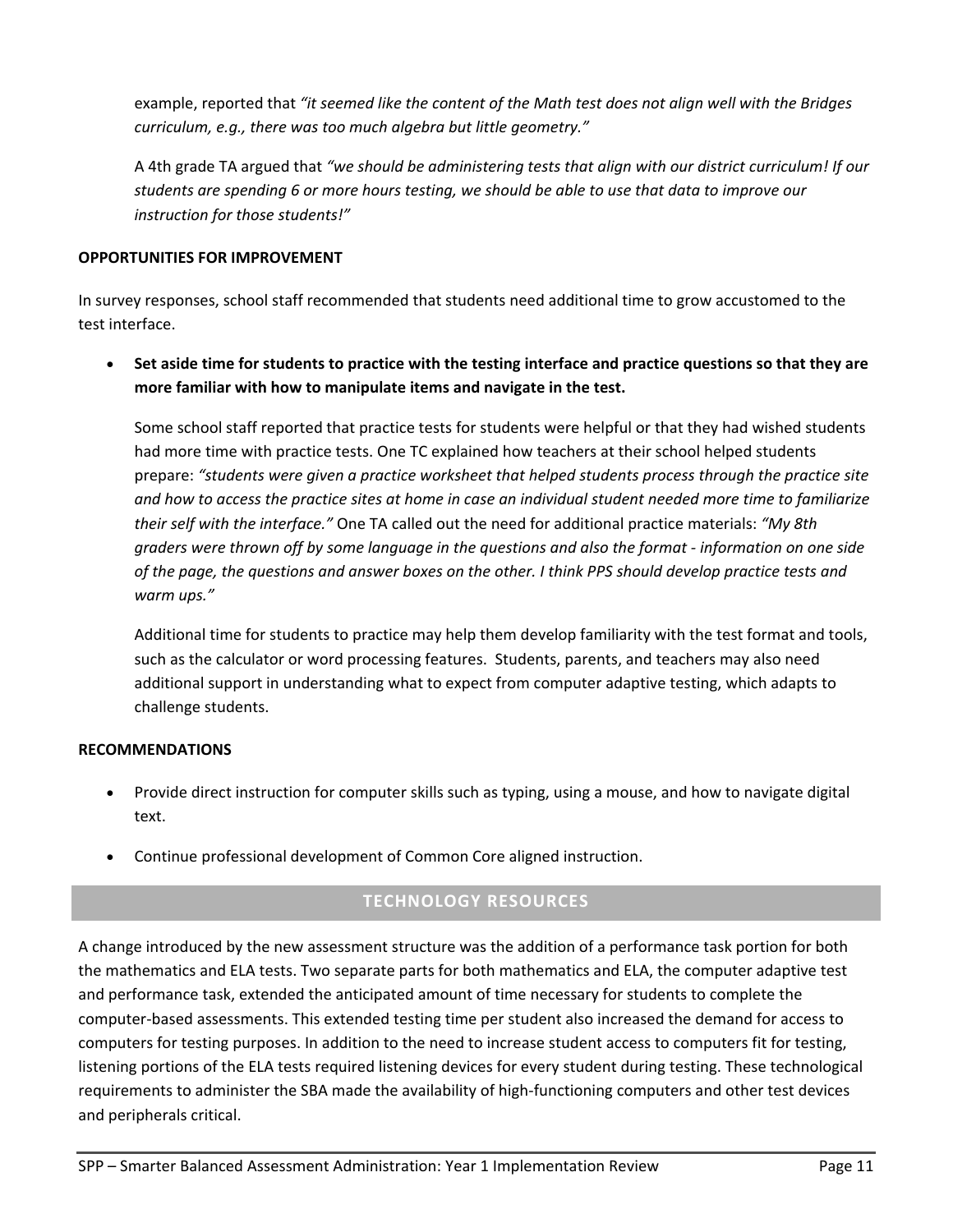In anticipation of the increased need for devices suitable for testing, IT proposed two strategies: (1) inventory existing devices and refurbish where possible and (2) provide mobile technology carts.

As part of a districtwide IT asset management program, an auditing team physically identified model, type, and location of all District owned IT equipment including staff, student, classroom, and both stationary and mobile computer labs. A new, durable asset tag number was affixed to all equipment. This asset management program data was used to identify computers available for assessment. An IT service desk Strike‐Force met with building leadership and/or TCs at each school and directly assessed the age and condition of any and all equipment to be used for testing. The identification of devices and their location were recorded as a part of the project. An analysis of the inventory produced the basis for where new equipment was to be distributed. The goal was to bring each school to below a 5:1, student to computer, ratio.

A total of 66 mobile computer labs, referred to as technology carts, were delivered to schools that each contained 35 Chromebooks, a wireless Access Point (WAP), and instructions relevant to the set-up and use of Chromebooks. Chromebooks were not distributed with wired mice due to two factors: 1) the cost of mice was prohibitive as it would have resulted in some schools not receiving enough Chromebooks to lower their student-to-computer ratio to an acceptable level; and 2) the touchpads on Chromebooks were considered to be sufficient for testing.

Any equipment identified as non-working or not meeting minimum qualifications for SBA but that could be repaired or refurbished were brought back to functionality and re‐certified for assessment by the School Technology Governance Team. This work included the addition of memory, providing or replacing mice, keyboards, keyboard keys, monitors, headsets, or other overall maintenance.

# **WHAT WENT WELL**

Chromebook carts resulted in a student-to-computer ratio well below the goal and were praised by **school personnel.**

School staff appreciated the additional testing devices that were deployed by IT, as in the representative quotes below:

*"The Chromebooks were so easy to use and students seemed to prefer testing in their classrooms anyway. This also helped with not needed to block out our labs for long periods of time."*

*"Our use of Chromebooks within the classrooms worked beautifully."*

Students also reported that they liked testing on the Chromebooks. For example, a 7th grader said that "they were easier and they didn't take too long to turn on. When you lift the lid it just turns on. And just *type in your Gmail and you're already logged in."*

#### **CHALLENGES**

Some of the challenges that schools faced in terms of technological resources included continued limited numbers of devices adequate for testing, outdated devices, and insufficient peripherals such as headphones and mice.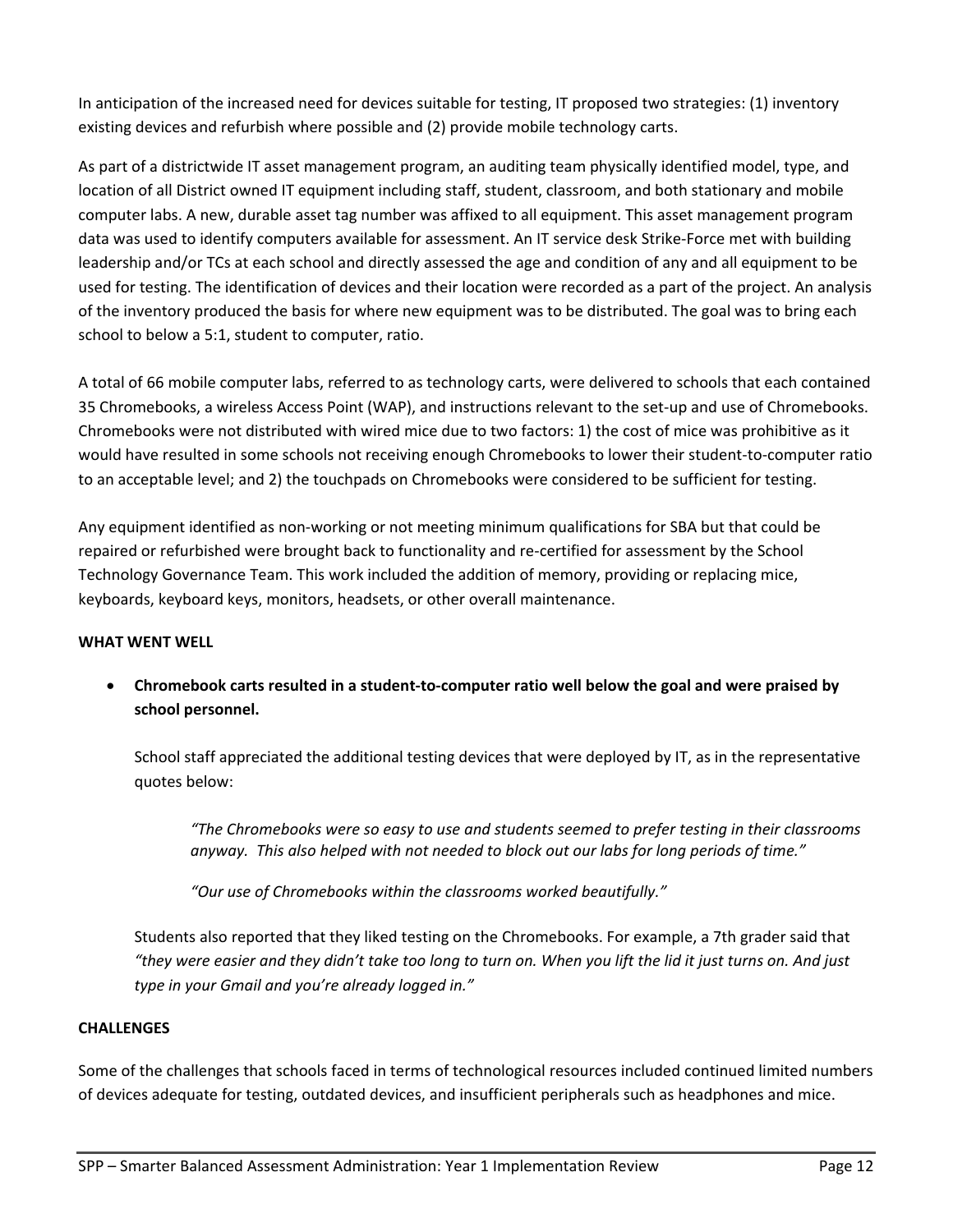# **Limited devices to meet the needs of both testing and computer‐based instruction.**

Despite the distribution of Chromebook carts and efforts to refurbish existing devices, feedback from TCs and TAs suggested a continuing need for more devices available to students. A recurring theme among TA responses echoed the sense that there were not enough devices to accommodate both testing and technology‐integrated instruction. One TC noted that,

*"having additional resources available was helpful. It still is very unfortunate that we had to use our lab for 4 weeks and other teachers weren't able to use it for instruction."*

# **Some devices used for testing may not have been identified for testing, resulting in some outdated testing devices.**

One point person per school identified the devices and locations that would be used for testing to IT representatives conducting the inventory. This point person widely varied by school, and may have been the principal, TC, or School Technology Coordinator. These identified devices were assessed by the IT and refurbished as needed. However, some devices that were not initially identified for testing may have been used. For example, students needing additional time may have been moved from a computer lab to a classroom computer that was not refurbished. Thus, school personnel continued to called out the need for more updated computers, despite IT efforts to refurbish devices for testing. This was particularly common across comments from K5 and K8 school personnel:

"We were told we had enough technology ... We did not get enough funds to replace out-of-date *stuff."*

Several TAs noted that their computers were too slow. One TA stated:

*"Our computer equipment, like that in most public schools, is outdated and had many glitches."*

The variety of individuals and ways used to identify devices for testing at each school, which may or may not have accurately identified all devices actually used during testing, suggests the need for formalization of this process.

#### **In some schools, there may have been a need for more device peripherals (e.g., mice, headphones).**

A few TCs and TAs noted that, in particular for the new Chromebooks distributed by district IT, *"schools should be sure they have mice, especially in elementary."* One 11th grade TA noted that *"the students also struggle to use the touch pad rather than a mouse."* Furthermore, a TC similarly stated that *"online navigation of more complex tasks is tough with a Chromebook or other mousepad type control. Much easier with a standard mouse."*

Headphones were also in high demand, with some TCs and TAs reporting that their schools did not have enough to go around, and one TA even mentioning that *"we did not have earphones for even a fraction of our students, so we bought fiercely disposable crap that would break before the students were finished."* The limited numbers of headphones was also echoed by a student who stated "*sometimes we had to listen to stuff, but sometimes we didn't have headphones.*"

Students with access to headphones sometimes found them uncomfortable. For example, one student pointed out that the headphones provided were not appropriate for her: "*I didn't like, because I have*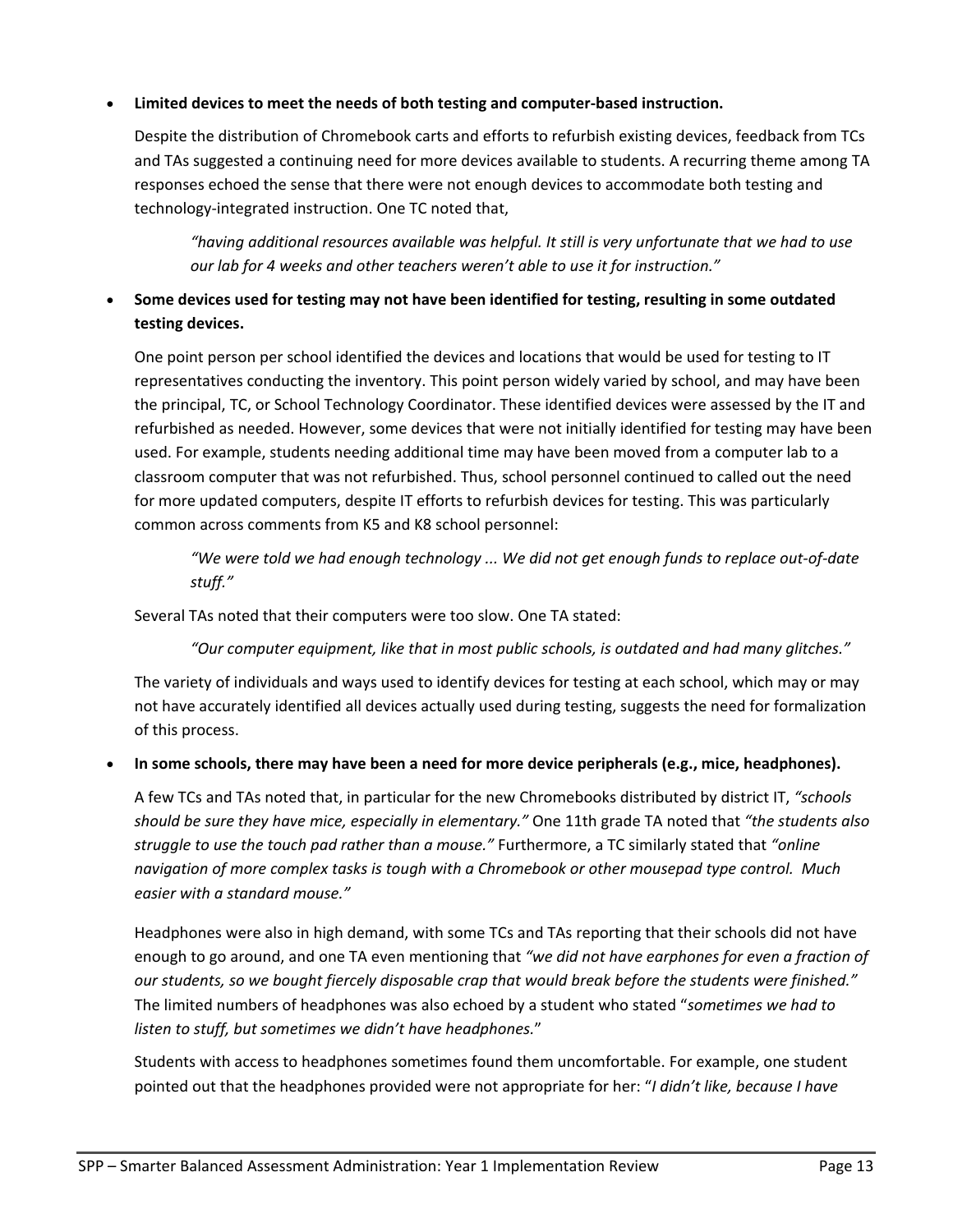small ears, the [earbud] earphones didn't really feel comfortable on me so I took them off. Then I'd have to *put them back on.*"

### **RECOMMENDATIONS**

- Consider investigating peripheral needs at each school and how to best distribute needed equipment from the central office.
- Continue IT efforts to inventory and refurbish existing devices.
- Fund the IT request to fund the sustainability/refresh initiative including a budget for mice and headsets, as well as explore options for an annual budget line item for replacing items as needed.
- Establish school testing teams, with would include the TC, principal, and School Technology Coordinator, who would collaboratively plan for testing, including the identification of all devices that will be used for testing.

# **TESTING SCHEDULES AND ADMINISTRATION**

Creating a testing schedule has been a part of the expectations for School Test Coordinators. A testing schedule is necessary to ensure that every student who is expected to test has adequate access to computers and any other necessary resources. Scheduling demands the coordination of facilities, teachers, support instructional staff, and administrators. A comprehensive testing schedule not only coordinates who tests where and at what time, but also addresses the special cases that make each school schedule unique. Some schools did not formally plan every aspect of the testing schedule, such as accommodations impacting the testing environment for students receiving Special Education services. While it is common for some alterations to plans after testing begins, large adjustments were made in most schools to accommodate unanticipated aspects of administering the new tests.

#### **CHALLENGES**

For test coordinators, scheduling issues were frequently reported as a burden. Common themes that emerged from their feedback included the need for more guidance in the complex task of balancing the schedule with other tests, school constraints, and instructional time.

 **Need for more guidance around scheduling SBA around other concurrent tests, such as the SAT, ACT, Advanced Placement, and other classroom assessments.**

Especially for high schools, scheduling these tests was reported as a challenge. Smarter Balanced testing windows coincided with other assessments, including English Language Proficiency Assessments, Advanced Placement (AP), International Baccalaureate tests (IB), SAT, and ACT. In addition, many schools also tested close to the end of the quarter when classroom assessments were also taking place. For example, one TC noted that *"scheduling for high school test takers was difficult in regards to making the* transition from their daily activities less stressful. It is not a good experience for students to have SBAC, IB, *ACT, and final exams all thrust at them in the final five weeks of school."* Another TC suggested that test dates be moved so that the ACT and SBA did not occur during at the same time.

In 2015‐16, the Smarter Balanced window for high school testing has been adjusted by ODE to allow for earlier testing at high school to alleviate some timing conflicts with other tests.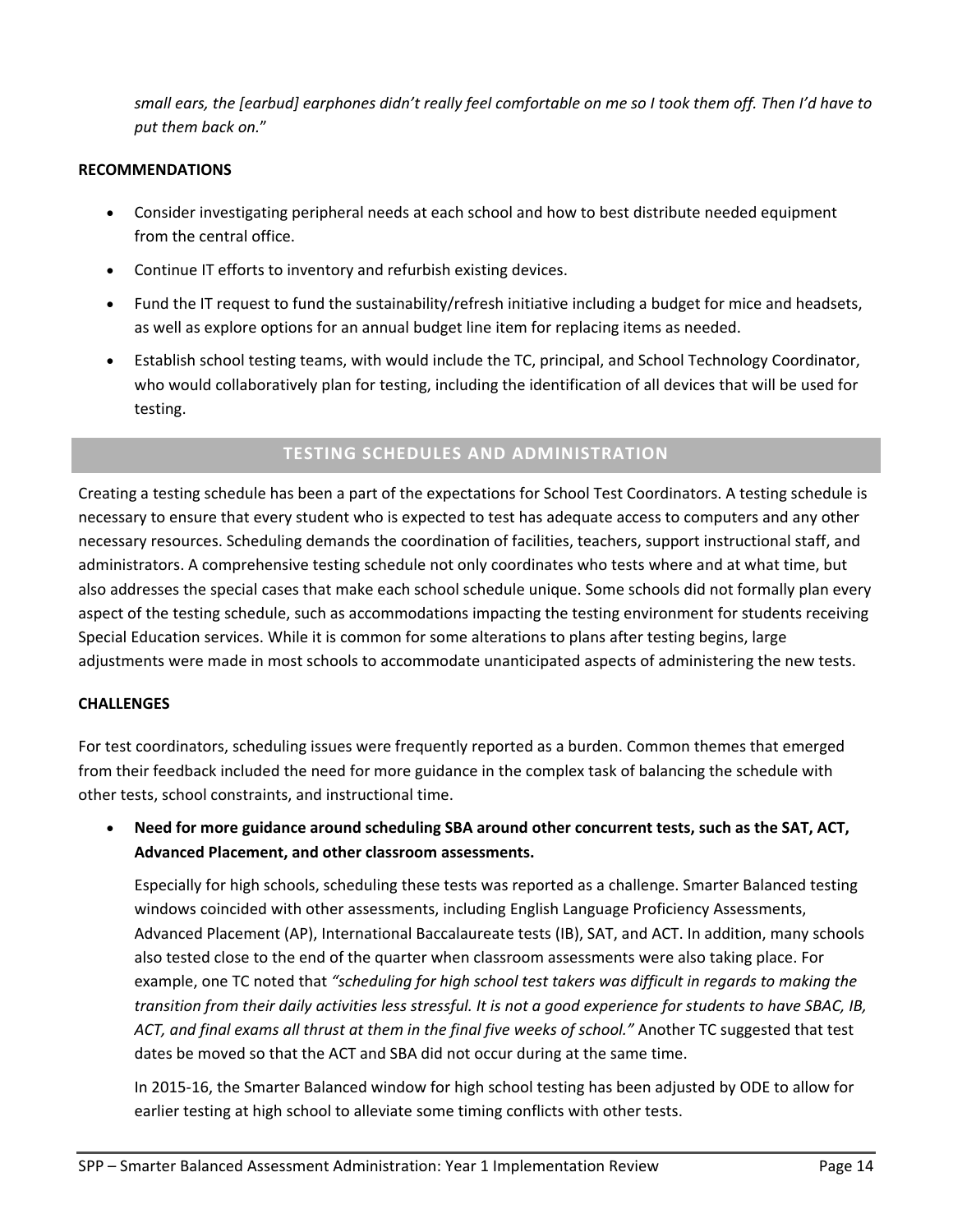## **Scheduling K‐8, middle, and high school students for testing was complex.**

Complex scheduling needs were also reported by middle school and K‐8 test coordinators. One TC reported that scheduling the six testing grades at a K‐8 was challenging: *"it was so difficult at a K‐8 getting everyone tested. Make up testing was difficult."* Another TC reported that for test expiration dates *"it got very confusing to track for a K‐8."*

### **Test schedules interfered with instructional time.**

Several teachers mentioned that they struggled to balance the needs of testing students, some of whom needed more time than planned, with the needs of students who had completed or opted out of testing. A fifth grade TA, for example, reported that *"one student tested during 17 or 18 sessions. At least four students needed at least 12 sessions. During this time, other students could work on various projects and assignments, but I could not introduce new material. That is not the best use of class time."*

Other teachers mentioned that the duration of the testing period, which for some schools took place over a few weeks and for others over multiple months, was stressful and impacted their lesson plan scheduling: *"The whole testing period took too long, it took away a lot of instruction time and testing sessions clashed with school activities."*

 **Schools needed additional support in making test administration choices that would create secure, welcoming testing environments to meet the needs of all students.**

Some of the most striking parts of the testing experience for students were the result of test administration choices that were made within buildings. Students in focus groups varied in their preference for testing space, with some students preferring classrooms and others preferring computer labs. However, student preference tended toward quiet, less distracting spaces with more room to work and a lower student-to-TA ratio. These desired aspects were consistent in student responses of where they liked to test the best, regardless if they were describing a classroom with laptops or a stationary computer lab. The following representative quotes from students illustrate this finding:

*"I liked the classroom because it was more quiet. You could sit somewhere without someone else next to you. There was more room in the classroom."*

*"I liked the computer lab better because there were more people to help because there were more teachers in the room."*

*"I liked the music annex because it was quiet and it was better to concentrate."*

*"There was just a lot of noise because our classroom was upstairs. The big kids were doing stuff around the hallways. It was loud."*

Guidance from TAs, such as requiring students to type in a way that was unfamiliar to them or to use scratch paper in specific ways, made lasting impressions on students' view of the tests:

"The thing that I don't like about it is how when you're trying to type with one finger and your *teacher is like you have to type with two fingers like type with two fingers instead of one."*

"Our teacher said we had to write it on paper first. I wanted to just type it in the computer - it *would go faster."*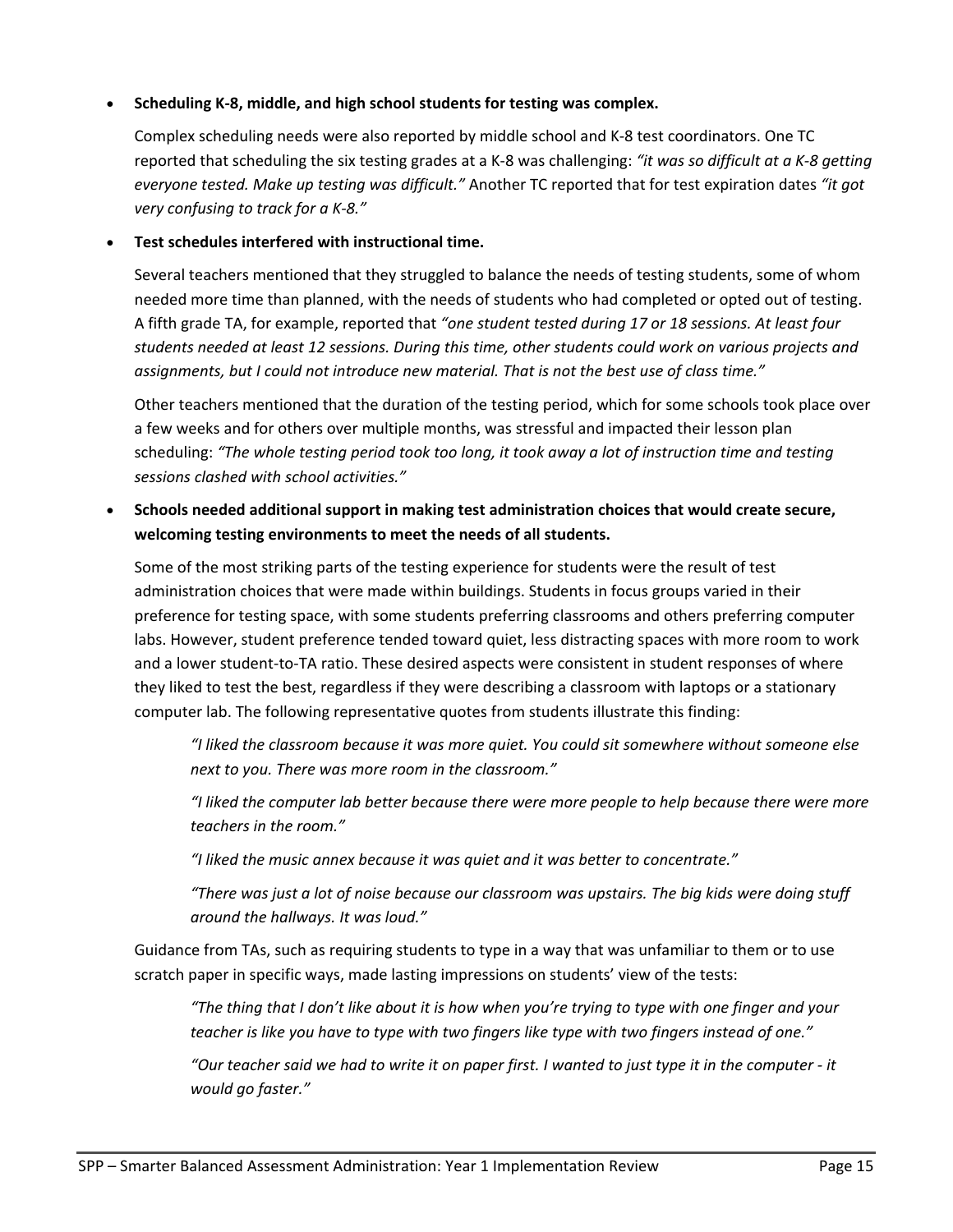Decisions made about the pre‐ and post‐test environment also affected students. Students in one focus group reported that they were only able to bring one book to read after finishing their tests: *"you should* be able to do something other than read, because if you are bored of that book, and that's the only book *you have, you could do something else like math games ‐ do something else on the computer."*

Students must also be prepared for what to expect during testing. Another student expressed frustration caused by an unexpected testing procedures: *"We were practicing our test, so I was writing, and I gave it* to my teacher and she put it in the shredder, and then when I came back I had to start all over again . . . I *didn't like it because it's my work."*

# **Addressing the needs of all learners equitably was not always anticipated.**

Scheduling for students who needed more time was mentioned as a challenge by several TCs and TAs. TCs reported that underserved populations may have been disproportionately affected by the need to schedule additional testing time, such as in these representative quotes when asked what did not go well in the testing schedule:

"The amount of time that it took English language learners to take the test at the elementary level *was horrific. These students took an average of 4 hours per test."*

*"Addressing the needs of students who were exempt and those students who don't regularly attend school."*

*"Dealing with students who are chronically absent. I am still testing some of those students."*

## **Performance task window of 10 calendar days was too short.**

TCs described the performance task scheduling as difficult, noting that the 10‐day testing window *"was not realistic for an elementary school student taking their first ever computerized test to be able to* complete the test in 10 calendar days. Students that were on field trips, or absent only one day ran the *possibility of having their test timeout."* Another TC reported that *"the 10 day expiration of the [performance task] tests was also challenging and we did not take that into consideration when initially scheduling testing."*

For 2015‐16, the Performance Task window has been extended to 20 days.

#### **WHAT WENT WELL**

 **Planning and preparing activities ahead of testing for students who complete tests earlier than their peers and for students who are not testing.**

Some TCs and TAs reported challenges managing students who finished tests earlier than their peers. Other TCs reported having success with planned alternative student activities for these early finishers: "We scheduled a 6 week term for all of our 11th graders. We did need to have some other activities for *those students who finished early."*

Schools will also need to consider how these planned activities meet student instructional needs. This may be a heightened consideration for the 2015‐16 SBA administration owing to the Oregon legislature passing of House Bill 2655, the Student Assessment Bill of Rights. This bill requires that *"[s]chool districts*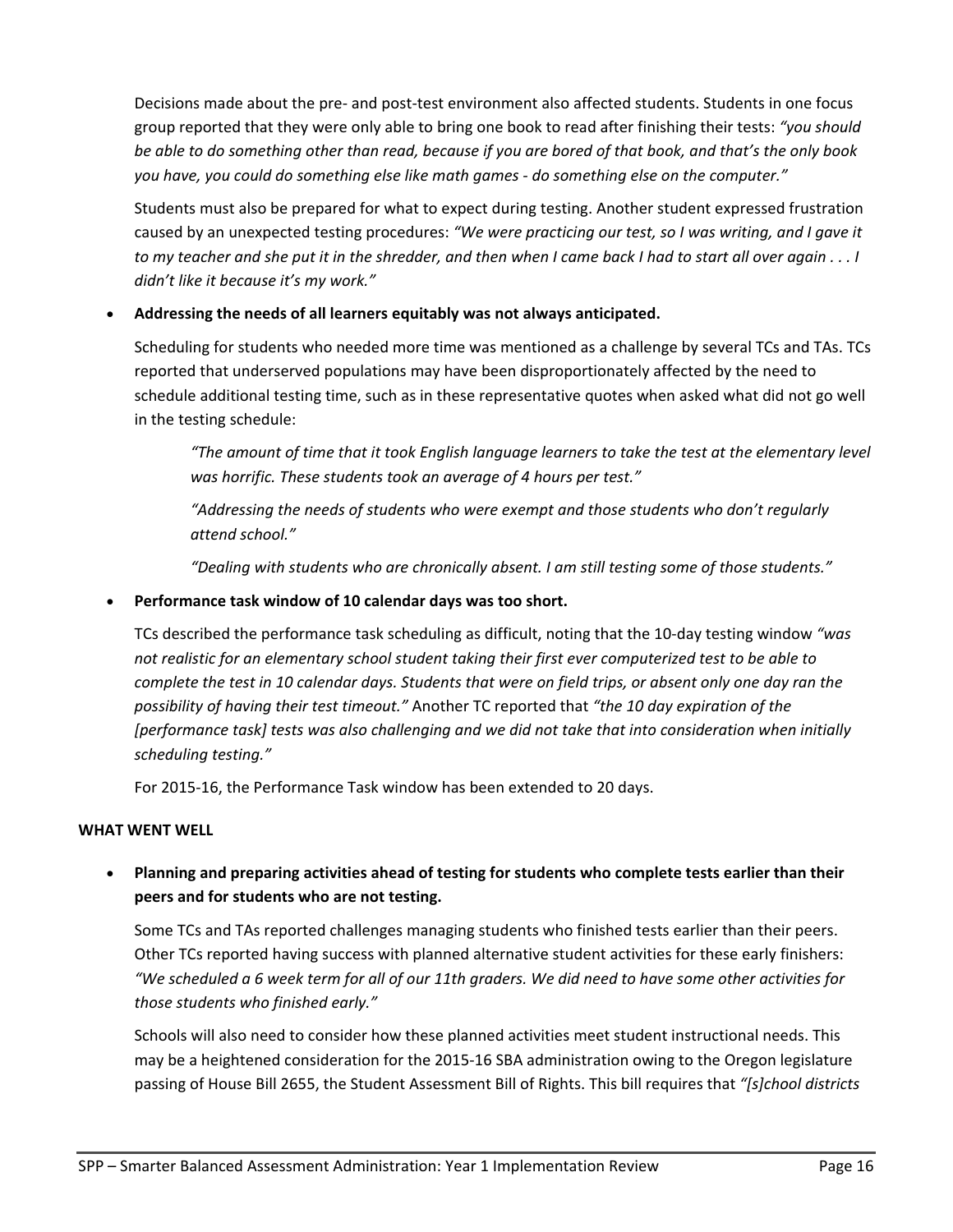*and public charter schools shall provide supervised study time for students excused from the statewide summative assessments as provided by this section."*

 **Makeup testing, including time for absent students and students with additional considerations, increased overall testing time.**

TCs reported that it worked well to schedule plenty of extra time for students who needed more time than their peers and students needing to do make ups. For example, one TC reported success in *"blocking out the computer lab for testing and leaving extra windows as most testing needed more time than originally estimated."* Another TC indicated that what worked well was *"giving time for students to work the test without students being pressured to finish within a timeline."*

# **Where possible, condensing the SBA test schedule to span a few weeks rather than over many weeks.**

TCs who condensed the SBA test schedule may have minimized the impact on instruction and teacher planning. A shorter testing schedule emerged as a recommendation from several TC responses:

"We blocked out a two week, all-hands-on deck, time. We used SPED, ELL, EAs, all to help *administer small groups and class sessions. Rather than dragging out the test and impacting schedules for a longer period, we used two different labs, running at the same time (staggered by 15 minutes), all day long for two weeks. We ran small groups at the same time as the class sessions."*

"We tried to not upset the entire school schedule, and only tested in the a.m. Next year, I will *schedule full day for testing, and not take up weeks of class time for testing."*

# **Scheduling shorter testing blocks, especially for younger students, was beneficial to some students.**

A few TCs reported that shorter blocks were helpful to consider for students with less testing stamina: *"We did a one hour block. That worked well for the younger kids. (3rd and 4th grade)."* Another TC at a K8 reported that a 50 minute block schedule worked well for students: *"Overall the schedule worked well – doing the CAT [computer adaptive test] and follow with the Performance [task]. We did reading [English language arts] first which also should be done again. We did about 50 minute sessions which worked well."*

#### **Each school created a testing schedule unique to their needs and resources.**

*"Being able to set our own timeline"* was reported as positive for the test scheduling process. For example, what worked well at one K5 school was that *"grade level teams were allowed to come up with their own test schedule"* while a high school TC reporting using well established testing schedule structure as a model for SBA testing.

#### **Direct central office support for schedule development.**

TCs were offered the opportunity to work with the DTC to create a customized schedule. Test coordinators from 11 schools used this support. TCs reported that this assistance was helpful: *"I loved* being able to sit down with [the DTC] and make a schedule. That alone alleviated a lot of stress and hours *for this job."*

 **Multiple test coordinators created online resources (such as a school‐wide calendar) or recommended a central website for hosting test administration information***.*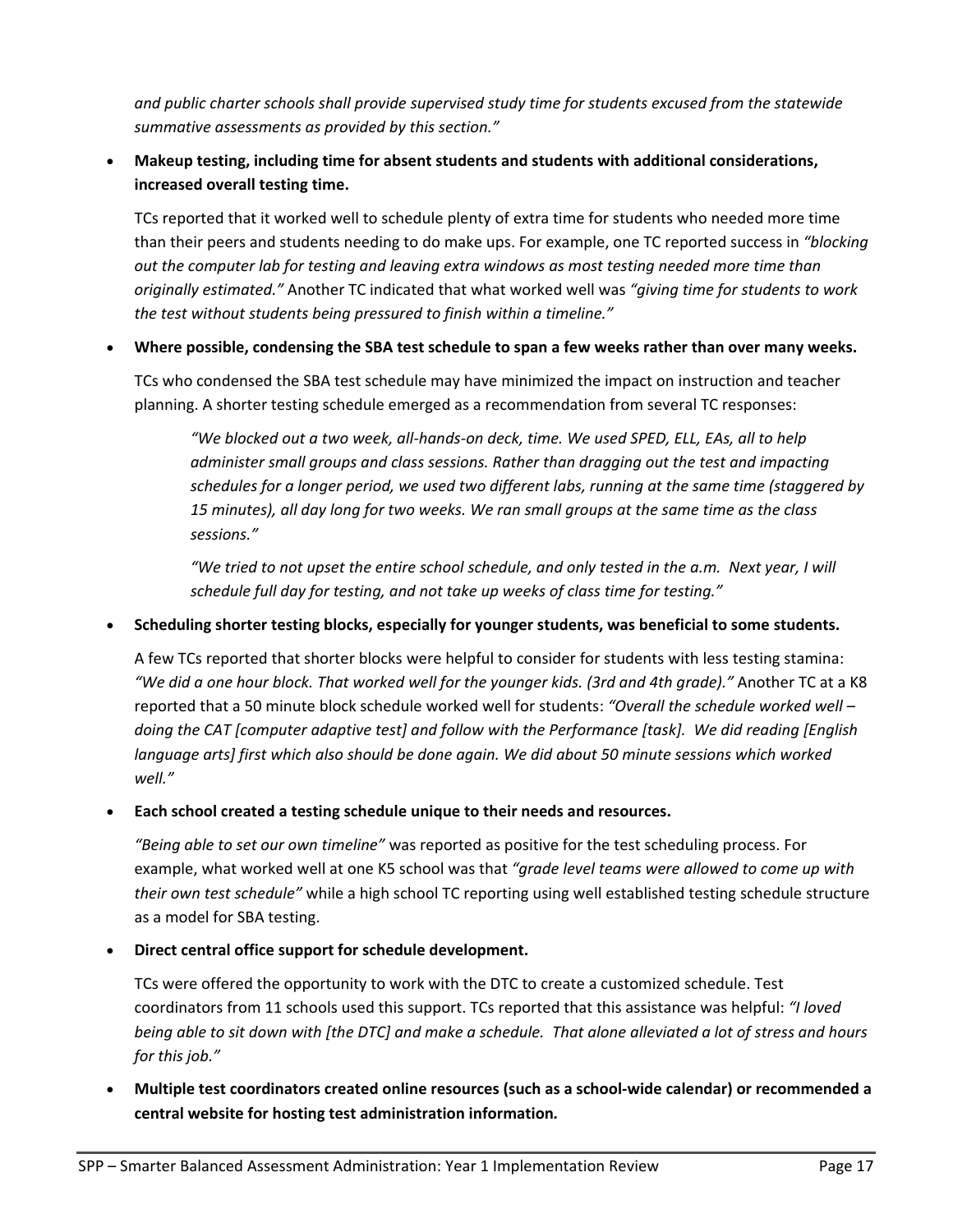## **OPPORTUNITIES FOR IMPROVEMENT**

Scheduling strategies and resources that worked well were identified from TC and TA feedback. Additionally, TCs shared successful strategies that they used in designing test schedules at their schools. These best practices included:

## **Create a test environment that supports student performance.**

Students preferred testing rooms that were quiet, had fewer students per TA, and enough desk space to work. Students disliked when building-level test procedures and expectations were unclear.

TAs and TCs suggested some strategies for creating optimal test environments:

- A. One K8 tested all students at once for one hour per day for approximately one month. The entire school schedule was changed to enable all classes to take place normally. This schedule enabled teachers to keep to their lesson plans and ensured quiet testing environments. The schedule also enabled adequate staffing so that each room had approximately 10 students in a room. A TA noted that these smaller groups were easier to manage and support.
- B. Train and schedule multiple test proctors per room. One TC *"created the schedule of who was proctoring with an extra staff member present/available so that in case someone was sick or on maternity leave, testing could run as scheduled."* Another school used substitute teachers as additional TAs for test makeups.
- C. Ensure the space has adequate testing devices. Central Office personnel suggested that as testing unfolded, some devices that had not been inventoried/refurbished and were not ready for testing had to be used (for example, a student needing more time and using a classroom computer). Potential testing devices and testing areas should be identified prior to testing so that IT can refurbish computers and evaluate network accessibility.

#### **RECOMMENDATIONS**

- Provide additional guidance and support for creating optimal test environments for students in every school.
- Expand upon TC schedule development support from DTC, as well as encourage more communication and best practice sharing between TCs from schools of similar configuration.

# **ACCESSIBILITIES FOR STUDENTS**

Other new aspects of state testing were substantial revisions of accessibility supports available to students during testing, which were formerly referred to as accommodations. The Smarter Balanced Assessment Consortium (SBAC) introduced new language and categories of supports for students including *Universal Supports* automatically available to all students, *Designated Supports* available to any student determined on an individual basis, and *Accommodations* available to students with an Individualized Education Plan (IEP) or 504 Plan. An additional distinction was made for each of these three categories between available supports *embedded* in the computer‐based testing interface and those that were *non‐embedded*, or outside, of the computer‐based testing interface. In addition to these new categories or and allowances for student access to accessibility supports, there were changes to the specific supports allowed on each test and test portion. While some supports that had been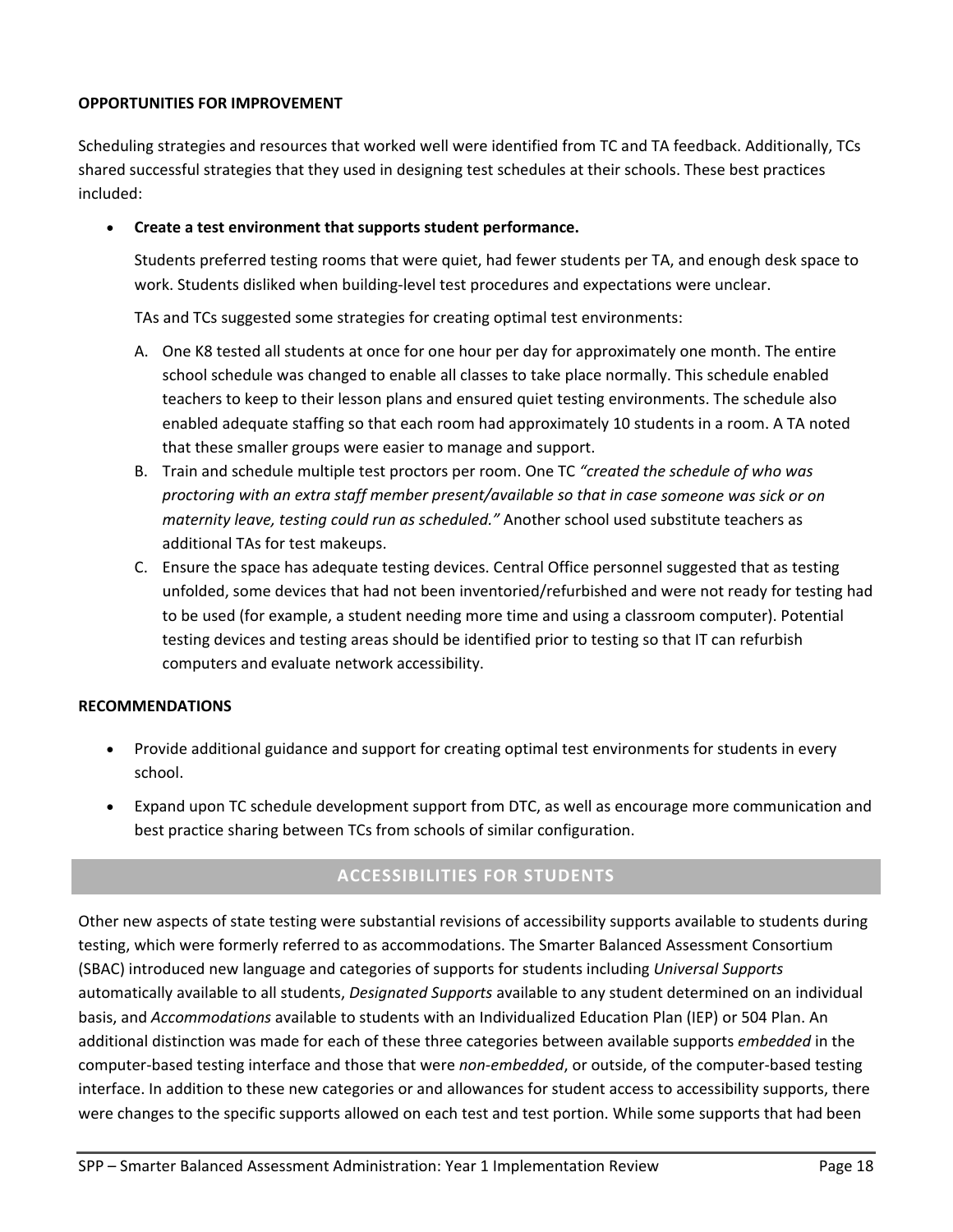previously allowed on the OAKS reading or mathematics tests were no longer allowed on the SBA tests, other supports were completely new to Oregon state testing. These multiple dimensions of change posed many challenges in communication, IEP and 504 plan annual updates, as well as implementation.

# **CHALLENGES**

Accessibility accommodations were often described as confusing for teachers and TCs. Understanding the options, selecting appropriate accessibilities, and implementation of these supports were key concerns.

 **The accessibility/accommodations systems were at times confusing to use. This problem was complicated by confusion at schools over roles and responsibilities.**

TCs struggled with accommodations, with both how they were chosen and how they were entered into the online testing system. First, several TCs called out the roles and responsibilities around keeping track of accommodations were unclear:

"It should be more clear as to who is responsible for entering settings into TIDE - especially SPED *students. We had conflicting information."*

*"It needs to be clearly defined who puts in all of the SPED accommodations. Since this can take hours."*

TCs also commented that they disliked the complexity of *"trying to figure out what means what in TIDE and what is allowable … I needed WAY more training on the accessibility things."*

 **Some schools may need additional assistance to implement accommodations and supports, particularly non‐embedded accommodations.**

Several TAs reported that accommodations were difficult to implement due to issues such as too few staff or not enough space. One TA recalled that a major problem was the *"staffing [necessary] to provide the legally documented accommodations and designated supports as outlined in student IEPs. The resource room had to be completely shut down for 2 1/2 months to meet the needs"* during testing.

Some TAs pointed to a need for additional information related to implementing accommodations. For example, one teacher reported: *"I am a special education teacher and was responsible for* accommodations for students on IEPs, yet received no training on this. No one in my building could answer *my questions,"* including the building TC.

#### **OPPORTUNITIES FOR IMPROVEMENT**

Although many staff felt unprepared for handling the test accommodations, many of these same staff were open to additional training.

 **Provide school staff with additional training opportunities for selecting and implementing accommodations.**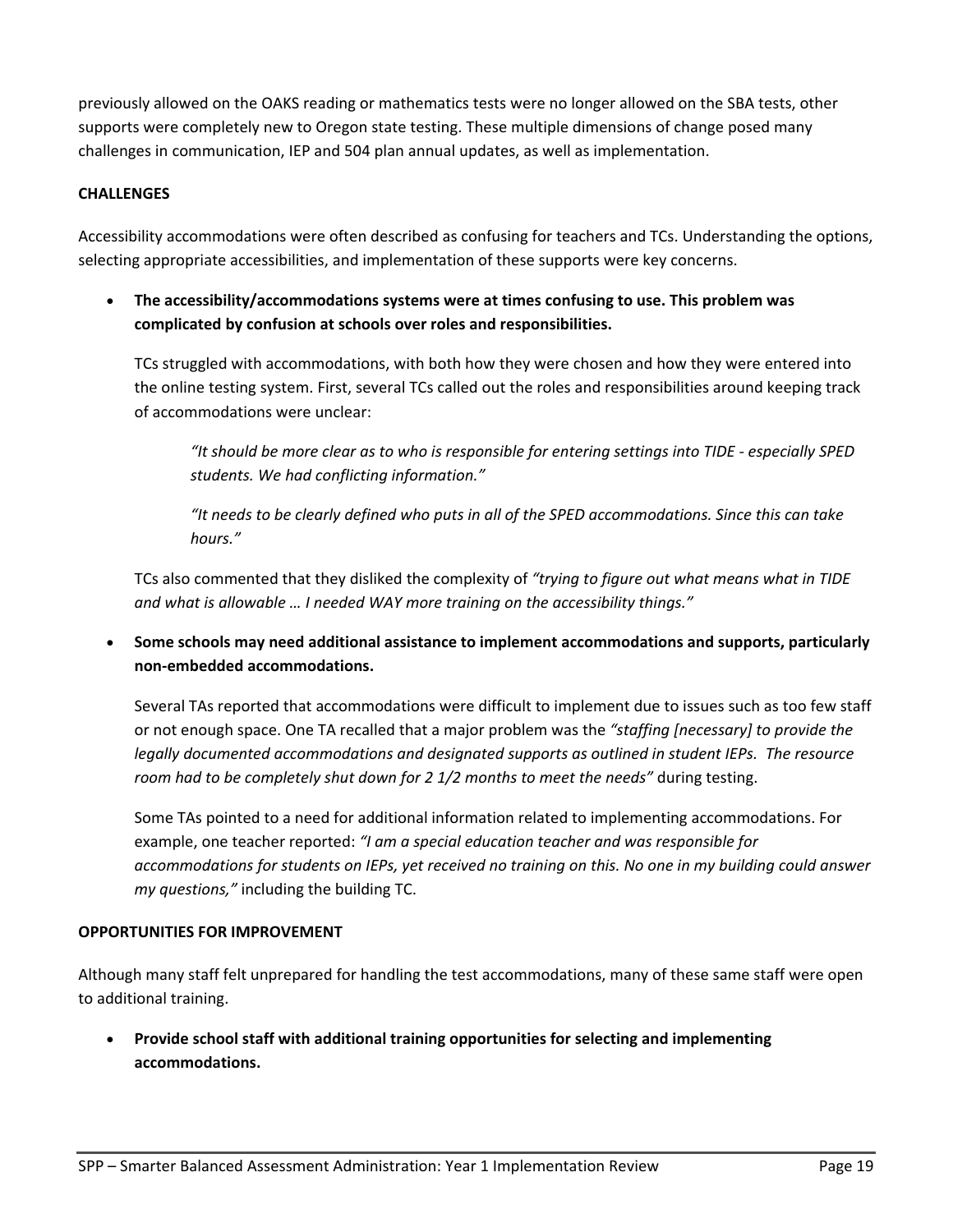A recurring theme among TCs and TAs was the need for more training on the OAM and accessibility options for the new tests. The OAM was extensive, and trainings were provided, but additional opportunities may be helpful for staff. For example, one TC related that *"it was very confusing for my* SpEd teachers--they did not understand how to mark accommodations. Both missed the training put on by *the SpEd department...they both felt very overwhelmed."*

#### **RECOMMENDATIONS**

- New, integrated data system, developing standardized language, and centralizing accommodations data entry may simplify the accommodations process.
- Development of "quick start" summaries of the OAM in addition to more training options may help teachers and specialists understand how to select and implement accessibilities.

# **TEST ADMINISTRATION SUPPORT**

Test administration support is offered by three different agencies depending upon the type of problem. The state testing team in R&E addresses issues such as test security training, state testing procedures, clarification of regulations, student specific questions, and is typically the first contact for troubleshooting during testing. Any issues with software or hardware used for testing are directed to IT Service Desk. When problems are encountered within the testing interface that cannot be resolved by R&E or IT, the American Institutes for Research (AIR) Help Desk is contacted to report the problem. The following outline the challenges, best practices, and recommendations for test administration support for 1) the state testing team (R&E), and 2) the IT service desk (see Appendix A for the quick guide provided to TCs).

#### **CONTEXT FOR THE STATE TESTING TEAM (R&E)**

The primary function of the state testing team in R&E during test administration is to provide support to school personnel involved with testing. Some of the established procedures and processes for test administration support had been altered for the first year of SBA. One of those changes was how the individual accounts for each TC and TA were created by R&E for the OAKS Portal. After the test security training requirements were met and an assurance form was signed and submitted to R&E, each account was created based upon the information written on the submitted assurance form. This was a change from previous years owing to the test security and administration training modules not being offered through Learning Campus during the 2014‐15 academic year. Subsequent issues relating to OAKS accounts were handled by R&E, unless they could only be addressed by AIR. Another process unique to the first year of SBA was the increased amount of parent exemption forms submitted to R&E, an increase of more than 2000% over the previous year. Additionally, there was an increased demand for information regarding rules and regulations for the new tests. These elements increased the amount of R&E personnel time and effort necessary to meet school needs for the first year of SBA administration.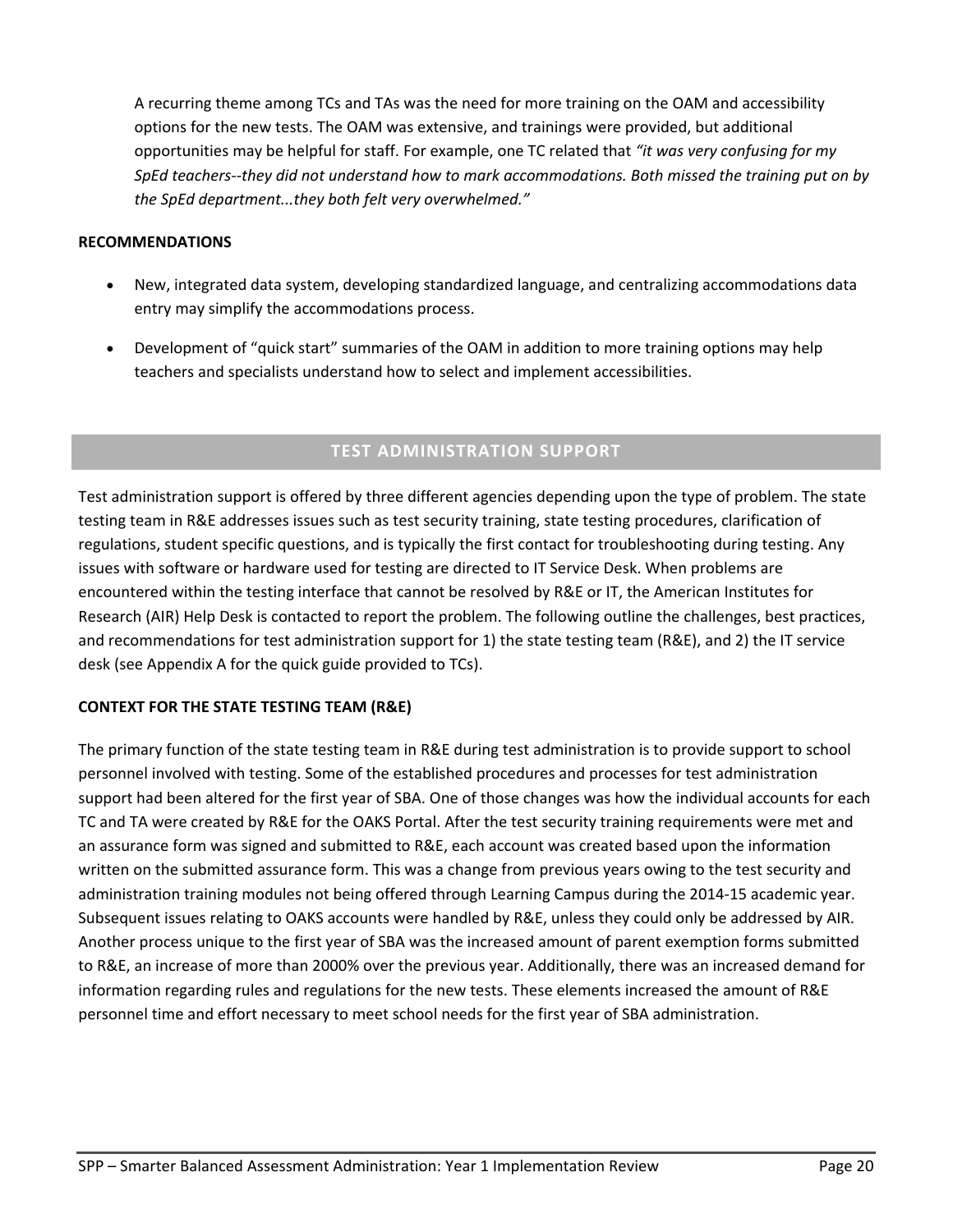#### **CHALLENGES FOR THE STATE TESTING TEAM (R&E)**

 **Managing paperwork and data entry (e.g., for student exemptions and assurance forms) was time‐ consuming at both the school and central office levels.** 

Student exemptions, also known as "opt outs," posed a burden for both school and central testing administration. School sites had to manage paperwork, and a central office assessment clerk had to enter exemption information into two databases, one for the testing interface and the other for internal tracking. Additionally, parents and schools submitted forms through a variety of means, including post, PONY, email, fax, and in person. These forms were often submitted to a variety of individuals at the schools and departments at the central office, which made identifying and eliminating duplicates a time consuming process.

Additionally, collecting and recording assurance of test security form information was logistically difficult because of the amount of paperwork involved. TCs also felt this burden, and one suggested moving digital assurance forms if possible.

#### **WHAT WENT WELL**

Test coordinators identified several helpful practices that enabled them to manage testing implementation at their schools. These practices included ongoing information and resource sharing directly from central office personnel and the creation of school-wide central assessment calendars to share with all school staff.

**Continue to provide regular update emails to TCs.**

The majority of TCs reported that ongoing communication from the DTC with updates, frequently asked questions, deadlines, and solutions to common issues were very helpful. For example, one TC stated: *"[the DTC's] weekly emails with updates and information were very helpful in digesting all the new information and deadlines. This on‐going training is very helpful in addition to any formal trainings."*

#### **Maintain R&E state testing email and phone support.**

TCs reported that receiving quick responses via email and phone from central office staff, primarily the DTC, was vital. There was nearly universal praise for responsiveness of DTC from central office and school personnel. One TC statement captured this feedback well: *"The [DTC] was so fast at returning calls or* oftentimes was available to actually answer the calls right in the moment of stress. She was kind and *patient and I really appreciated her support."*

Improvements could still have been made to decrease response time. One TC suggested that *"Sometimes* it took too long to get a response. The most beneficial support is quick answers to questions that pop-up. *You should either have a designated hotline or email that guarantees a rapid response, especially when you get close‐to and in the testing window."* Support from additional R&E as well as System Planning & Performance staff may enable quicker response times.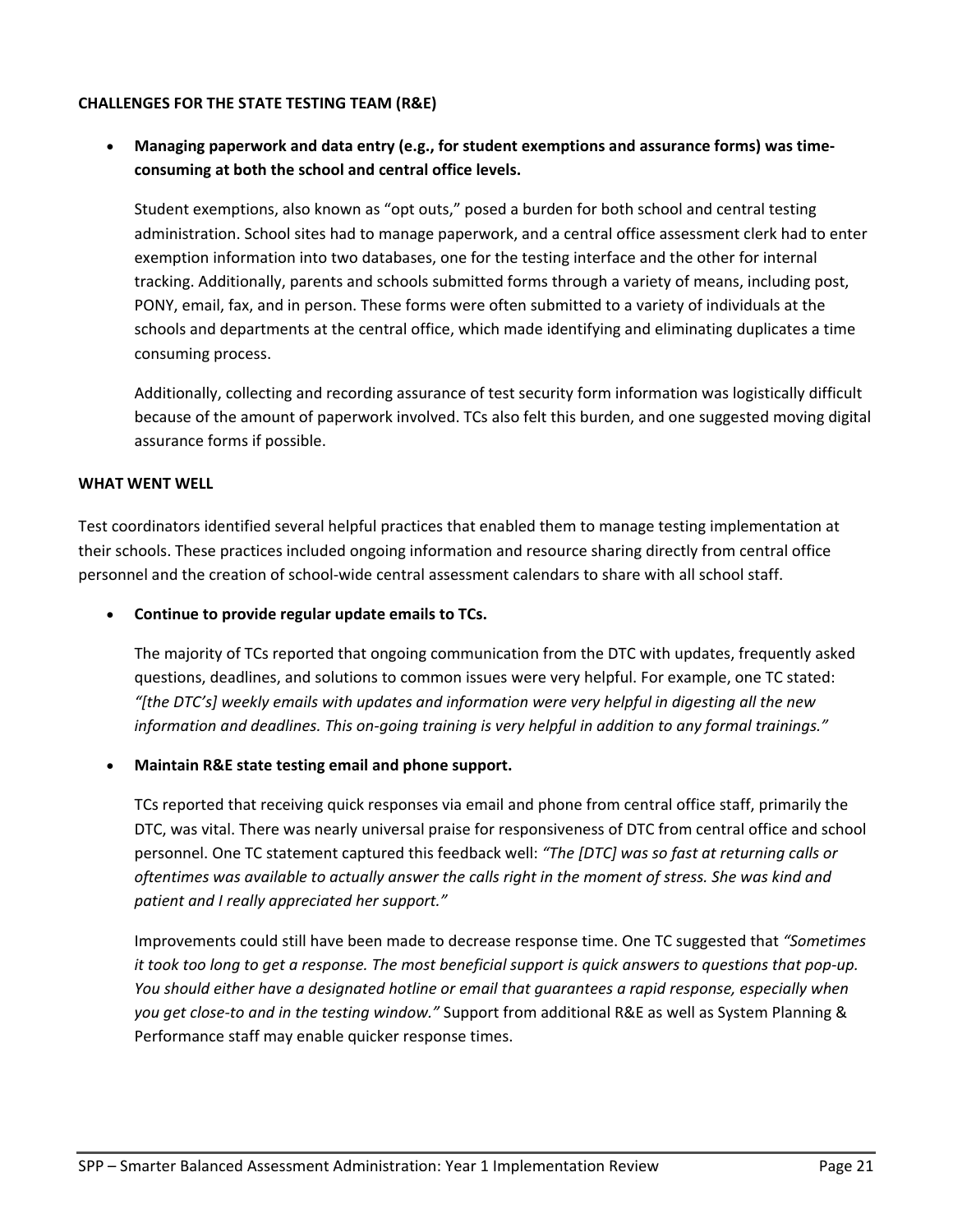#### **OPPORTUNITIES FOR IMPROVEMENT**

 **Schools may create a shared assessment calendar (e.g., via Google Calendar) for school as a reference for staff and families.**

Specific testing dates vary by school. Sharing these dates with teachers and families online via a master calendar went well at multiple schools because it enabled better communication between the TC and teachers and helped teachers plan their lessons around testing. A public assessment calendar may also assist families in planning and preparing for testing.

• Make TCs aware of existing resources and material, such as test cards or one-on-one support.

The practice of creating test cards with names and IDs of students was reported by TCs as helpful. However, because some resources were created as testing needs arose, not all TCs or TAs knew about all available central office supports, including test cards: *"I had already prepared cards by the time the* district cards came. I would have liked to know they were coming earlier and saved myself the trouble." A comprehensive guide to available resources (including those developed during the rollout this year) will be made available to TCs. Additionally, direct support was offered to TCs, but not all schools took advantage of the offer. Incorporating one‐on‐one support as a part of the TC expectations may build better communication and TC use of available resources.

#### **RECOMMENDATIONS FOR THE STATE TESTING TEAM**

- Create a district-wide assessment calendar for next school year as a resource for schools and families, and encourage school specific testing dates to be widely communicated to their family community.
- Continue and expand upon support and communication efforts from the R&E State Testing Team.

#### **CONTEXT FOR THE IT SERVICE DESK**

Support offered to schools by IT was expanded for this first year of SBA due to the deployment of new technology carts, refurbishing existing devices, and providing listening devices for the SBA ELA tests. IT pushed out the OAKS Portal Secure Browser updated for the 2015 state testing, which automatically installed the browser on all PPS‐ managed devices. The technology carts deployed contained Chromebooks already configured for testing. In addition, posters describing how to set up new equipment carts for testing were affixed to each cart. A guide for using Chromebooks was distributed with each new cart. This guide included how to load the browser and how to use the keyboard, shortcuts, and track pad. IT Support email and phone queues were triaged by Service Desk Level 1 staff during testing to ensure that any school lab or SBA-related ticket was immediately escalated to the field technician for that school. Resolution of these tickets was made a priority for field technicians and in‐school site support. The IT Service Desk often fielded calls and emails reporting technical problems encountered during testing. The DTC was also a regular attendee of IT Service Desk team meetings to maintain communication regarding support to schools, common problems, and updates to the testing platform from AIR.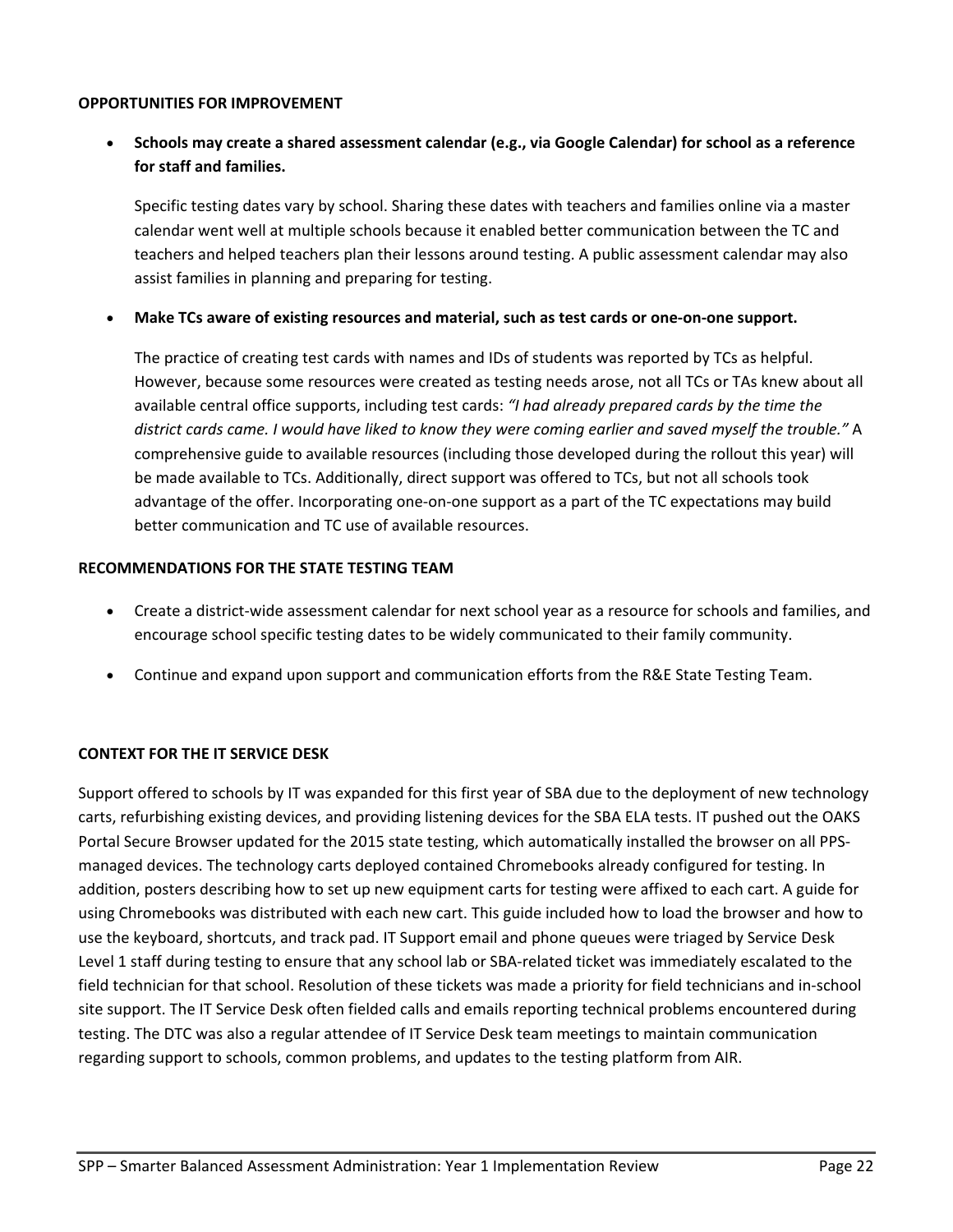IT was a pivotal factor impacting the testing experience for staff and students. Some of the challenges that students, TAs, and TCs identified included IT issues (both hardware and software related), TCs feeling underprepared for handling IT issues, and the need for more onsite IT support.

### **CHALLENGES FOR THE IT SERVICE DESK**

**OAKS portal issues affected the testing experience for students and staff.**

Students from several different grades reported technical issues with the testing interface or computers that negatively affected their testing experience. For example, one 11th grade student reported: *"I liked* how I could type instead of writing by hand, but the word processor was kind of bad. When I tried to delete more than a few words, it would ask you, 'Are you sure you want to delete this much?' Then my computer would freeze up for too long. Then I would have to start all over again because it would just freeze up *sometimes."*

TCs and TAs reported similar issues with the test freezing. A TC from a K5, for example, reported that *"we had keyboards freezing up which required closing the browser and having to login again. This was highly disruptive to students as they were composing answers at the time the keyboards stopped working."*

 **Some TCs felt that they had to take on IT troubleshooting responsibilities for which they needed more support to handle.**

Feedback indicated the need for better communication about existing IT supports. Several TCs wanted additional IT troubleshooting support. A TC from a K‐5 reported that *"tech couldn't solve most of the problems and I was left to deal with them myself."* Similarly, a TC from a K‐8 felt that the *"tech side needs* to be more supported. Expecting the TC to also handle all of the Tech side and teach all day is not logical."

Schools with in-building IT staff reported that these staff played a key role in test implementation, **whereas other TCs reported that they did not have adequate onsite access to technical support.**

A high school TC praised their in‐building tech support: *"Our Tech department was fantastic at maintaining and building the labs needed for test participants. She moved Chromebooks from classrooms to temporary test labs to compensate for lack of lab space."* Similarly, a TC from a K‐5 stated, *" [I] worked with our part‐time person to solve all technical matters or dealt with them directly myself."*

Schools without this support felt the need for additional in‐person assistance during testing. For example, a TC from a K‐8 suggested that *"someone from IT should go to each school to make sure the computers are updated and ready for testing."* An TC from an alternative program state there was the need for *"a better* system of accountability in place for IT. Have IT assigned and regularly checking in at school sites on a monthly or weekly basis so that support can be just in time and on-going which currently does NOT *happen."* Communicating with TCs about existing IT field support may be one way to address this issue.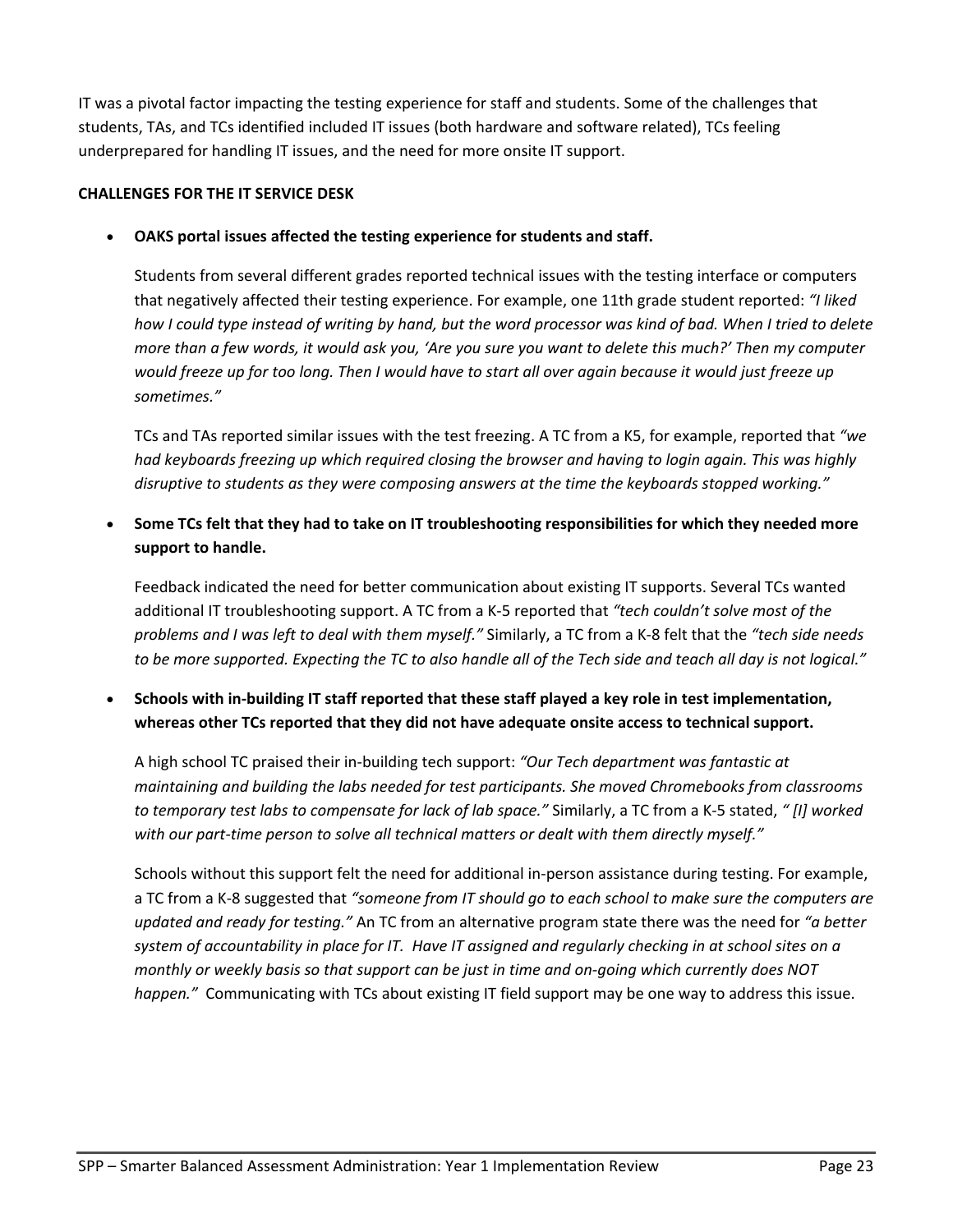#### **WHAT WENT WELL**

### **Prioritization of SBA IT Service Desk tickets for quicker response.**

IT representatives believed that the prioritization of SBA related Service Desk tickets positively impacted response time. Although there is no way to gauge the impact of this practice directly, those directly involved reported that it made responding to and tracking tickets more efficient within the IT Service Desk.

# **The PPS IT decision to discourage use of tablets for testing (except for certain accommodations) prevented support issues.**

Many technical problems that were reported by AIR and other districts across Oregon that used tablets for testing were avoided in PPS owing to the IT decision to not support that type of device for testing. Additionally, tablets at schools were free to be used for instructional purposes during testing.

**District Test Coordinator attendance at IT Service Desk meetings facilitated communication.**

The DTC attended weekly IT Service Desk meetings, during which common SBA‐related technology issues were discussed and solutions provided. The DTC could then communicate these common problems and solutions to school TCs as well as share updates with the IT Service Desk members.

#### **RECOMMENDATIONS FOR THE IT SERVICE DESK**

- Leverage existing systems and resources for IT support and consider how to connect school staff with the IT support available to them.
- Develop IT guides for TCs that include common issues, solutions, and who to contact for additional support.

# **COMMUNICATIONS**

Effective dissemination of SBA administration processes and regulation information was a priority, but administration information was not the only communication consideration for the first year of SBA administration. National and local press attention on Common Core State Standards aligned assessments and the parental right to exempt their child from testing brought state testing processes into public focus. The impact of political consideration of the SBA tests at the district and school levels resulted in new communication challenges that led to multiple cross-departmental actions. Frequently Asked Questions documents were created by R&E, ICA, and IT addressing common questions. Parent informational materials were collaboratively created by R&E and Communications departments to address anticipated concerns about the new tests. Presentations to school staff and Parent/Teacher Associations (PTAs) were led by representatives from R&E to address school personnel and family questions in person. The materials from the public informational presentations were made available to TCs for their use with school colleagues. Despite these efforts, the political debate over SBA had a direct impact on administration efforts at schools.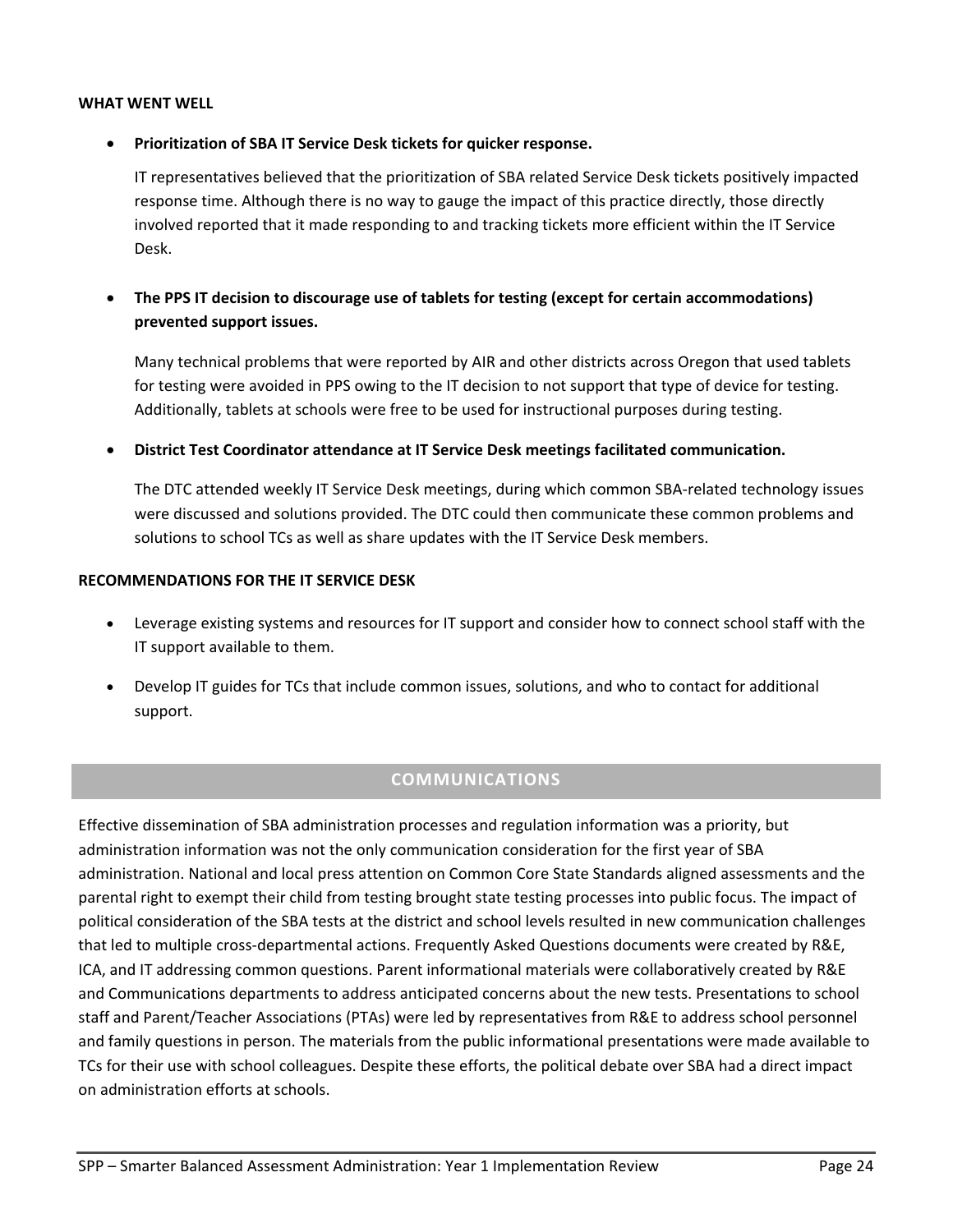### **CHALLENGES**

Addressing informational needs and managing communication within a larger political context were key communication challenges that emerged from focus groups and survey data.

 **The political context of Smarter Balanced was a challenge to navigate while communicating SBA operational administration information with school personnel and families.**

Owing to SBA emerging as a highly charged topic embedded within a larger political context, some TCs expressed the feeling that their role in implementing the operational aspects of testing at their schools placed them in an awkward position with their teacher colleagues. This conflict of test procedures and politics was expressed by many TCs directly to the DTC throughout testing as well as in survey responses. Indicative of this sentiment, a TC stated that *"teachers and parents who were philosophically/politically opposed to testing made the whole season pretty unbearable."* One TC suggested that it would have been helpful to have *"more communication coming from BESC and less for* [TCs] *to share. It sometimes felt like we were the 'bad guys' because we were sharing info that was not readily accepted or appreciated. Overall, teachers were very negative throughout this entire testing year."*

 **Asymmetric information and prevalence of misinformation led to confusion about testing procedures and the consequences of test outcomes.**

Some TCs reported that they wanted additional support in communicating with their schools about the test. Some TCs suggested a centralized source for testing information, such as a website, accessible to all TCs to retrieve and post new information. For example, one TC suggested that *"maybe teachers should* have been informed about the test requirements at the District level. It is a little hard to 'sell' the test and *reassure teachers about the test."*

Many TAs expressed a variety of requests and concerns indicating a need for additional information related to the test content and use of the results. One teacher mentioned that *"there are no standards"* related to Smarter Balanced, despite the tests being aligned to the Common Core State Standards. Another expressed concern that test results would have an effect on teacher evaluations: *"Judging whole* schools and teachers based on this one test is unacceptable and unfair. I'd like there not to be a punitive *measure, under the guise of accountability, for 'failing' tests."* Many of these comments indicated asymmetric understanding of the tests and the intended, appropriate use of results. Confusion over issues such as these suggests the need for more communication about basic facts and answers to common questions.

#### **OPPORTUNITIES FOR IMPROVEMENT**

**Earlier in the process, determine the unified PPS stance on SBA.**

In the first year of implementation, communication efforts were planned in advance but were drastically revised in response to feedback from the Board, PAT leadership, and other district leadership. As a result, there was less time to create new or adjust existing informational materials for families and schools. To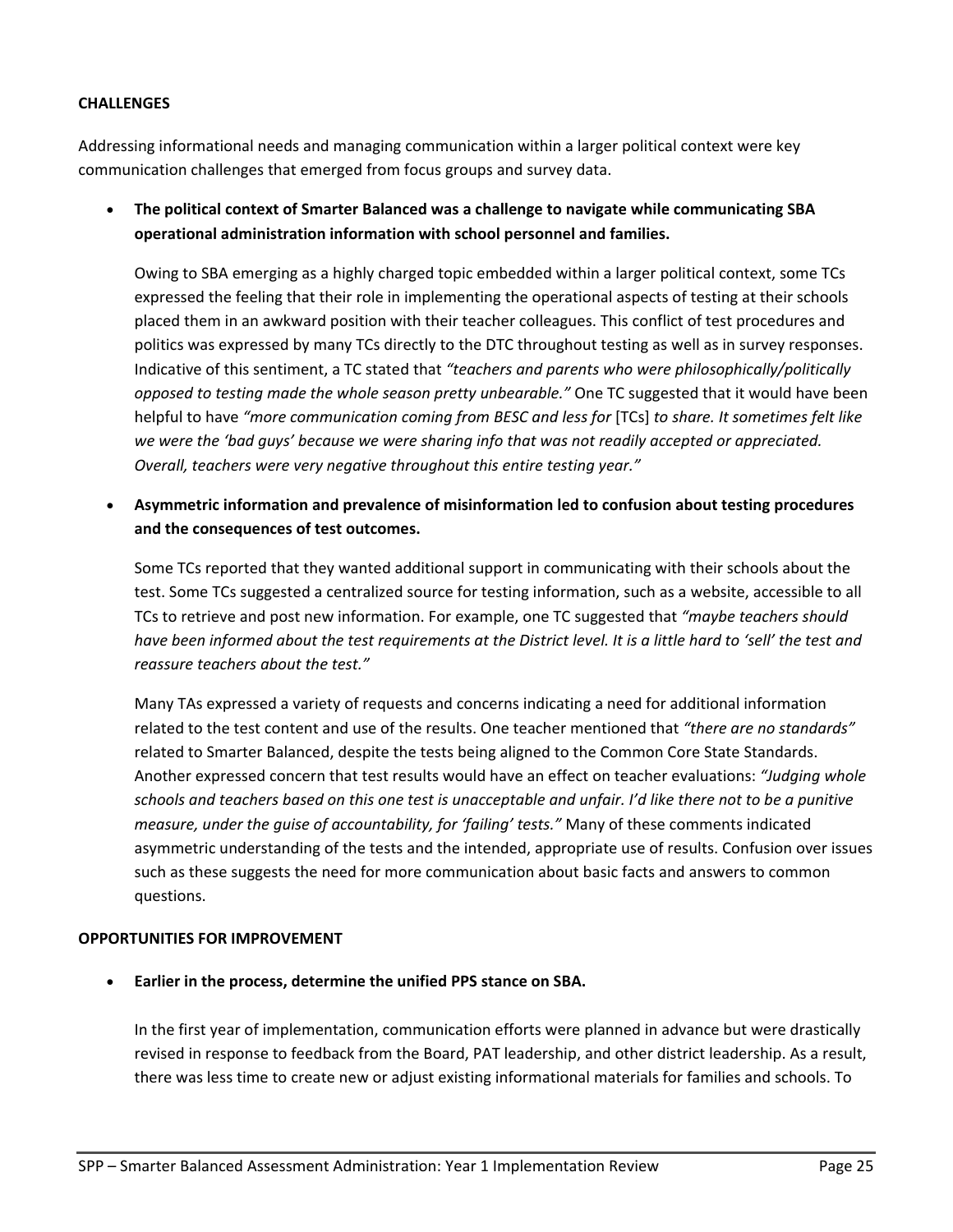better serve the communication needs of our communities, stakeholders must develop a unified PPS communication approach to SBA for future administrations.

## **Work with school administrators to better support TCs, TAS, and teachers during the testing process.**

TCs who felt supported by their school administrators generally reported a positive testing experience at their schools. For example, at one high school, it was helpful to have *"an administrator really familiar with the process"* who was *"able to discuss all of this with parents who had questions and/or comments on the SBAC testing as it was happening."* Support and communication with school administrators was helpful in terms of allocating enough time to train TAs. Several TCs mentioned that their principals enabled a smooth process by providing additional time during staff meetings to address SBA administration questions from TAs and staff.

Although many TCs reported that their administrators were instrumental in implementing the tests, lack of support from some school administrators was a challenge at some schools. A TC suggestion to garner more support from the school administration was *"informing the principals of the importance of the testing schedule so that more assistance and leadership would convey the value and importance to the staff."*

#### **RECOMMENDATIONS**

- Begin communication planning earlier in the academic year and explore more ways to disseminate consistent messages and information about SBA.
- Create a centralized testing website for communicating with schools and families.

# **RECOMMENDATIONS**

The following section summarizes the recommendations from this report and discusses efforts that are currently underway to address some of the challenges that emerged as a result of this investigation.

# **CLARITY AND USABILITY OF TRAINING MATERIALS**

1. Create quick reference guides and summaries of relevant portions of the TAM, OAM, and user guides that **address frequently asked questions by TCs and TAs.**

Development of "quick start" summaries of the OAM in addition to trainings may help teachers and specialists understand how to select and implement accommodations. These materials would need to include both easy‐to‐use quick summaries that direct TCs to specific sections of the TAM so that they can easily seek out information. TA versions of the TAM and OAM that address specific test, or test portion, they are to administer would also be helpful.

One of the most frequent requests from TAs and TCs was a "translation" of the OAM into a condensed, simplified format. Such a resource could be integrated into training for school staff. Central office special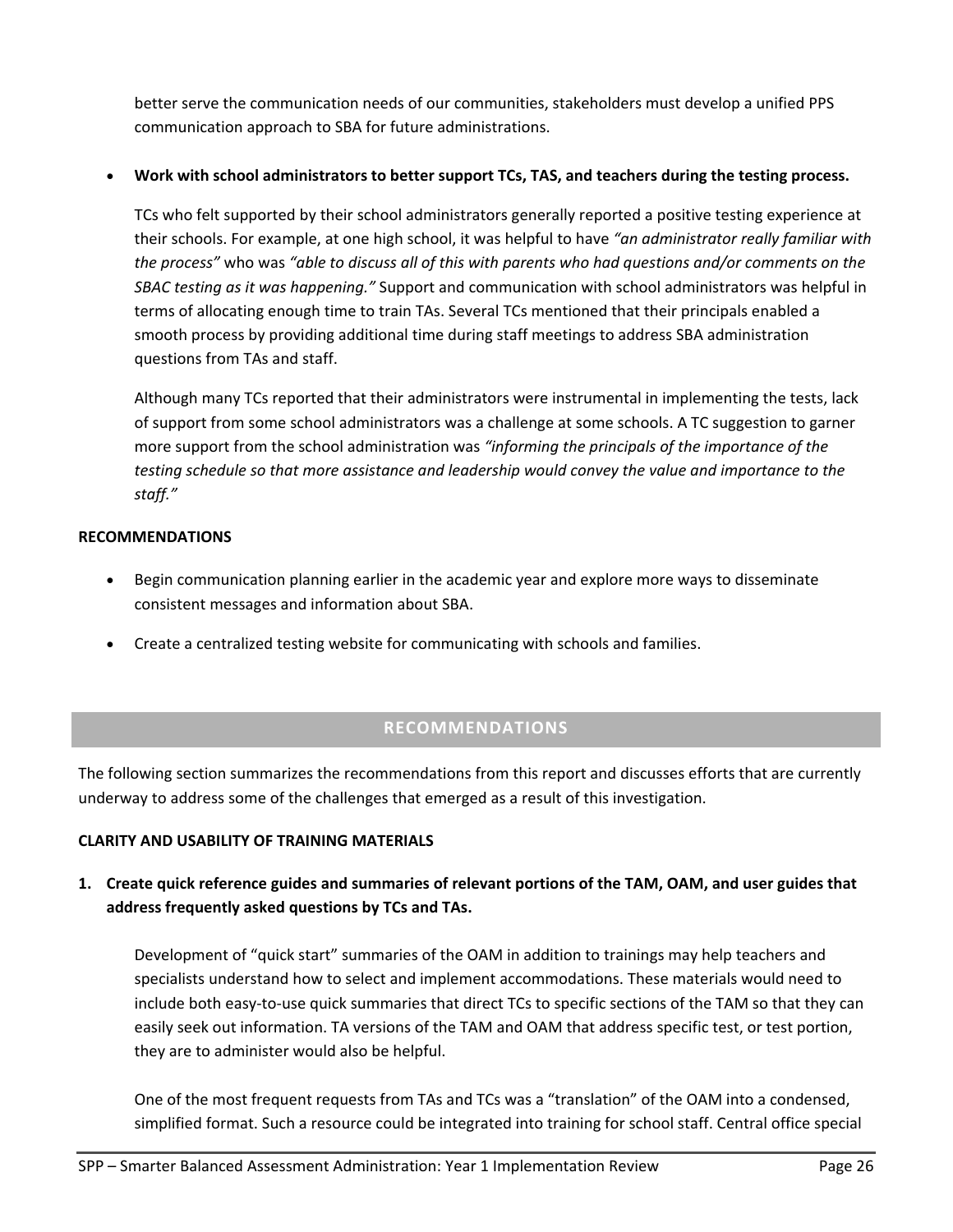education staff may also explore options for creating a simplified tool or guidelines for teachers to assign accommodations to students.

Currently, work has begun to prepare and provide TCs with additional scripts, informational materials, and training resources relating to all essential test administration information. To this end, each TC this year will receive a binder containing resources including TA training materials, quick reference guides, and room to add school‐specific information for testing schedule planning.

# 2. Develop IT guides for TCs that include common issues, solutions, and who to contact for additional support.

Multiple tiers of technical support were available during testing, including R&E, central office IT, and AIR software support. However, knowing who to contact for help on a specific problem depended on an understanding of which tier of support could address which technical issues. More training on how to seek support, as well as how to handle some of the most frequent IT issues, could better support TCs during testing.

# **3. Provide TCs a single online location that houses supplemental informational materials as well as announcements of supports accessible to every TC.**

Useful information was provided in the weekly email updates written by the DTC, but that information was not archived in a searchable format. Updates are currently planned for the R&E state assessment and test administration pages to provide a single online source of information for TCs and TAs.

# 4. Group TCs during required face-to-face trainings and/or optional working sessions with TCs from schools **with like grade configurations.**

Grouping in‐person TC trainings by grade level/school configuration will better facilitate sharing best practices and addressing grade‐specific problems. This format would encourage a more action‐oriented and productive face-to-face training. A work session was arranged during the first year administration for high school TCs for this purpose, and those who participated found it to be very helpful. Currently, the 2015‐16 required TC training will be offered multiple times with sessions designed for school configurations of K‐5, K‐8, 6‐8, and high school.

# **AVAILABILITY OF FUNCTIONING TECHNOLOGY**

# 5. Consider investigating peripheral needs at each school and how to best invest in and distribute equipment.

IT was provided funds from the Board in Resolution 3 in May 2015 to begin refreshing all high school labs and libraries. The IT department is working closely with principals and site technology staff to plan and execute this program; however, funding was not sufficient to increase device counts at these locations. Thus, in the 2015‐16 school year, high schools will test using the same student‐to‐computer ratio as in 2014‐15.

Requests to remediate issues at all K‐8, middle, and elementary school labs and libraries was requested for fiscal year 2015-16; however, this request was not approved by the Board. At this time, no funding exists to further replace, refurbish, or repair equipment. All school‐based technology funding requests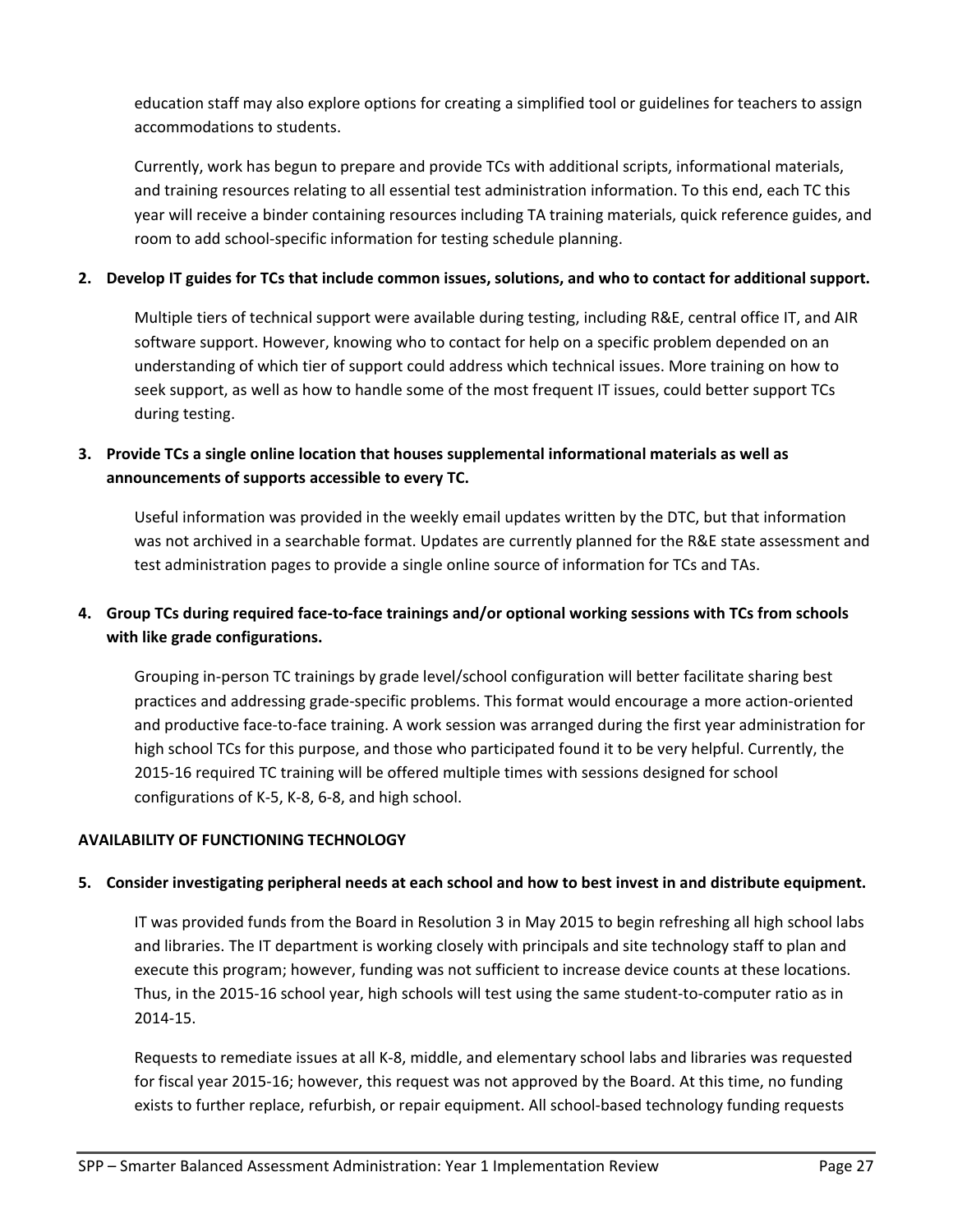were not approved. Students will test using the same equipment as the 2014‐15 testing administration. All schools were certified in 2014‐15 as having a 5:1 student‐to‐device ratio with the devices that were certified by IT; however, much of the equipment schools used in 2014‐15 was not certified and has gone beyond end‐of‐life/end‐of‐service.

R&E has purchased additional earbuds, as well as over-the-head earphones for younger students, to distribute to schools for 2015‐16 testing. R&E will continue to assess the need for additional testing listening devices. Furthermore, if SBAC incorporates speaking items into future versions of the tests, this will require full headsets with microphones for testing. In this case, the central office will need to develop a plan for how to provide high-quality headsets to schools that meet the needs of students at every grade level.

Students may be more comfortable testing on laptops if they have access to mice. Mice, rather than the Chromebook touch pads, may be easier for students to use to manipulate onscreen objects, which are common in the technology enhanced items on the SBA tests. Providing at least one set of headphones and one mouse per Chromebook may be a way to ensure there are adequate peripherals for each device.

These technological needs should be considered during future budget allocations. Note that additional budget funding from Fall balancing or other resolutions, although helpful in long‐term project work, is made available for expenditure in January through February, which is insufficient time for the IT department and their vendor partners to purchase, configure, and deliver replacement or additional equipment. Remediation of testing equipment condition and availability would ideally occur with the fiscal cycle to allow viable time for these projects to support the SBA Spring testing window. Although changes to the student‐to‐device ratio for 2015‐16 testing is not possible, future budget allocations could improve the ratio for subsequent testing years.

# **6. Continue IT efforts to inventory and refurbish existing devices.**

This year marked the first year of IT Strikeforce, which involved central IT staff visiting schools and conducting an inventory of functional and non‐functional technologies. Given that aging or broken technology is an ongoing issue within the district, a second iteration of this process should occur next year. Some TCs and TAs reported that they still had issues with obsolete technology or did not know that IT had evaluated all of their computers. One solution may be to develop a better process for communication between TCs and IT staff.

The continued need for additional devices is within a larger contextual need for sustained and sustainable instructional technology planning. For subsequent years, funding commitments for an IT sustainability plan will be crucial.

#### **SUPPORT FOR SCHOOLS IN DEVELOPING SCHEDULES, TEST ENVIRONMENTS, AND PREPARING STUDENTS**

#### **7. Provide additional support for creating optimal test environments in schools.**

Based on suggestions and best practices from TCs and TAs, develop informational resources on specific, actionable items for creating testing spaces.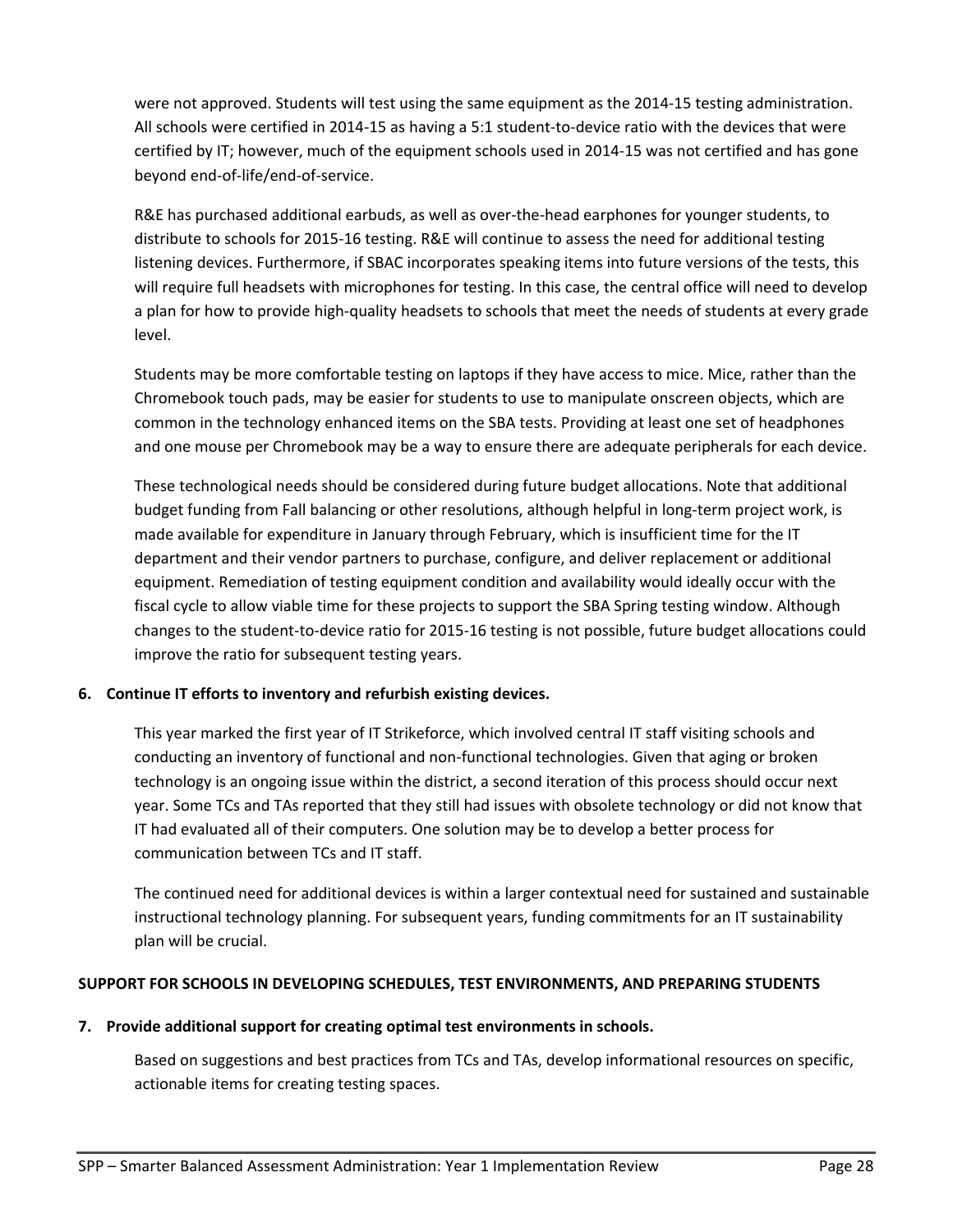### **8. Continue to provide schedule development support for schools.**

TCs faced multiple challenges in developing test schedules, including unfamiliarity with the new test, space and staffing constraints, the need to maintain instructional time, and other concerns specific to their schools. Support from central office, including one‐on‐one schedule development with the DTC, were reported as helpful in this process. Best practices for scheduling collected in this report can also be disseminated to TCs as capacity to create test schedules is developed among experienced TCs.

# **9. New, integrated data system, developing standardized language, and centralizing accommodations data entry may simplify the process for identifying and enabling accessibilities.**

In 2014‐15, PPS used the Oregon Special Education System (OR SPED) to keep electronic records of IEPs and accommodations. These accommodations would also have to be entered into the TIDE system by SPED teachers, TCs, and the DTC. In 2015‐16, because the accommodations field accepted text, nonstandard and unpermitted accommodations could be entered. PPS is implementing the Special Education (SE) module to Synergy, their electronic student information system. The change to a new system provides an opportunity for:

- Centralizing IEP/accommodations data entry by data clerks.
- Training for teachers and data entry clerks on standardized IEP/accommodations language that aligns to the Oregon Accessibility Manual.
- Exploring Synergy SE module capabilities such as standardizing accommodations fields with restricted fields (such as dropdown menus).

# 10. Provide direct instruction for 21st Century skills such as how to type, use a mouse, and read and navigate **digital text.**

Students, TAs, and TCs suggested that many students particularly those in lower grades, were not fully prepared to use the computer adaptive tests. Preparing students to test should also include computer skills instruction.

#### **11. Continue professional development of Common Core aligned instruction.**

Feedback from students and TAs suggested that SBA included material that had not been covered in classrooms. This suggests that efforts should continue to align instruction and curriculum to the Common Core State Standards.

#### 12. Create a district-wide assessment calendar for next school year as a resource for schools and families.

Portland Public Schools is currently restructuring their website and developing new content to provide a central assessment calendar.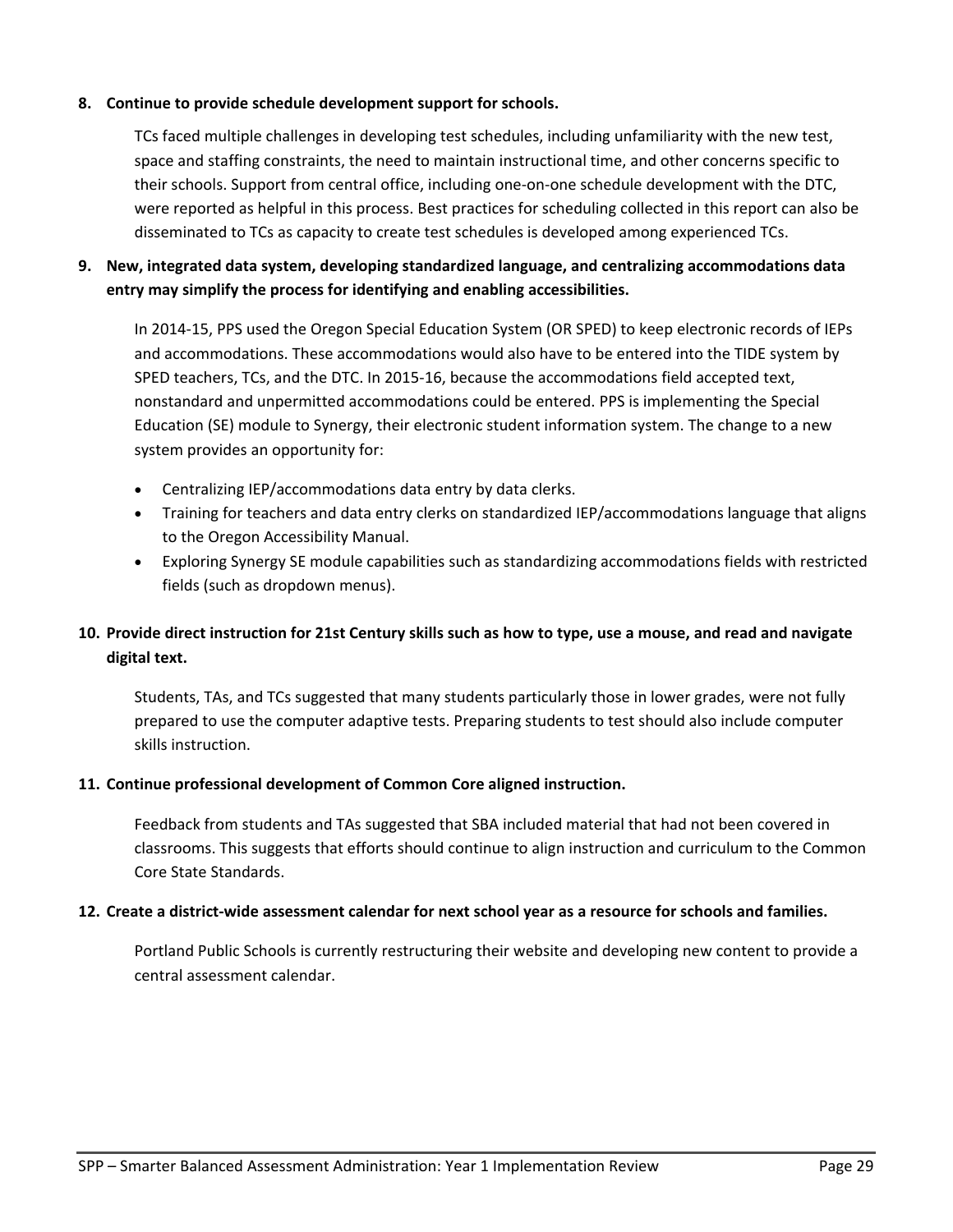#### **TIMELY TECHNICAL SUPPORT DURING TESTING**

#### **13. Continue support and communication efforts from Central Office.**

Weekly updates should continue with the added feature of archiving them in a way that is searchable by TCs. Cross‐train for school support during testing from additional R&E and System Planning & Performance staff to increase consistency as well as reduce waiting for responses to questions.

# 14. Leverage existing systems/resources for IT support and consider how to connect school staff with the IT **support available to them.**

Technical needs during testing put pressure on IT Service Desk staff as well as TCs and school administrators. On demand IT support was requested. For example, one TC suggested a dedicated "testing‐only" IT Service Desk line. Multiple schools indicated that they would have preferred more in person rather than remote IT support. In‐person IT support does exist for schools, but the need for additional communication and training on how to access these supports has been widely requested by school personnel.

#### **15. Continue R&E/IT Service Desk meetings during testing.**

The District Test Coordinator attendance at IT Service Desk meetings facilitated communication between R&E and IT as testing proceeded.

#### **TRANSPARENCY OF COMMUNICATION EFFORTS**

# **16. Begin communications planning earlier in the academic year and explore more ways to disseminate information regarding SBA.**

Many common questions, concerns, and misconceptions were identified over the course of the first year of implementation. The collaborative cross‐departmental communication efforts including Communications, R&E, and ICA should continue and plan to address these information needs during future test administrations. This should include preparing content in anticipation of frequently asked questions and developing strategies for delivering that information in user-friendly ways. This could also include more centralized information and messaging disseminated directly from the District to school staff and families.

#### **17. Create a centralized testing website for communicating with schools and families.**

Updates are currently planned for the R&E state assessment and test administration pages to provide a single online source of information for TCs and TAs to address the need for a centralized testing resource relevant to school personnel.

Currently, work is underway to develop a parent‐oriented assessment website intended to provide essential information about all tests administered across PPS, including Smarter Balanced. Information planned to be posted on these public pages include a testing calendar for the 2015‐16 school year, basic information about each test, general facts about how test scores are used in PPS, and how to interpret individual student test scores.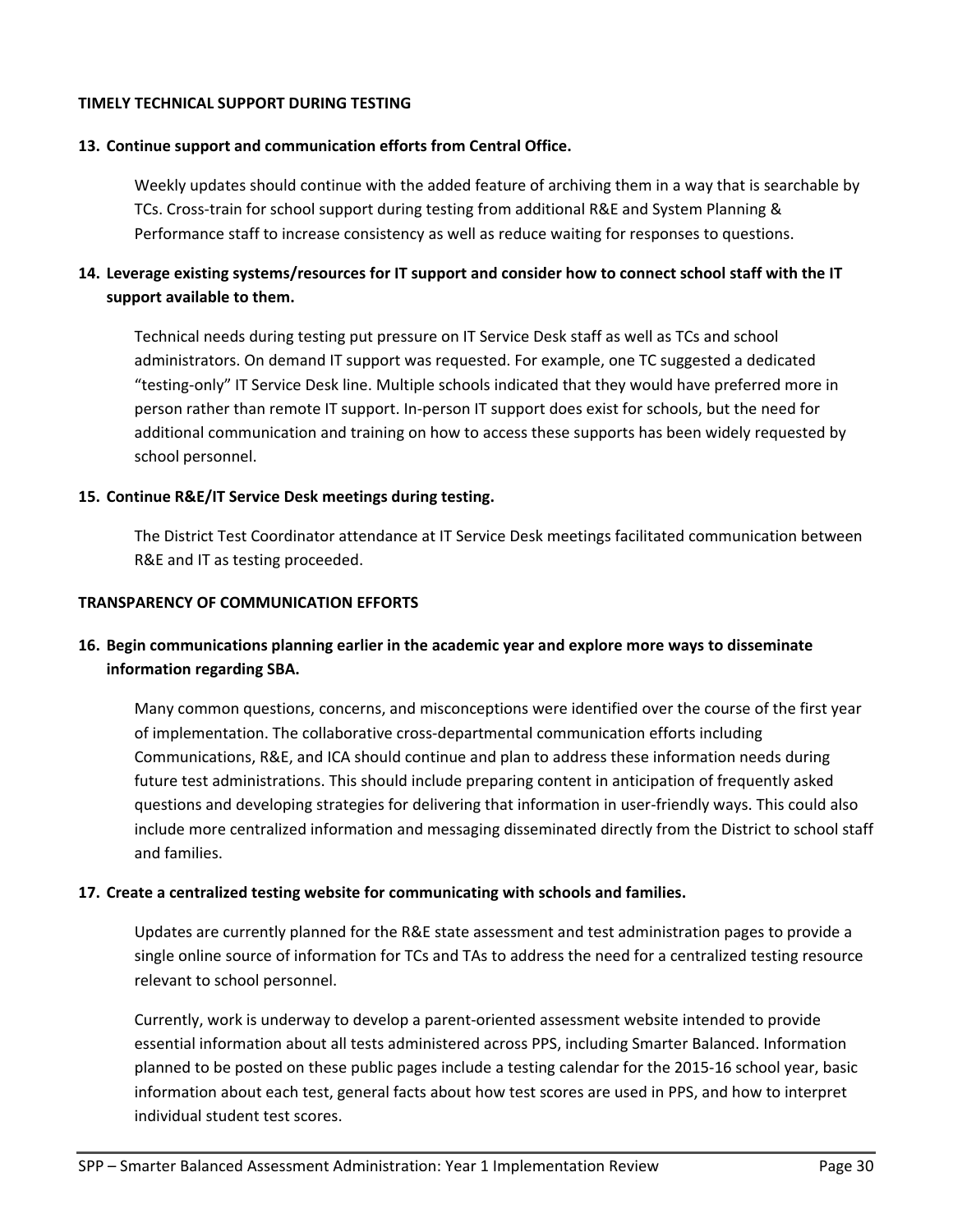# **APPENDIX A. PRESENTATION MATERIALS**

# **2014-15 State Testing Support: Test Coordinator Guide**

This guide is intended to provide School Test Coordinators and Test Administrators the contact information for help with specific kinds of problems that may be encountered before, during, or after testing. These supports do not replace existing resources in your building and are intended to provide the appropriate contact for support when school level resources are exhausted.

| <b>Potential Problem/Question</b>                                                                                                                                                                                                              |                                                                   | <b>Support Contact(s)</b>                                                                           |
|------------------------------------------------------------------------------------------------------------------------------------------------------------------------------------------------------------------------------------------------|-------------------------------------------------------------------|-----------------------------------------------------------------------------------------------------|
| Potential testing improprieties or irregularities<br>Must be reported as soon as possible                                                                                                                                                      |                                                                   | <b>District Test Coordinator</b>                                                                    |
| <b>OAKS</b> Portal accounts<br>For School Test Coordinators (STC) and/or Test Administrators (TA)                                                                                                                                              |                                                                   | Mary Anderson<br>manderson2@pps.net<br>$(503)916 - 3208$                                            |
| <b>Parent Request for Exemption from Testing</b>                                                                                                                                                                                               |                                                                   |                                                                                                     |
| <b>ELPA</b> specific testing problems<br>Including domain exemptions<br>Excluding R&E provided headset issues/questions                                                                                                                        |                                                                   | <b>Associate District Test Coordinator</b><br>Mike Shadder<br>mikes@pps.net<br>(503)916-2000 x74231 |
| Test administration rules $\&$ regulations (TAM)                                                                                                                                                                                               |                                                                   |                                                                                                     |
| <b>Students not showing in TIDE</b>                                                                                                                                                                                                            |                                                                   |                                                                                                     |
| <b>Student OAKS Secure Browser login issues</b>                                                                                                                                                                                                |                                                                   |                                                                                                     |
| Incorrect test(s) showing for student<br>Including ELPA test not showing for exited students                                                                                                                                                   |                                                                   | <b>R&amp;E State Testing Help</b><br>TestingHelp@pps.net<br>$(503)$ 916-3341                        |
| <b>R&amp;E</b> provided headsets for ELPA                                                                                                                                                                                                      |                                                                   |                                                                                                     |
| Accessibility support rules & regulations (OAM)<br>Including entering accessibilities into TIDE, print on demand access, & test<br>restrictions                                                                                                |                                                                   |                                                                                                     |
| <b>Extended Assessments</b>                                                                                                                                                                                                                    |                                                                   | <b>Special Education Dept. TOSAs</b>                                                                |
|                                                                                                                                                                                                                                                | Sally Lundberg<br>slundberg@pps.net<br>$(503)916 - 3452$          | Ellie Baumgartner (SpEd/ELL)<br>ebaumgar@pps.net<br>$(503)916-3191$                                 |
| <b>Updating IEP and/or 504 plans</b><br>Including appropriate designated and accommodation supports<br>for students                                                                                                                            | John McLaughlin<br>jmclaughlin@pps.net<br>$(503)505 - 0349$       | Megan Stephens (SpEd/ELL)<br>mstephen@pps.net<br>(503)916-2000 x79307                               |
|                                                                                                                                                                                                                                                | Kristin Lierheimer<br>klierheimer@pps.net<br>(503)916-2000 x74254 |                                                                                                     |
| <b>Computer functionality</b><br>Including hardware and software questions                                                                                                                                                                     |                                                                   |                                                                                                     |
| <b>OAKS</b> Secure Browser installation                                                                                                                                                                                                        |                                                                   |                                                                                                     |
| Including compatibility questions<br><b>Mobile Chromebook carts</b>                                                                                                                                                                            |                                                                   | <b>IT Service Desk</b><br>itservicedesk@pps.net                                                     |
| Including delivery, accessories, etc.                                                                                                                                                                                                          |                                                                   |                                                                                                     |
| <b>Earbuds for Smarter Balanced Testing</b><br>Including orders, delivery, & sound problems in testing interface<br>Early of the questions NOT listed above, contact $R_{\rm F}$ State Testing Help of Testing Help @nns not or (502) 016 2241 |                                                                   |                                                                                                     |

**For any other questions NOT listed above, contact R&E State Testing Help at TestingHelp@pps.net or (503) 916-3341**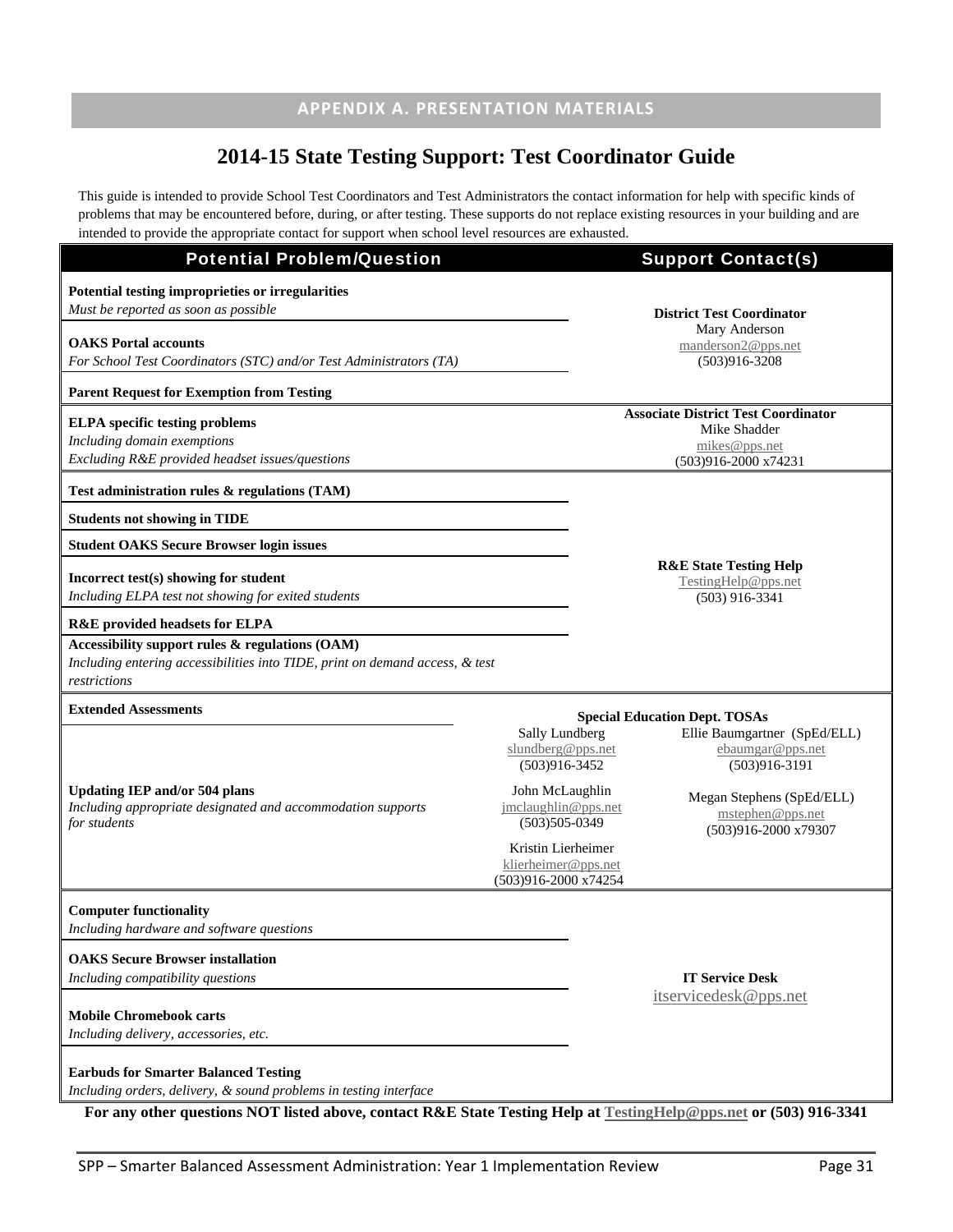## **Student Focus Group Participants Grades**

| <b>Testing Grade Level</b> | <b>Number of Participants</b> |
|----------------------------|-------------------------------|
|                            | 46                            |
| 4                          | 27                            |
| 5                          | 14                            |
| 6                          | 5                             |
|                            | 1                             |
| 11                         | 1                             |
| Total                      | 94                            |

Schools represented by student focus group participants:

- Ainsworth
- $\bullet$  Beach
- **•** Boise Eliot
- Cesar Chavez
- Chief Joseph/Ockley Green
- Emerson
- Franklin
- Kelly
- Peninsula
- Sitton
- Whitman
- Woodlawn
- Woodmere

# **APPENDIX D. SUMMARY OF SCHOOL SPECIFIC SUPPORT & PRESENTATIONS**

#### **One on One Schedule Development Support**

| Date Met or Scheduled | School       |
|-----------------------|--------------|
| 12-Jan                | Madison      |
| $13$ -Jan             | DePaul       |
| 22-Jan                | Roseway      |
| 27-Jan                | Sunnyside    |
| 30-Jan                | Lent         |
| 3-Feb                 | Alameda      |
| 12-Feb                | Lane         |
| 13 & 23-Feb           | George       |
| 18-Feb                | Cesar Chavez |
| 18-Feb                | Llewellyn    |
| 23-Feb                | Alliance     |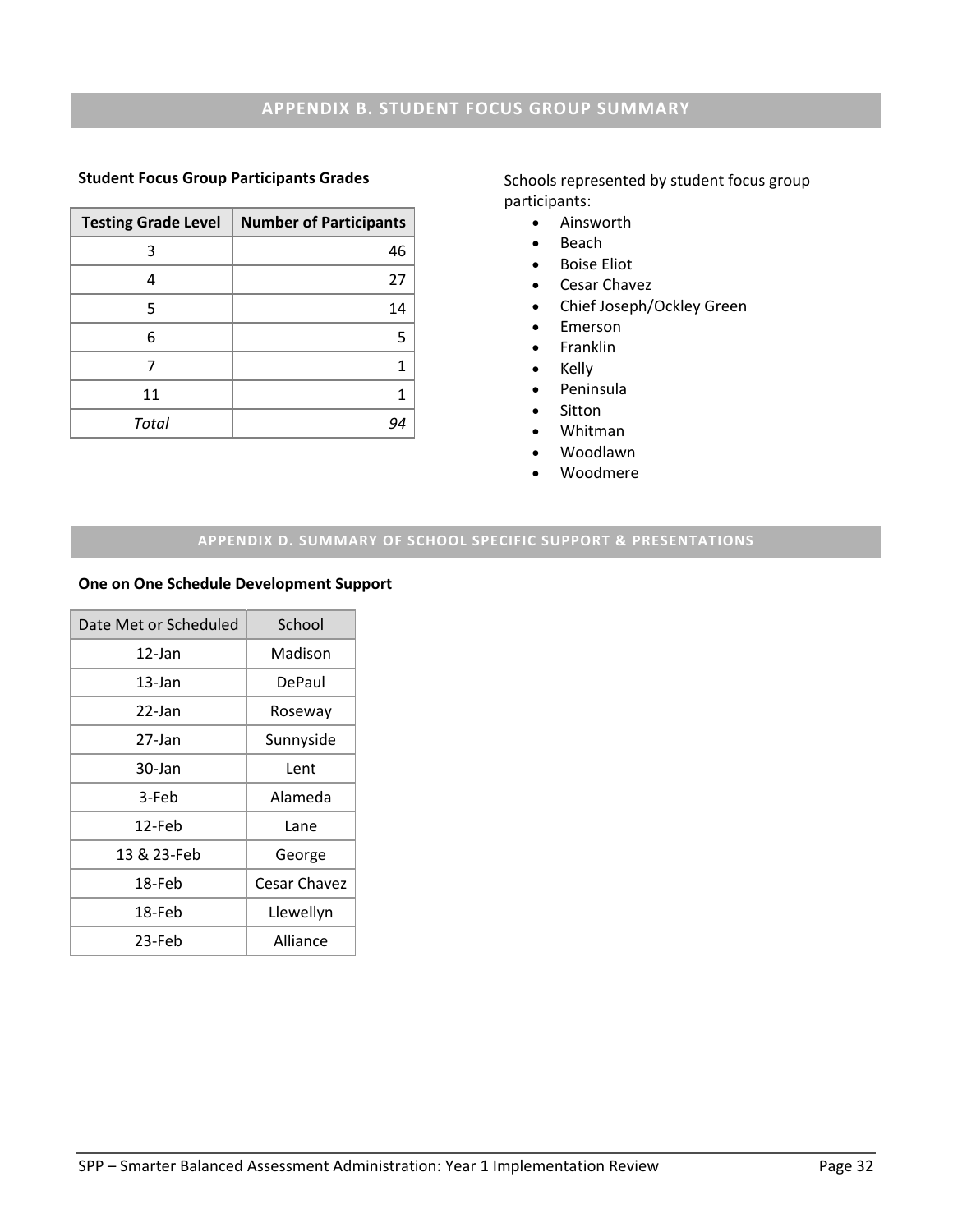#### **Schedule of Parent Information and PTA Meetings**

| Date Met or Scheduled | School                            |
|-----------------------|-----------------------------------|
| 2-Feb                 | Irvington                         |
| 4-Feb                 | Alameda                           |
| 5-Feb                 | Wilson                            |
| 11-Feb                | Abernethy                         |
| 11-Feb                | Beach*                            |
| 25-Feb                | Creative Science                  |
| 25-Feb                | Rosa Parks (Roosevelt Cluster) ** |
| 26-Feb                | <b>SEI</b>                        |
| 3-Mar                 | Lincoln                           |
| 10-Mar                | Llewellyn                         |
| 14-Mar                | Latino Family Conference ***      |

*Note*. \*Presentation provided to test coordinator due to scheduling conflict

\*\* Joseph Suggs conducted in conjunction with ICA and Community Engagement.

\*\*\* Not school specific.

# **APPENDIX F. TEST ADMINISTRATOR SURVEY SUMMARY**

The following summarizes the 300 Test Administrator (TA) survey responses received.

| <b>Subject Tests Administered</b> |           |  |
|-----------------------------------|-----------|--|
| Subject                           | Frequency |  |
| FLA                               | 55        |  |
| Math                              | 57        |  |
| FI A & Math                       | 188       |  |

| <b>Grade Levels Tested</b> |    |  |
|----------------------------|----|--|
| Grade<br><b>Frequency</b>  |    |  |
| 3                          | 93 |  |
| 4                          | 81 |  |
| 5                          | 90 |  |
| 6                          | 74 |  |
| 7                          | 78 |  |
| 8                          | 78 |  |
| 11                         | 33 |  |

*Note*. Frequency totals to more than 300 because Test Administrators could test multiple grade levels.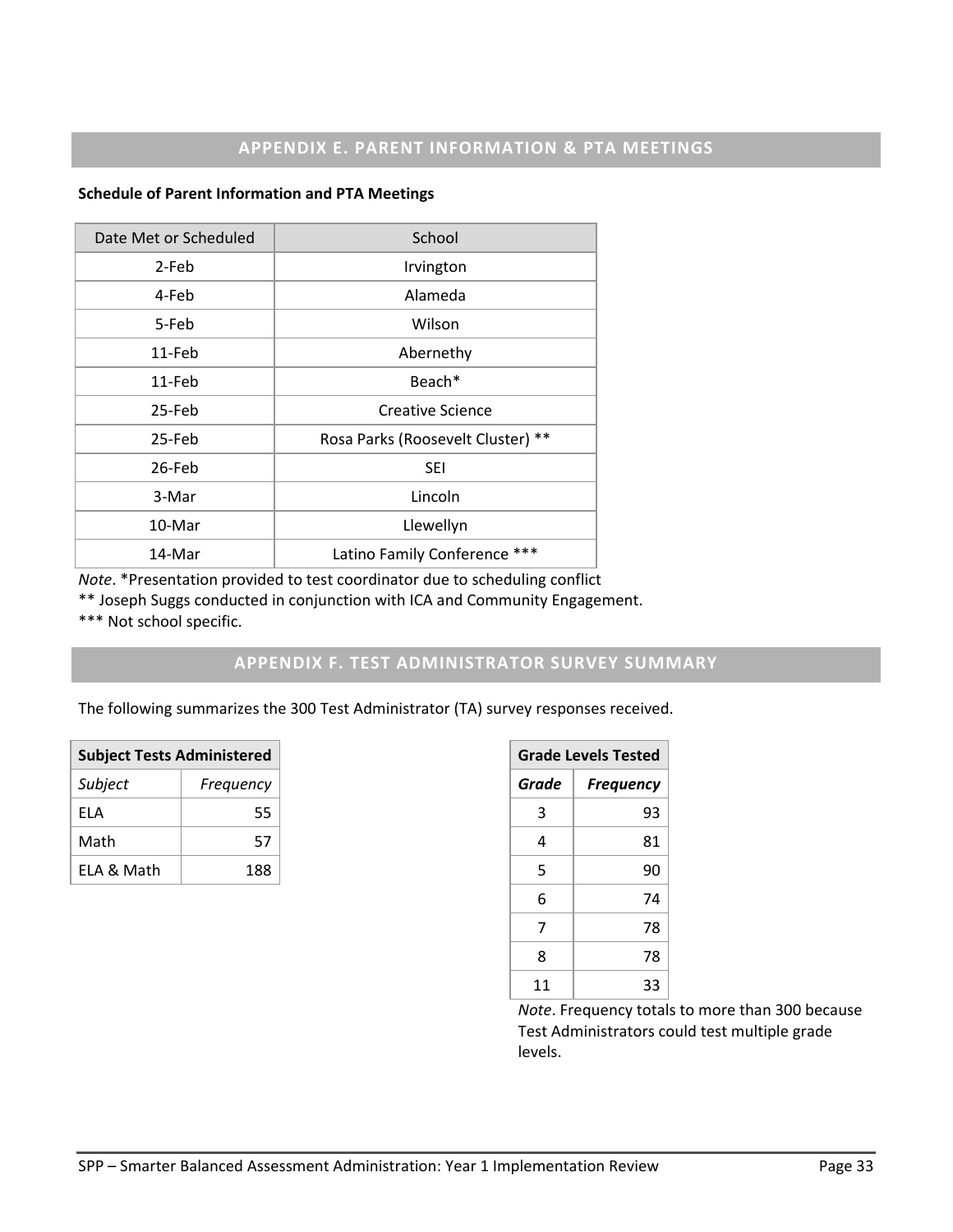| How well did the required test security training prepare you for administering the<br>new tests? |                  |  |
|--------------------------------------------------------------------------------------------------|------------------|--|
| Response                                                                                         | <b>Frequency</b> |  |
| I was not prepared at all to administer the test.                                                |                  |  |
| I was minimally prepared to administer the test.                                                 | 75               |  |
| I was prepared to administer the test.                                                           | 167              |  |
| I was well prepared to administer the test.                                                      | 54               |  |

# **Approximately how much time did you spend with your students preparing for the Smarter Balanced test(s) with the practice test(s)?**

| Response                                                    | <b>Frequency</b> |
|-------------------------------------------------------------|------------------|
| I do not teach a class and cannot respond to this question. | 31               |
| None                                                        | 23               |
| 1 lesson                                                    | 49               |
| 2-3 lessons                                                 | 95               |
| 4-5 lessons                                                 | 45               |
| 6-7 lessons                                                 | 26               |
| 8-9 lessons                                                 | 9                |
| 10+ lessons                                                 | 22               |

# **How true to the estimated time did the COMPUTER ADAPTIVE portion actually take for the students you tested?**

| Response                                                        | <b>Frequency</b> |
|-----------------------------------------------------------------|------------------|
| I did not administer the Computer Adaptive portion of the test. | q                |
| Shorter than estimated time.                                    | 25.              |
| About the same as the estimated time.                           | 70               |
| Longer than estimated time.                                     | 191              |
| No response.                                                    |                  |

#### **How true to the estimated 30 minutes did the CLASSROOM ACTIVITY portion actually take for your students?**

| Response                                   | <b>Frequency</b> |
|--------------------------------------------|------------------|
| I did not facilitate a Classroom Activity. | 38               |
| Shorter than estimated time.               | 46               |
| About the same as the estimated time.      | 135              |
| Longer than estimated time.                | 78               |
| No response.                               |                  |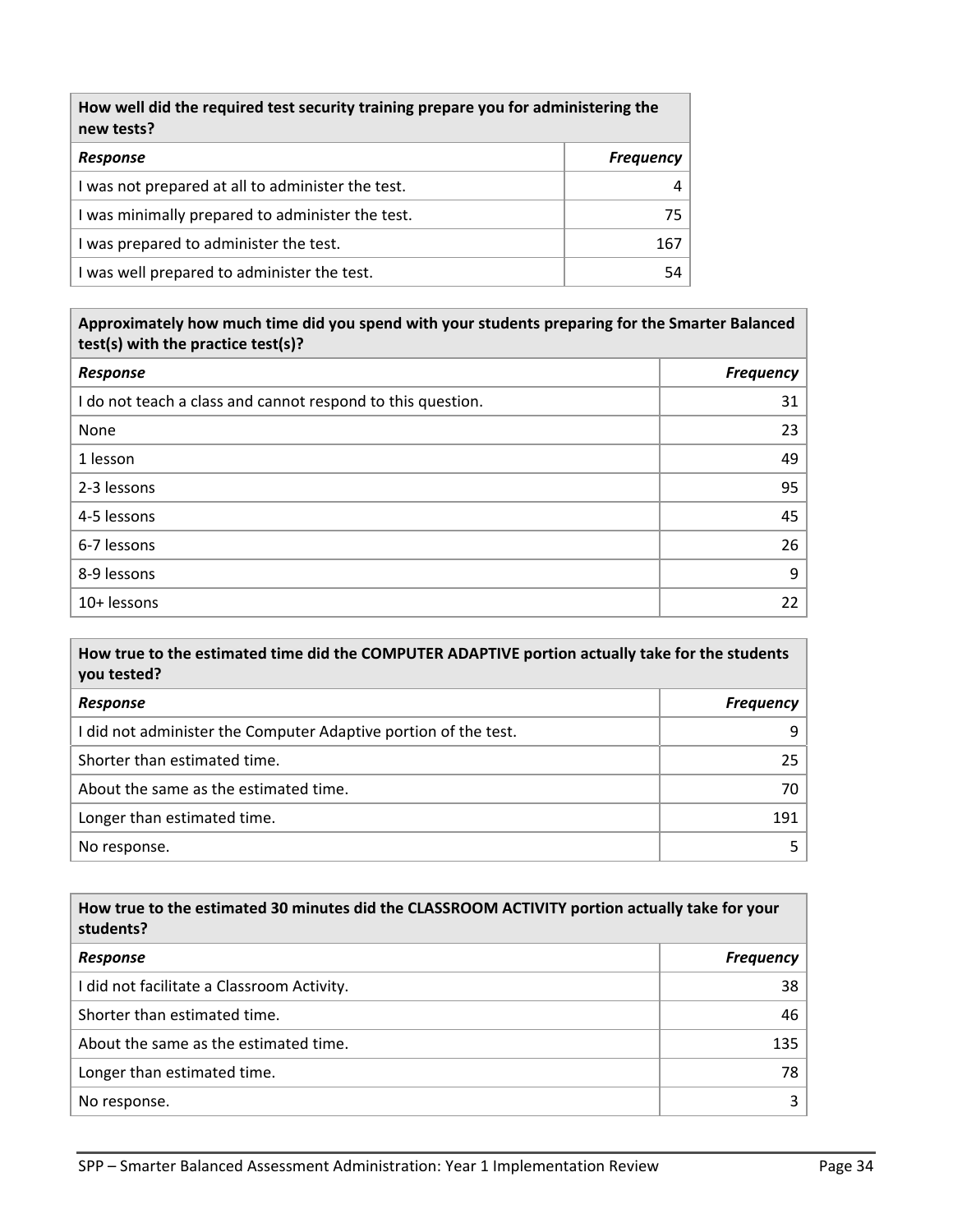| How true to the estimated time did the PERFORMANCE TASK portion actually take for the students<br>you tested? |           |
|---------------------------------------------------------------------------------------------------------------|-----------|
| Response                                                                                                      | Frequency |
| I did not administer the Performance Task portion of the test.                                                | 9         |
| Shorter than estimated time.                                                                                  | 42        |
| About the same as the estimated time.                                                                         | 72        |
| Longer than estimated time.                                                                                   | 174       |
| No response.                                                                                                  | 3         |

| How was YOUR test administration experience of the new tests? |  |
|---------------------------------------------------------------|--|
| Frequency                                                     |  |
|                                                               |  |
| 79                                                            |  |
| 68                                                            |  |
| 127                                                           |  |
| 15                                                            |  |
| 8                                                             |  |
| $\mathcal{P}$                                                 |  |
|                                                               |  |

# **APPENDIX G. TEST COORDINATOR SURVEY SUMMARY**

The following summarizes the 50 school Test Coordinator (TC) survey responses received. Reported testing windows began between 3/10/2015 ‐ 5/4/2015. Testing windows closed between 5/19/2015 and 6/6/2015. The reported average duration of the testing window (not including weekends or holidays) was 37.78 (range=12‐64 days).

| Role                        | Frequency |
|-----------------------------|-----------|
| Administrator               | 15        |
| <b>Classified Staff</b>     | З         |
| Counselor                   | 2         |
| Instructional<br>Specialist |           |
| <b>SIS</b>                  | 2         |
| Teacher                     | 22        |

| <b>School Type</b> | Frequency |
|--------------------|-----------|
| PK5 or K5          | 16        |
| PK8 or K8          | 14        |
| ΜS                 | Δ         |
| НS                 | ጸ         |
| Charter / CBO      |           |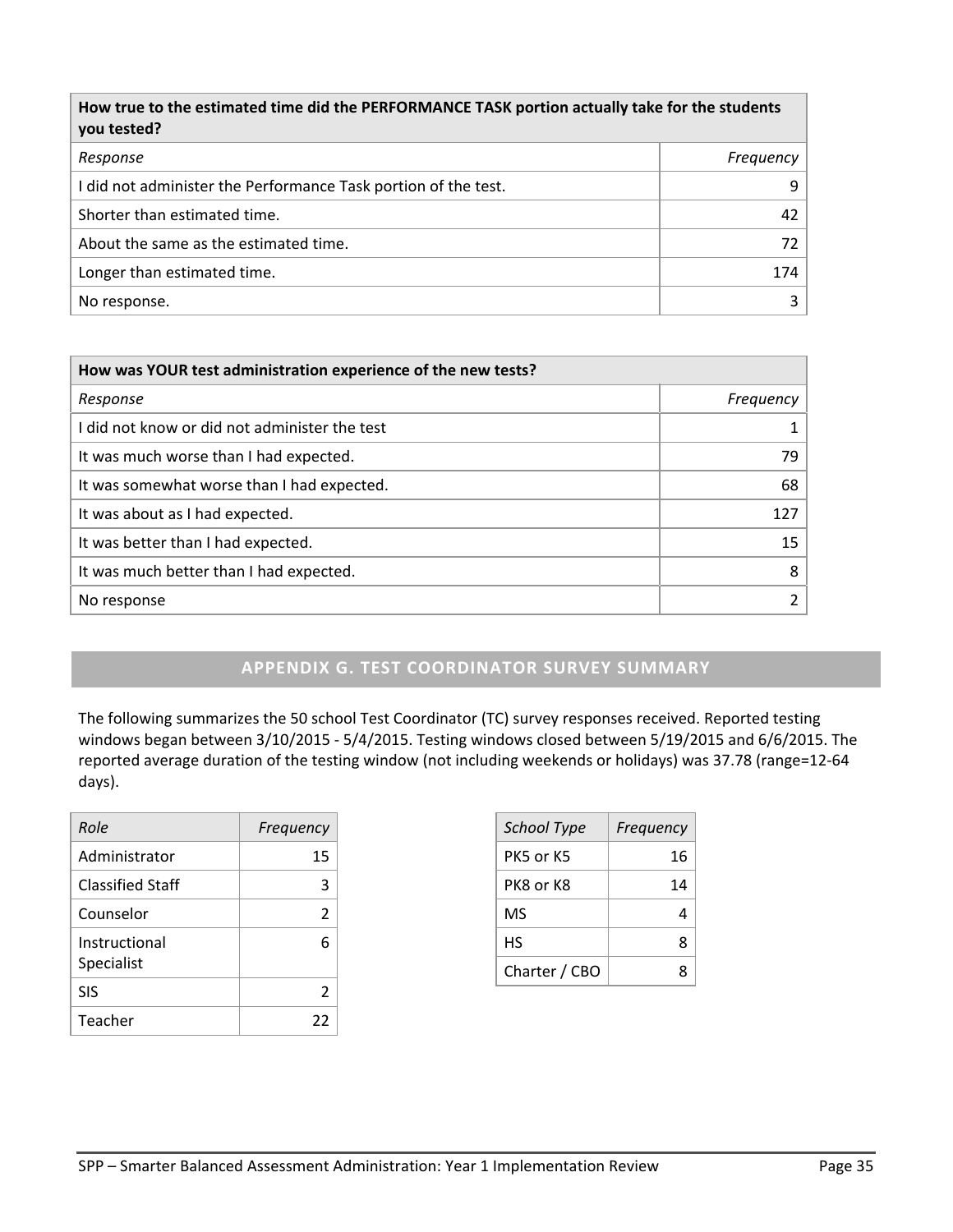

# **APPENDIX X H. SBA IM MPLEMENT TATION PLA ANNING PR ROJECT CH ARTER**

## **Pr roblem State ement**

This spring, March 2015, students across all schools will take Smarter Balanced Assessments for the first time. The newly released assessments are aligned to the Common Core State Standards in grades 3-8 an will replace OAKS tests in math and English-Language Arts. The assessments will measure student proficiency of the CCSS and will be used to monitor student growth in math and ELA over time. :<br>n**ber 2015**<br>t<br>nd 11 and

Because the tests will require students to demonstrate proficiency of more rigorous standards, a significant number of students who previously achieved "meet" or "exceed" on OAKS are not expected to meet grade level pr roficiency on Smarter Bala anced.

Additionally, the assessments require extensive district-wide test administration planning, including the need to deploy more technology to schools, schedule longer student testing sessions into a shorter window, prepare students to use a broader set of technical skills to answer questions, and provide training to all staff who will be administering test sessions.

Ongoing, effective communication channels with consistent information and messaging are needed to provide essential and accurate information to all district stakeholders.

The scope and complexity of the assessments and assessment administration require a concerted implementation effort, coordinating resources and supports across the district to ensure students and schools are effectively ready for the March, 2015, test window and have the information they need to understand the purpose of the effort.

# **Pr roject Strateg gy**

Lead a collaborative effort to create interdepartmental workflows that identify critical deliverables that must be met for students and schools to be ready for the Smarter Balanced Assessments by March 2015.

The workflows will cover technology readiness, test administrator readiness, student readiness, and stakeholder education and communication. They will show timelines, responsible parties, and high risk deliverables that will require troubleshooting.

Issues and risks that surface throughout the process will be prioritized for resolution with the necessary people convened to develop contingency or risk mitigation plans. The plans will include any corresponding impact to re esources and budget.

Extensive national and local literature is available about the CCSS assessments. These materials will be referenced frequently to understand and apply learning from other districts, communities, and educational experts.

### **In ntended Outc comes**

frequently to understand and apply learning from other districts, communities, and educational experts.<br>**Intended Outcomes**<br>Identify end of project outcomes that are measurable and preferably tied to impact on students, te pr rincipals.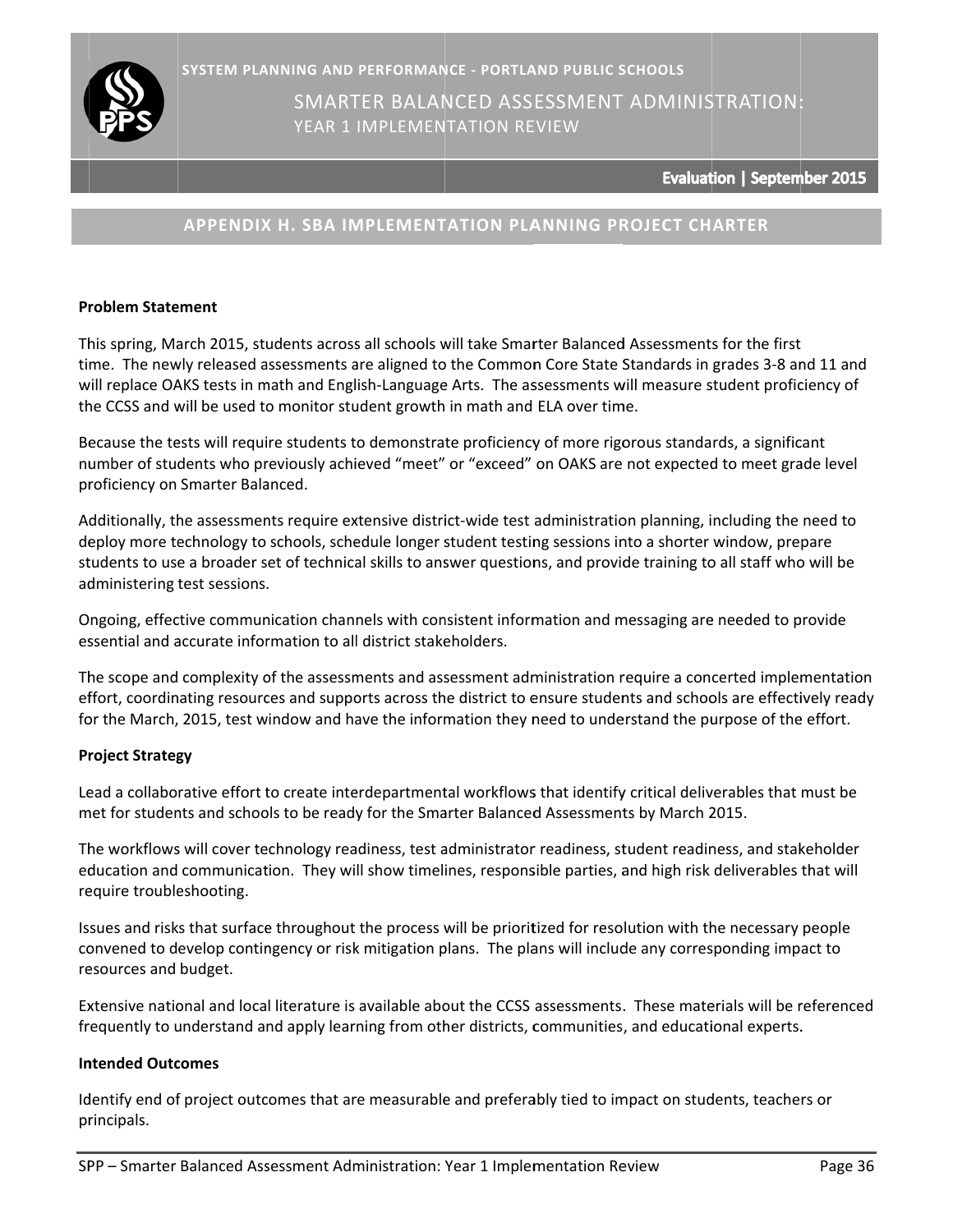The outcomes will be as follows:

- A detailed interdepartmental project plan that reflects deliverables, responsible parties, timelines, and risk status. Those responsible for the deliverables clearly understand their roles and what steps they need to take to complete the project.
- Contingency or risk mitigations plans are in place for deliverables that are or were identified as "at risk".
- District leaders know the issues and risks associated with the implementation of the new assessments and what steps are necessary to mitigate or resolve those issues.

# **Out‐of‐Scope Work**

This work will NOT include:

- The instructional application of the Smarter Balanced Assessments, which is managed through OTL.
- Final project implementation. Although much of the implementation work is underway and tracked, final implementation will be done the by respective departments and coordinated by R&E.

## **Deliverables**

Interim

 Interdepartmental workflows that cover technology and facility readiness, test administrator readiness, and stakeholder education and communication. The workflows are collaborative, working documents, and once key dates and deliverables are identified, they will be used to develop a project plan.

#### Final

 A detailed interdepartmental project plan that reflects deliverables, responsible parties, timelines, and risk status. The project plan will include any contingency and risk mitigation plans in place or in process.

## **Project Schedule**

December– Technology Readiness Workflow (Draft)

December – Test Administrator Readiness Workflow (Draft)

December – Stakeholder Education and Communication Workflow (internal PPS stakeholders only) (Draft)

December – Identify risk areas and develop contingency and risk mitigation plan

January – Identify key dates and deliverables for education and communication with external PPS stakeholders 01/17 – Initial draft of project plan

01/19‐02/13 ‐ Monitor project plan; continue risk mitigation planning as needed

# **Budget & Resource Requirements**

*Actual Costs*

- Additional time to compensate test coordinators
- Project coordination and management to roll out the new assessment (\$12k)

*Opportunity Costs (use of existing resources but these resources now are directed toward SBAC implementation as opposed to something else).*

- 2 staff meetings to allow teachers to read training materials
- Training targeted to principals at January leadership
- Additional Test Coordinator Training for preparing for test administration
- Family engagement staff to hold workshops for parents
- Communications staff to produce materials to help families understand Smarter Balanced
- IT to expedite ordering of devices